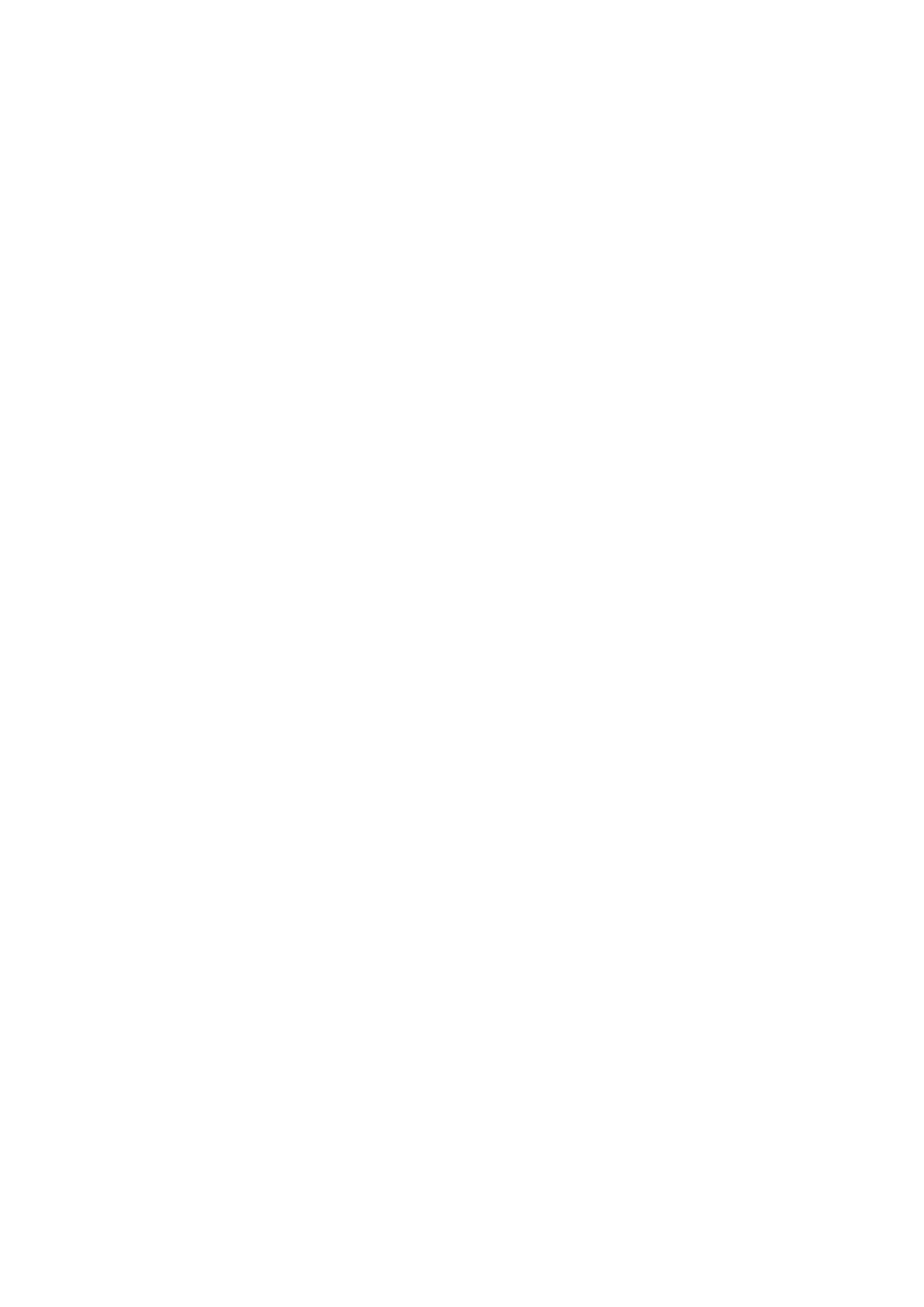# L<sup>4</sup>-SOLUTION OF THE ROBIN PROBLEM FOR THE STOKES SYSTEM WITH CORIOLIS FORCE

#### DAGMAR MEDKOVÁ<sup>†</sup>

Abstract. We define single layer potential and double layer potential for the stationary Stokes system with Coriolis term and study properties of these potentials. Then using the integral equation method we study the Dirichlet problem, the Neumann problem and the Robin problem for the Stokes system with Coriolis term. We look for solutions of the problems such that the maximal functions of the velocity **u**, of the pressure p and of  $\nabla$ **u** are qintegrable on the boundary, and the boundary conditions are fulfilled in the sense of a non-tangential limit. As a consequence we study solutions of the Dirichlet problem for an exterior domain in the homogeneous Sobolev spaces  $D^{k,q}(\Omega,\mathbb{R}^3)\times D^{k-1,q}(\Omega)$  and in weighted Besov spaces.

# 1. INTRODUCTION

Problems with rotation in hydrodynamics lead to the Stokes system with Coriolis term  $-\Delta \mathbf{u}-[\omega \times \mathbf{x}]\cdot \nabla \mathbf{u}+\omega \times \mathbf{u}+\nabla p=\mathbf{f}, \nabla \cdot \mathbf{u}=0$ ; to the Oseen system with Coriolis term  $-\Delta \mathbf{u}+\psi \cdot \nabla \mathbf{u}-[\omega \times \mathbf{x}]\cdot \nabla \mathbf{u}+\omega \times \mathbf{u}+\nabla p=\mathbf{f}, \nabla \cdot \mathbf{u}=0$ ; and to the Navier-Stokes system with Coriolis term  $-\nu\Delta \mathbf{u}+\mathbf{u}\cdot\nabla \mathbf{u}+\psi\cdot\nabla \mathbf{u}-\left[\omega\times\mathbf{x}\right]\cdot\nabla \mathbf{u}+\omega\times\mathbf{u}+\nabla p=\mathbf{f},$  $\nabla \cdot \mathbf{u} = 0$ . Solutions of these systems in the whole  $\mathbb{R}^3$  are studied in [18], [20], [23], [24], [25], [26], [29], [30], [31], [32], [33], [64]. Solutions of the Dirichlet problem for these systems in exterior domains are studied in [19], [20], [23], [28], [29], [30], [33], [36], [62], [63], [100]. J. Bemelmans, G. P. Galdi and M. Kyed studied in [2] the mixed problem for the Navier-Stokes system with Coriolis term. They divided the boundary to two parts  $\Gamma_1$  and  $\Gamma_2$ . The Dirichlet condition is given on  $\Gamma_1$ . The normal part of the Dirichlet condition and the tangential part of the Neumann condition are given on  $\Gamma_2$ .

One of the method used in hydrostatics is an integral equation method. This method enables to obtain another regularity results than the other methods. The boundary value problems for the stationary Stokes system are studied by this method in [3], [4], [5], [6], [7], [8], [9], [11], [15], [16], [40], [42], [43], [58], [61], [67], [66], [69], [70], [71], [72], [75], [76], [73], [87], [88], [89], [90], [92], [95], [98] [108], [110]. The boundary value problems for the stationary Brinkman system are studied by this method in [44], [45], [46], [47], [48], [49], [50], [51], [52], [53], [54], [55], [56], [57], [83], [85], [99], [108], [109]. The boundary value problems for the stationary Oseen system are studied by this method in [59], [84], [96], [97]. It would

<sup>2000</sup> Mathematics Subject Classification. 76U05;76D10;76D07;35Q35.

Key words and phrases. layer potential operators; Stokes system with Coriolis term; Dirichlet problem; Neumann problem; Robin problem.

<sup>&</sup>lt;sup>†</sup>The work of Dagmar Medková was supported by RVO: 67985840 and grant GACR no. 17-01747S.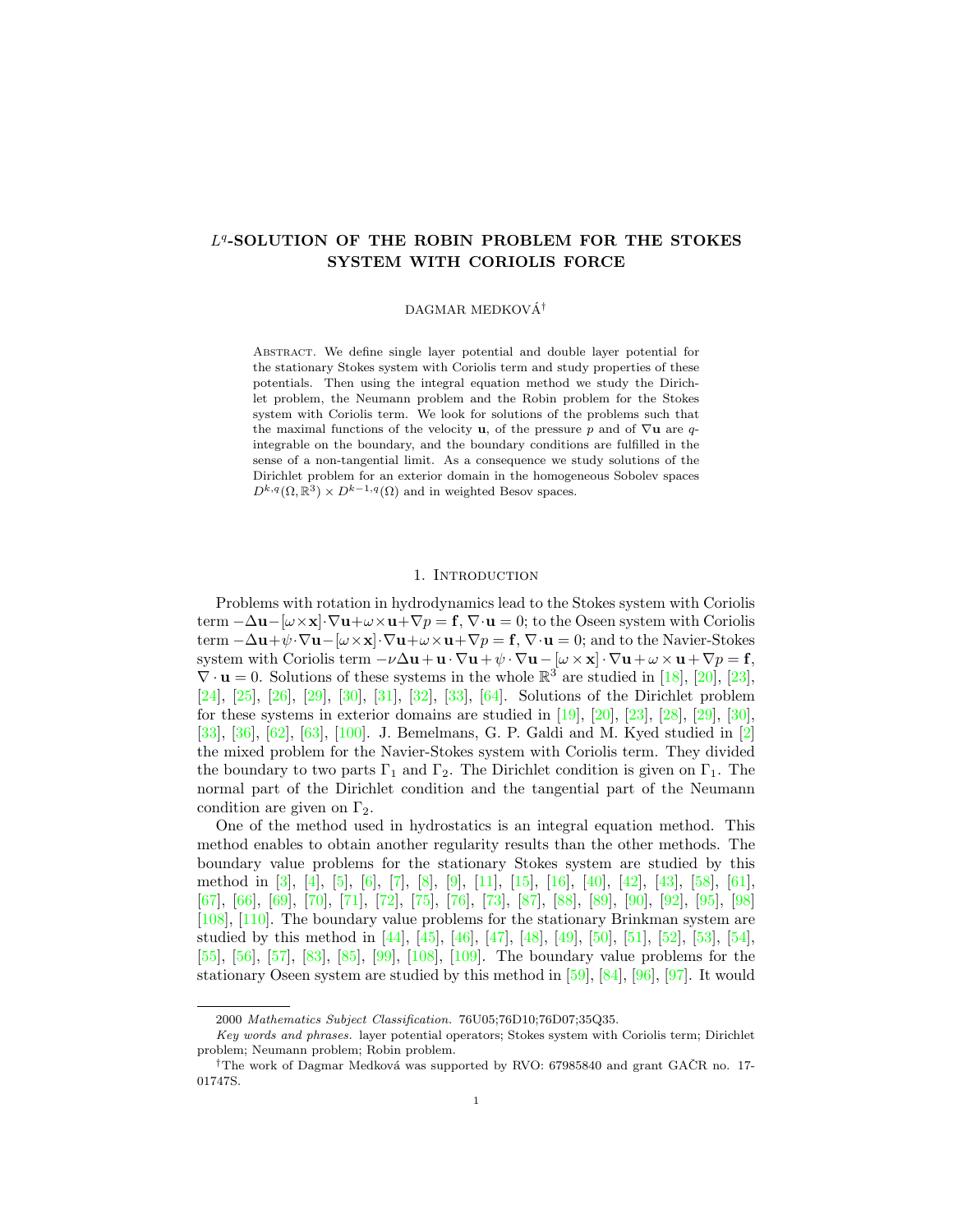be interesting to get similar results also for systems with Coriolis term. This paper represents the first step to this goal.

Let  $\Omega \subset \mathbb{R}^3$  be a domain with compact Lipschitz boundary. Denote by  $\mathbf{n}^{\Omega}(\mathbf{x})$ (or shortly n) the outward unit normal of  $\Omega$  at  $\mathbf{x} \in \partial\Omega$ . If  $\mathbf{u} = (u_1, u_2, u_3)$  is a velocity, and  $p$  is a pressure, we define by

$$
T(\mathbf{u},p) = 2\hat{\nabla}\mathbf{u} - pI
$$

the corresponding stress tensor, where  $I$  denotes the identity matrix and

$$
\hat{\nabla} \mathbf{u} = \frac{1}{2} [\nabla \mathbf{u} + (\nabla \mathbf{u})^T]
$$

is the deformation tensor, with  $(\nabla \mathbf{u})^T$  as the matrix transposed to  $\nabla \mathbf{u}$ . Let  $a \in \mathbb{R}^1$ ,  $\omega = (0, 0, a), h \in L^{\infty}(\partial \Omega), h \ge 0$ . We study the Stokes system with Coriolis term

(1.1) 
$$
-\Delta \mathbf{u} - [\omega \times \mathbf{x}] \cdot \nabla \mathbf{u} + \omega \times \mathbf{u} + \nabla p = 0, \qquad \nabla \cdot \mathbf{u} = 0
$$

with the Dirichlet condition

$$
(1.2) \t\t\t\tu = g on  $\partial\Omega$
$$

and with the Robin condition

(1.3) 
$$
T(\mathbf{u},p)\mathbf{n} + \frac{1}{2}[(\omega \times \mathbf{x}) \cdot \mathbf{n}]\mathbf{u} + h\mathbf{u} = \mathbf{f} \quad \text{on } \partial \Omega.
$$

(If  $h \equiv 0$  we say about the Neumann problem.) We study such solutions of the problems that the non-tangential maximal functions of **u**,  $\nabla$ **u** and p are in  $L^q(\partial\Omega)$ and the boundary conditions are fulfilled in the sense of a non-tangential limit.

Let us gather what is known about the Dirichlet problem for the Stokes system with Coriolis term. It was shown the existence of a solution in  $D^{2,q}(\Omega;\mathbb{R}^3)\times D^{1,q}(\Omega)$ for an exterior domain with boundary of class  $\mathcal{C}^2$  and  $1 < q < 3/2$  (see [29]). (Here  $D^{k,q}(\Omega)$  denotes the homogeneous Sobolev space of order k.) G. P. Galdi and A. L. Silvestre proved in [33] this result for  $q = 2$ . G. P. Galdi studied in [28] the Dirichlet problem on a Lipschitz exterior domain in  $D^{1,2}(\Omega,\mathbb{R}^3) \times L^2_{\text{loc}}(\overline{\Omega})$ . T. Hishida studied in [36] the Dirichlet problem in  $D^{1,q}(\Omega,\mathbb{R}^3) \times L^q(\Omega)$ ,  $3/2 < q < 3$ , for an exterior domain with smooth boundary. R. Farwig and T. Hishida studied in [20] the Dirichlet problem for the Stokes system with Coriolis term in  $\dot{W}^1_{q,r}(\Omega;\mathbb{R}^3)\times L^{q,r}(\Omega)$ in an exterior domain with smooth boundary. Here  $L^{q,r}(\Omega)$  is a Lorentz space and  $\dot{W}^{q,r}_1(\Omega)$  is defined by the real interpolation of homogeneous Sobolev spaces of the order 1.

To study boundary value problems by the integral equation method we need the existence of a fundamental solution of the system and its properties. The fundamental solution of the Stokes system with Coriolis term was given by E. A. Thomann and R. B. Guenther in [103]. Unfortunately, this fundamental solution has a very complicated formula, it is not of convolution type or symmetric. It is a bit problem because the simple formula of the fundamental solution for the Stokes system, symmetry and a convolution type of the fundamental solution play important role in the theory of the integral equtions for the Stokes system. Properties of the fundamental solution of the Stokes system with Coriolis term were studied by R. Farwig and T. Hishida in [21] and [22]. We need further properties, so we prove them. For this reason we first study regularity of solutions of the Dirichlet problem on bounded domains. These routine results enable us to compare the fundamental solution of the Stokes system with Coriolis term and the fundamental solution of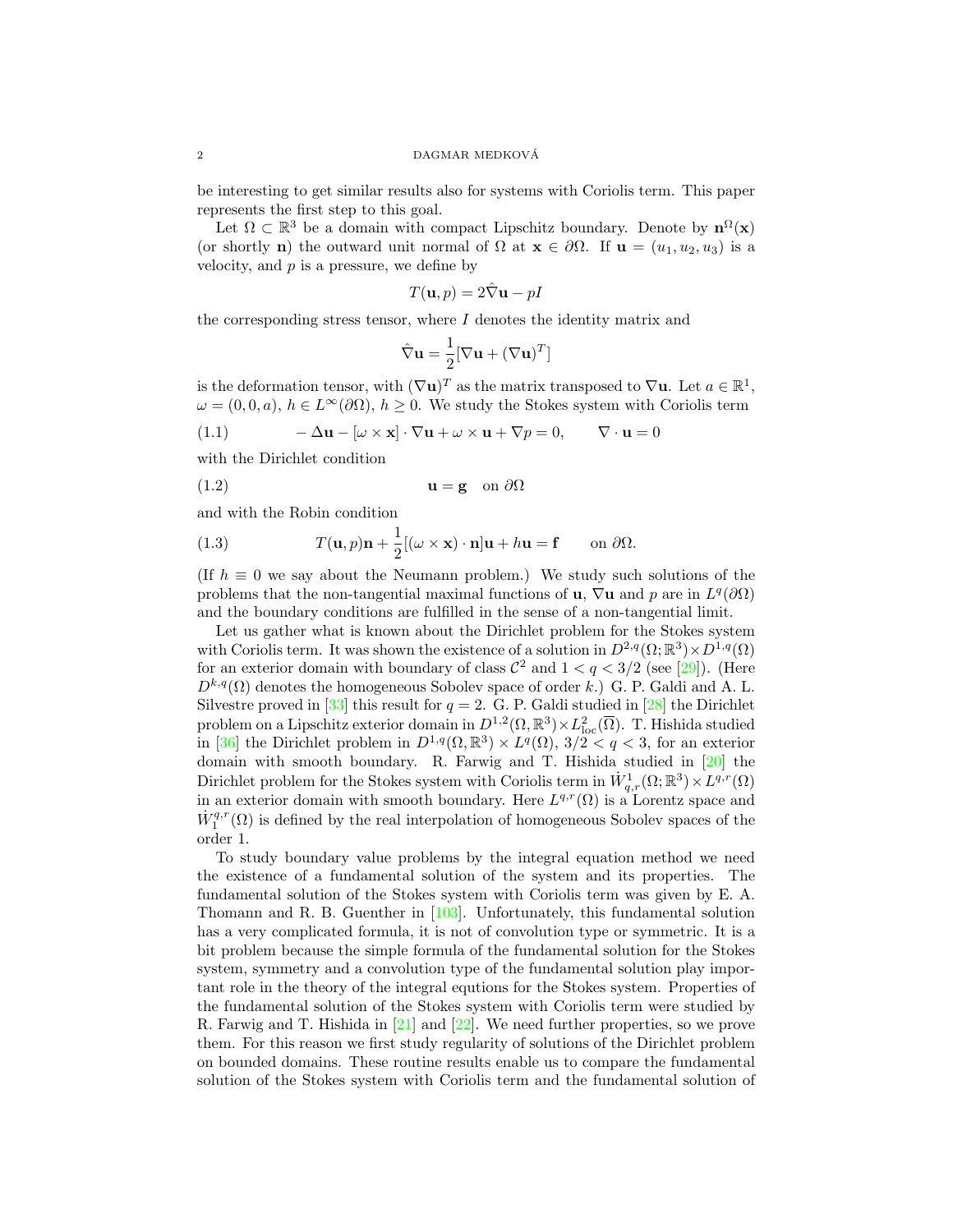the Stokes system in a neighbourhood of the diagonal. Then we define a single layer potential and a double layer potential, and prove some properties of these potentials similar to properties of the Stokes potentials. Especially useful is the representation of a solution of the homogeneous Stokes system with Coriolis term as the sum of the double layer potential corresponding to the trace of the velocity and the single layer potential corresponding to the Neumann condition. (This formula was proved both for a bounded and an unbounded domain.) Then we study so called regular  $L<sup>q</sup>$ -solutions of the Dirichlet problem for a bounded and an exterior domain with Lipschitz boundary. The boundary condition is from  $W^{1,q}(\partial\Omega,\mathbb{R}^3)$ with  $1 < q \leq 2$ . We find necessary and sufficient condition for the solvability of the problem and characterize all solutions. If  $\Omega$  is bounded then a solution is in the Besov space  $B^{q,2}_{1+1/q}(\Omega,\mathbb{R}^3)\times B^{q,2}_{1/q}(\Omega)$ . If  $\Omega$  is unbounded and  $\mathbf{u}(\mathbf{x})\to 0$ ,  $p(\mathbf{x})\to 0$ at infinity, then the solution  $(\mathbf{u}, p)$  is in a similar Besov space but with a weight. As a consequence we prove the existence of a unique solution vanishing at infinity of the exterior Dirichlet problem (1.1), (1.2) in the homogeneous Sobolev space  $D^{k+1,q}(\Omega,\mathbb{R}^3)\times D^{k,q}(\Omega)$  and also in weighted Besov spaces. Then we study the Neumann problem and the Robin problem on bounded and exterior domains with boundary conditions from  $L^q(\partial\Omega,\mathbb{R}^3)$ . Here  $\partial\Omega$  is Lipschitz and  $1 < q \leq 2$ , or  $∂Ω$  is of class  $C<sup>1</sup>$  and  $1 < q < ∞$ . We prove the solvability of the problem and characterize all solutions. If  $\Omega$  is bounded then a solution is in the Besov space  $B_{1+1/q}^{q, \max(q,2)}(\Omega, \mathbb{R}^3) \times B_{1/q}^{q, \max(q,2)}(\Omega)$ . If  $\Omega$  is unbounded and  $\mathbf{u}(\mathbf{x}) \to 0$ ,  $p(\mathbf{x}) \to 0$  at infinity, then the solution  $(\mathbf{u}, p)$  is in a similar Besov space but with a weight.

#### 2. Formulation of problems

Let  $\Omega \subset \mathbb{R}^3$  be an open set with compact Lipschitz boundary. If  $\mathbf{x} \in \partial\Omega$ ,  $\beta > 0$ denote the nontangential approach region of opening  $\beta$  at the point **x** by

$$
\Gamma_{\beta}(\mathbf{x}) = \{\mathbf{y} \in \Omega; |\mathbf{x} - \mathbf{y}| < (1 + \beta) \operatorname{dist}(\mathbf{y}, \partial \Omega) \}.
$$

If now v is a vector function defined in  $\Omega$ , we denote the non-tangential maximal function of **v** on  $\partial\Omega$  by

$$
M_{\beta}(\mathbf{v})(\mathbf{x}) = M_{\beta}^{\Omega}(\mathbf{v})(\mathbf{x}) := \sup\{|\mathbf{v}(\mathbf{y})|; \mathbf{y} \in \Gamma_{\beta}(\mathbf{x})\}.
$$

It is well known that there exists  $c > 0$  such that for  $\beta, b > c$  and  $1 \leq q < \infty$  there exist  $C_1, C_2 > 0$  such that

$$
||M_{\beta}v||_{L^{q}(\partial\Omega)} \leq C_1 ||M_b v||_{L^{q}(\partial\Omega)} \leq C_2 ||M_{\beta}v||_{L^{q}(\partial\Omega)}
$$

for any measurable function v in  $\Omega$ . (See, e.g. [39] and [101, p. 62].) We suppose that  $\beta > c$  and write  $\Gamma(\mathbf{x})$  instead of  $\Gamma_{\beta}(\mathbf{x})$ . Next, define the non-tangential limit of  $\mathbf v$  at  $\mathbf x \in \partial \Omega$ 

$$
\mathbf{v}(\mathbf{x}) = \lim_{\Gamma(\mathbf{x}) \ni \mathbf{y} \to \mathbf{x}} \mathbf{v}(\mathbf{y})
$$

whenever the limit exists.

Let  $a \in \mathbb{R}^1$ ,  $\omega = (0,0,a)$ ,  $h \in L^{\infty}(\partial \Omega)$ ,  $1 < q < \infty$ ,  $\mathbf{f} \in L^q(\partial \Omega, \mathbb{R}^3)$ . We say that  $(\mathbf{u}, p)$  is an  $L^q$ -solution of the Robin problem for the Stokes system with Coriolis term (1.1), (1.3) if  $\mathbf{u} \in C^2(\Omega, \mathbb{R}^3)$ ,  $p \in C^1(\Omega)$ ,  $(\mathbf{u}, p)$  is a solution of (1.1),  $M_{\beta}(\mathbf{u}) + M_{\beta}(\nabla \mathbf{u}) + M_{\beta}(p) \in L^{q}(\partial \Omega)$ , there exist non-tangential limits of  $\mathbf{u}, \nabla \mathbf{u}$ and p at almost all points of  $\partial\Omega$ , and the boundary condition (1.3) is fulfilled in the sense of a non-tangential limit a.e. on  $\partial\Omega$ .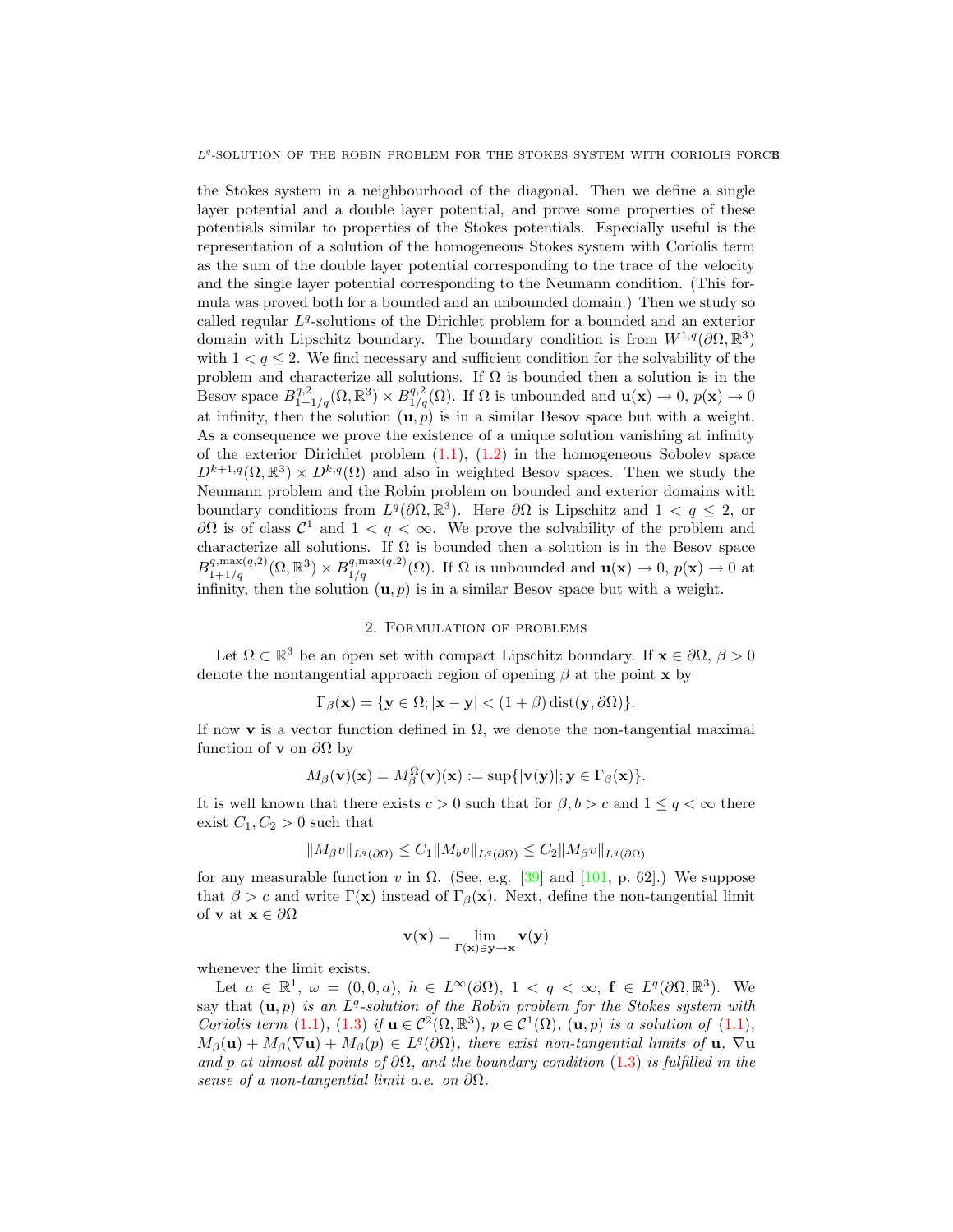#### 4 DAGMAR MEDKOVA´

Let  $\mathbf{g} \in W^{1,q}(\partial\Omega,\mathbb{R}^3)$ . We say that  $(\mathbf{u},p)$  is a regular  $L^q$ -solution of the Dirichlet problem for the Stokes system with Coriolis term (1.1), (1.2) if  $u \in C^2(\Omega, \mathbb{R}^3)$ ,  $p \in C^1(\Omega)$ ,  $(\mathbf{u}, p)$  is a solution of  $(1.1)$ ,  $M_\beta(\mathbf{u}) + M_\beta(\nabla \mathbf{u}) + M_\beta(p) \in L^q(\partial \Omega)$ , there exist nontangential limits of **u**,  $\nabla$ **u** and p at almost all points of  $\partial\Omega$ , and (1.2) is fulfilled in the sense of a non-tangential limit a.e. on  $\partial\Omega$ .

Remark that if  $(\mathbf{u}, p)$  is a regular  $L^q$ -solution of the Dirichlet problem  $(1.1), (1.2)$ then  $(\mathbf{u}, p) \in W^{1,q}_{loc}(\overline{\Omega}, \mathbb{R}^3) \times L^q_{loc}(\overline{\Omega})$  is a solution of this problem in the sense of traces. (See  $[79, \text{Lemma } 2].$ )

#### 3. Spaces of functions

Let  $\Omega \subset \mathbb{R}^3$  be an open set,  $k \in \mathbb{N}_0$ ,  $1 < p < \infty$ . We denote the Sobolev space  $W^{k,p}(\Omega) = \{u \in L^p(\Omega); \partial^\beta u \in L^p(\Omega) \text{ for } |\beta| \leq k\}.$  If  $s = k + \lambda$  with  $0 < \lambda < 1$ denote by  $W^{s,p}(\Omega)$  the space of all  $u \in W^{k,p}(\Omega)$  such that

$$
\sum_{|\beta|=k} \int_{\Omega} \int_{\Omega} \frac{|\partial^{\beta} u(x) - \partial^{\beta} u(y)|^p}{|x - y|^{3+p\lambda}} \, \mathrm{d}x \, \mathrm{d}y < \infty.
$$

If  $s \geq 0$  denote by  $\mathring{W}^{s,p}(\Omega)$  the closure of  $\mathcal{C}_c^{\infty}(\Omega)$  (the space of infinitely differentiable functions with compact support in  $\Omega$ ) in  $W^{s,p}(\Omega)$  and by  $W^{-s,p}(\Omega)$  the dual space of  $\mathring{W}^{s,p/(p-1)}(\Omega)$ . If  $t > \tau$  then  $W^{t,p}(\Omega) \subset W^{\tau,p}(\Omega)$ .

If  $s \in \mathbb{R}^1$  and  $1 < p, q < \infty$ , denote by  $B_s^{p,q}(\mathbb{R}^3)$  the Besov space. (For the definition see for example [107].) If  $k \in \mathbb{N}_0$ ,  $s = k + \lambda$  with  $0 < \lambda < 1$  then  $u \in B_s^{p,q}(\mathbb{R}^3)$  if  $u \in W^{k,p}(\mathbb{R}^3)$  and

$$
\sum_{|\beta|=k}\int_0^\infty \left(\int_{\mathbb{R}^3}\int_{\{y\in \mathbb{R}^3; |x-y|
$$

By  $B_s^{p,q}(\Omega)$  we denote the space of restrictions of functions from  $B_s^{p,q}(\mathbb{R}^3)$  onto  $\Omega$ . The norm on  $B_s^{p,q}(\Omega)$  is defined by

$$
||u||_{B_s^{p,q}(\Omega)} = \inf \{ ||f||_{B_s^{p,q}(\mathbb{R}^3)}; f = u \text{ on } \Omega \}.
$$

If  $s > t$  then  $B_s^{p,q}(\Omega) \subset B_t^{p,q}(\Omega)$ . If  $\Omega$  has compact Lipschitz boundary and s is not integer then  $B_s^{p,p}(\Omega) = W^{s,p}(\Omega)$ .

For  $\gamma \in \mathbb{R}^1$  define

$$
\rho_{\gamma}(\mathbf{x}) = (1 + |\mathbf{x}|^2)^{\gamma/2}.
$$

We define the weighted Besov space  $B_s^{p,q}(\Omega; \rho_\gamma)$  as the set of tempered distributions w such that  $\rho_\gamma w \in B_s^{p,q}(\Omega)$ . The space  $B_s^{p,q}(\Omega; \rho_\gamma)$  equipped with the norm

$$
||w||_{B_s^{p,q}(\Omega;\rho_\gamma)}:=||\rho_\gamma w||_{B_s^{p,q}(\Omega)}
$$

is a Banach space (see [14, §4.2.2, pp. 156–160]). If  $\Omega$  is bounded then  $B_s^{p,q}(\Omega; \rho_\gamma) =$  $B_s^{p,q}(\Omega)$  and both norms are equivalent.

We denote the homogeneous Sobolev space  $D^{k,p}(\Omega) = \{u \in L^1_{loc}(\Omega) ; \partial^\beta u \in$  $L^p(\Omega)$  for  $|\beta| = k$ . Then  $D^{k,p}(\Omega) \subset W^{k,p}_{loc}(\Omega)$ . Let  $\Omega$  be a domain. Fix a bounded open set G such that  $\overline{G} \subset \Omega$ . Then  $D^{k,p}(\Omega)$  is a Banach space with the norm

$$
||u||_{D^{k,p}(\Omega)} = ||u||_{L^p(G)} + |||\nabla^k u||||_{L^p(\Omega)}.
$$

Moreover, different choices of G give equivalent norms. (See [74], §1.5.3, Corollary 2.) If  $\Omega$  is a bounded domain with Lipschitz boundary then  $D^{k,p}(\Omega) = W^{k,p}(\Omega)$ and the corresponding norms are equivalent. (See [74, §1.5.2–§1.5.4].)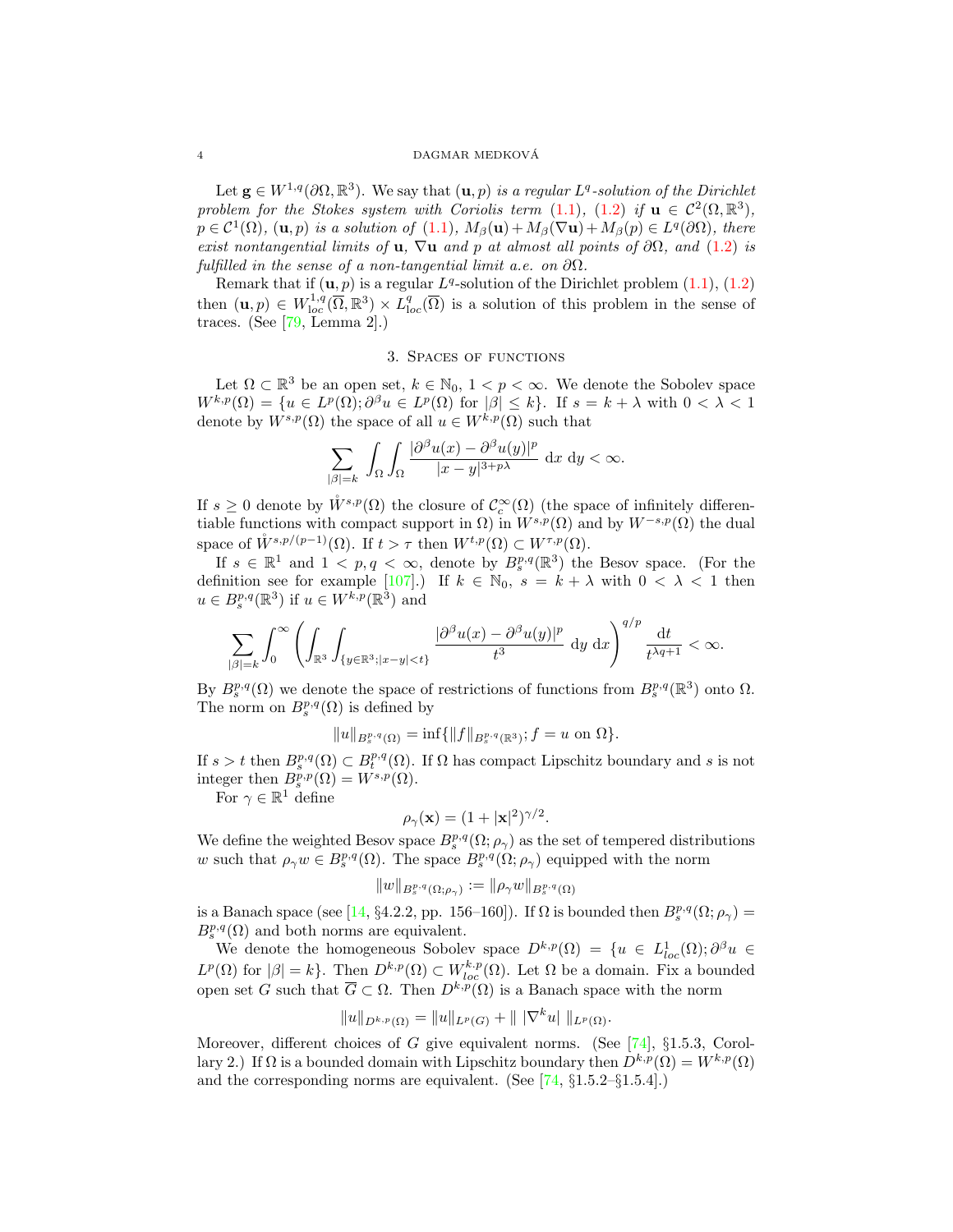# 4. Green's formula

**Lemma 4.1.** Let  $\Omega \subset \mathbb{R}^3$  be a bounded open set with Lipschitz boundary,  $\Phi, \mathbf{u} \in$  $W^{2,2}(\Omega,\mathbb{R}^3), p \in W^{1,2}(\Omega), h \in L^{\infty}(\partial\Omega), \mathbf{f} \in L^2(\partial\Omega,\mathbb{R}^3)$ . If  $(\mathbf{u},p)$  is a solution of the Robin problem  $(1.1)$ ,  $(1.3)$  (in the sense of traces) then

$$
\int_{\partial\Omega} \mathbf{f} \cdot \mathbf{\Phi} d\sigma - \int_{\partial\Omega} h \mathbf{u} \cdot \mathbf{\Phi} d\sigma
$$

$$
\{\mathbf{\Phi} \cdot [\omega \times \mathbf{u} - \frac{1}{2}(\omega \times \mathbf{x}) \cdot \nabla \mathbf{u}] + 2\hat{\nabla} \mathbf{u} \cdot \hat{\nabla} \mathbf{\Phi} - p\nabla \cdot \mathbf{\Phi} + \mathbf{u} \cdot \frac{1}{2}[(\omega \times \mathbf{x}) \cdot \nabla \mathbf{\Phi}]\} d\mathbf{x},
$$

(4.1) 
$$
\int_{\partial \Omega} \mathbf{f} \cdot \mathbf{u} d\sigma = 2 \int_{\Omega} |\hat{\nabla} \mathbf{u}|^2 d\mathbf{x} + \int_{\partial \Omega} h |\mathbf{u}|^2 d\sigma.
$$

*Proof.* If  $h \equiv 0$  then the Green formula and (1.1) give

$$
\int_{\partial\Omega} \mathbf{f} \cdot \mathbf{\Phi} d\sigma = \int_{\Omega} \{ \mathbf{\Phi} \cdot [\Delta \mathbf{u} - \nabla p + \frac{1}{2} (\omega \times \mathbf{x}) \cdot \nabla \mathbf{u}] + 2 \hat{\nabla} \mathbf{u} \cdot \hat{\nabla} \mathbf{\Phi} - p \nabla \cdot \mathbf{\Phi} + \mathbf{u} \cdot \frac{1}{2} [(\omega \times \mathbf{x}) \cdot \nabla \mathbf{\Phi}] \} d\mathbf{x}
$$
\n
$$
= \int_{\Omega} \{ \mathbf{\Phi} \cdot [\omega \times \mathbf{u} - \frac{1}{2} (\omega \times \mathbf{x}) \cdot \nabla \mathbf{u}] + 2 \hat{\nabla} \mathbf{u} \cdot \hat{\nabla} \mathbf{\Phi} - p \nabla \cdot \mathbf{\Phi} + \mathbf{u} \cdot \frac{1}{2} [(\omega \times \mathbf{x}) \cdot \nabla \mathbf{\Phi}] \} d\mathbf{x}.
$$
\nSince  $\mathbf{u} \cdot (\omega \times \mathbf{u}) = 0$ ,  $\nabla \cdot \mathbf{u} = 0$ , we obtain (4.1).

Corollary 4.2. Let  $\Omega \subset \mathbb{R}^3$  be a bounded open set with Lipschitz boundary,  $1 <$  $q < \infty, q' = q/(q-1)$ . Let  $h \in L^{\infty}(\partial \Omega)$ ,  $f \in L^{q}(\partial \Omega, \mathbb{R}^{3})$ ,  $(\mathbf{u}, p)$  be an  $L^{q}$ -solution of the Robin problem (1.1), (1.3). If  $M_\beta(\mathbf{u}) \in L^{q'}(\partial\Omega)$  then the equality (4.1) holds.

*Proof.* Let  $\Omega_i$  be the sequence of sets from Lemma 14.1. According to Lemma 4.1

$$
\int_{\partial\Omega_j} \mathbf{u} \cdot \left\{ T(\mathbf{u}, p)\mathbf{n} + \frac{1}{2} [(\omega \times \mathbf{x}) \cdot \mathbf{n}] \mathbf{u} \right\} d\sigma = 2 \int_{\Omega_j} |\hat{\nabla} \mathbf{u}|^2 d\mathbf{x}.
$$

Letting  $j \to \infty$  we obtain (4.1) by the Lebesgue lemma.

# 5. Liouville's theorem

**Lemma 5.1.** Let  $\omega \in \mathbb{R}^3$  and  $\mathbf{u} = (u_1, u_2, u_3)$ , p be tempered distributions in  $\mathbb{R}^3$ satisfying the equations (1.1) in  $\mathbb{R}^3$ . Then  $u_j$ , p are polynomials.

(See [1, p. 614].)

 $=$   $\overline{ }$ 

## 6. Solutions in the whole space

**Lemma 6.1.** Let  $3/2 < q < \infty$ ,  $\omega = (0, 0, a) \in \mathbb{R}^3 \setminus \{0\}$  and let  $\mathbf{f} \in L^q(\mathbb{R}^3, \mathbb{R}^3)$ . If  $g \in C^{\infty}(\mathbb{R}^3)$  has compact support then there exists a solution  $(\mathbf{u}, p) \in D^{2,q}(\mathbb{R}^3, \mathbb{R}^3) \times$  $D^{1,q}(\mathbb{R}^3)$  of

(6.1) 
$$
\Delta \mathbf{u} - (\omega \times x) \cdot \nabla \mathbf{u} + \omega \times \mathbf{u} + \nabla p = \mathbf{f}, \ \nabla \cdot \mathbf{u} = g \quad \text{in } \mathbb{R}^3.
$$

*Proof.* Denote  $h_{\Delta}(\mathbf{x}) = [4\pi |\mathbf{x}|]^{-1}$  the fundamental solution of the Laplace equation, i.e.  $-\Delta h_{\Delta} = \delta_0$  in the sense of distributions. Put  $\mathbf{v} = \nabla (h_{\Delta} * g)$ , where  $*$  denotes the convolution. Then  $\mathbf{v} \in C^{\infty}(\mathbb{R}^3, \mathbb{R}^3)$  and  $\nabla \cdot \mathbf{v} = \Delta(h_{\Delta} * g) = -g$ . If  $\beta$  is a multiindex then  $\partial^{\beta} \mathbf{v}(\mathbf{x}) = O(|\mathbf{x}|^{-2-|\beta|})$  as  $|\mathbf{x}| \to \infty$ . So,  $\partial^{\beta} \mathbf{v} \in L^{q}(\mathbb{R}^{3}, \mathbb{R}^{3})$ . Put  $\tilde{\mathbf{f}} = \mathbf{f} + \Delta \mathbf{v} - (\omega \times x) \cdot \nabla \mathbf{v} + \omega \times \mathbf{v}$ . According to [17, Theorem 4] there exists a solution  $(\mathbf{w}, p) \in D^{2,q}(\mathbb{R}^3, \mathbb{R}^3) \times D^{1,q}(\mathbb{R}^3)$  of

$$
\Delta \mathbf{w} - (\omega \times x) \cdot \nabla \mathbf{w} + \omega \times \mathbf{w} + \nabla p = \tilde{\mathbf{f}}, \ \nabla \cdot \mathbf{w} = 0 \quad \text{in } \mathbb{R}^3.
$$

Put  $\mathbf{u} = \mathbf{w} - \mathbf{v}$ . Then  $\mathbf{u}$ , p satisfy the proposition of the Lemma.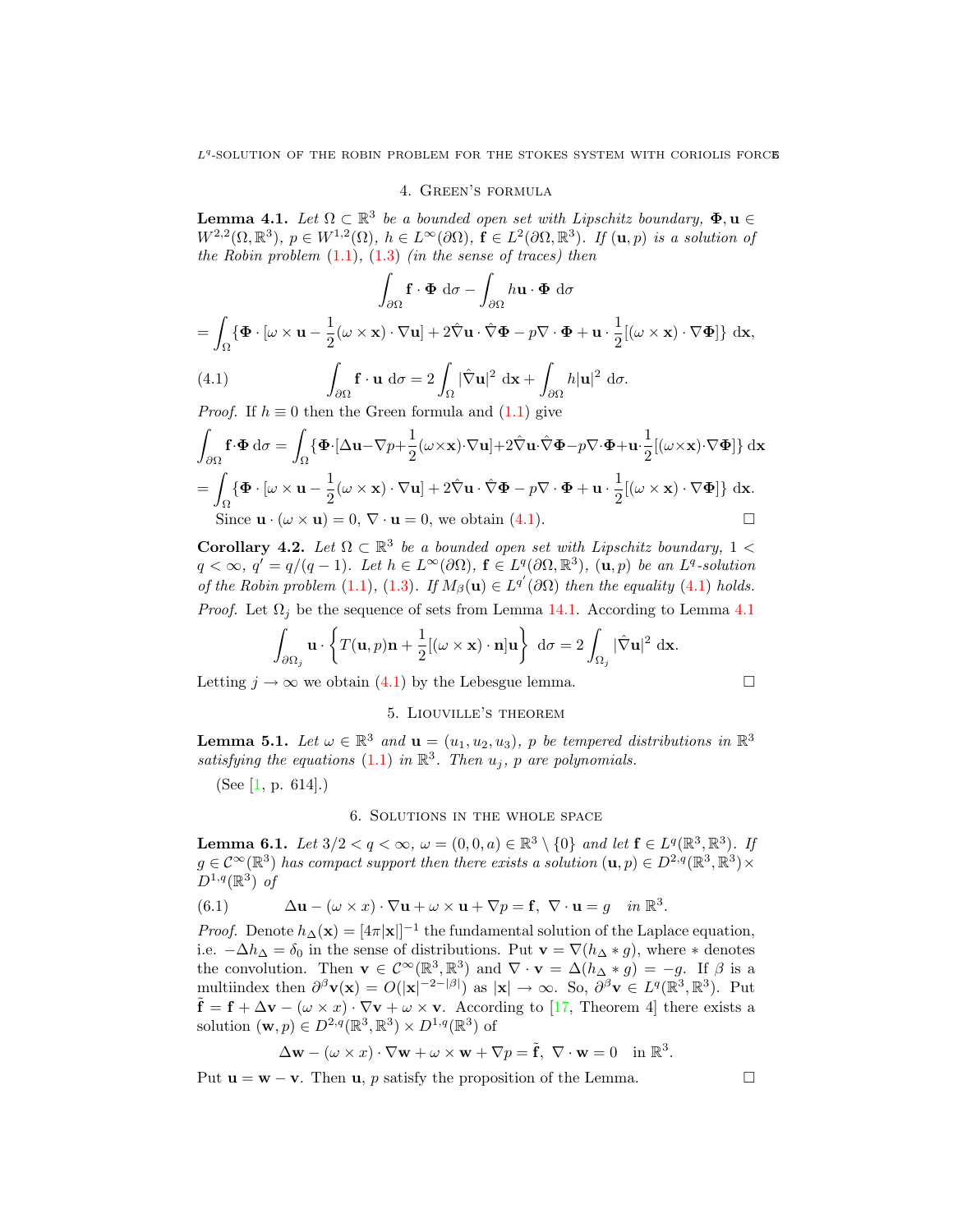7. Solution of the Dirichlet problem in Sobolev spaces

**Lemma 7.1.** Let  $\Omega \subset \mathbb{R}^3$  be open,  $\omega \in \mathbb{R}^3$  and  $\mathbf{u} = (u_1, u_2, u_3)$ , p solve  $(1.1)$  in  $\Omega$ in the sense of distributions. Then  $u_j, p \in C^{\infty}(\Omega)$  and  $\Delta p = 0$  in  $\Omega$ .

*Proof.* Since  $\nabla \cdot \mathbf{u} = 0$  we obtain

$$
\Delta p = \nabla \cdot \nabla p = \nabla \cdot \{ \Delta \mathbf{u} + [\omega \times \mathbf{x}] \cdot \nabla \mathbf{u} - \omega \times \mathbf{u} \} = 0
$$

in the sense of distributions. So,  $p \in C^{\infty}(\Omega)$  by [27, Appendix B, Theorem B.6]. Fix bounded domains  $\Omega_1$ ,  $\Omega_2$  such that  $\overline{\Omega}_1 \subset \Omega_2$ ,  $\overline{\Omega}_2 \subset \Omega$ . According to [12, Satz 9.11] and  $[13,$  Chapter VI, §6, Theorem 2 there exist a nonnegative integer k and finite real measures  $\mu_{j\beta}$  with compact support in  $\Omega$  such that

$$
u_j = \sum_{|\beta| \leq k} \partial^{\beta} \mu_{j\beta} \quad \text{in } \Omega_2.
$$

Since  $W^{k+2,2}(\Omega_2) \hookrightarrow \mathcal{C}^k(\overline{\Omega}_2)$  by the Sobolev imbedding theorem, we see that  $u \in$  $W^{-k-2,2}(\Omega_2,\mathbb{R}^3)$ . Since  $\Delta \mathbf{u} - (\omega \times x) \cdot \nabla \mathbf{u} + \omega \times \mathbf{u} \in W^{t,2}(\Omega_2,\mathbb{R}^3)$  for all  $t \in \mathbb{R}^1$ , [77, Theorem 6.4] gives that  $\mathbf{u} \in W^{t+2,2}(\Omega_1,\mathbb{R}^3)$  for all  $t \in \mathbb{R}^1$ . So,  $\mathbf{u} \in C^\infty(\Omega_1,\mathbb{R}^3)$ by the Sobolev imbedding theorem.

**Proposition 7.2.** Let  $\Omega \subset \mathbb{R}^3$  be a bounded domain with Lipschitz boundary,  $a \in \mathbb{R}^1$ ,  $\omega = (0, 0, a)$ .

• If  $f \in W^{-1,2}(\Omega,\mathbb{R}^3)$ ,  $g \in W^{1/2,2}(\partial\Omega,\mathbb{R}^3)$ ,  $h \in L^2(\Omega)$ , g and h satisfy the compatibility condition

(7.1) 
$$
\int_{\Omega} h \, d\mathbf{x} + \int_{\partial \Omega} \mathbf{g} \cdot \mathbf{n}^{\Omega} d\sigma = 0,
$$

then there exists  $(\mathbf{u}, p) \in W^{1,2}(\Omega, \mathbb{R}^3) \times L^2(\Omega)$  such that

 $(7.2)$   $-\Delta \mathbf{u} - [\omega \times \mathbf{x}] \cdot \nabla \mathbf{u} + \omega \times \mathbf{u} + \nabla p = \mathbf{f}, \quad \nabla \cdot \mathbf{u} = h \quad in \ \Omega, \quad \mathbf{u} = \mathbf{g} \quad on \ \partial \Omega.$ 

 $p$  is unique up to an additive constant,  $\bf{u}$  is unique. Moreover,

$$
\|\mathbf{u}\|_{W^{1,2}(\Omega)} \leq C \left( \|\mathbf{f}\|_{W^{-1,2}(\Omega)} + \|h\|_{L^2(\Omega)} + \|\mathbf{g}\|_{W^{1/2,2}(\partial\Omega)} \right)
$$

where C depends only on  $\Omega$ .

• If  $k \in \mathbb{N}_0$ ,  $\partial\Omega$  is of class  $\mathcal{C}^{k+1}$ ,  $1 \le q \le \infty$ ,  $\mathbf{f} \in W^{k-1,q}(\Omega,\mathbb{R}^3)$ ,  $\mathbf{g} \in$  $W^{k+1-1/q,q}(\partial\Omega,\mathbb{R}^3), h \in W^{k,q}(\Omega)$  satisfy the compatibility condition(7.1), then there exists a solution  $(\mathbf{u}, p) \in W^{k+1,q}(\Omega, \mathbb{R}^3) \times W^{k,q}(\Omega)$  of  $(7.2)$ . Here  $p$  is unique up to an additive constant,  $\bf{u}$  is unique and

$$
\|\mathbf{u}\|_{W^{k+1,q}(\Omega)} \leq C \left( \|\mathbf{f}\|_{W^{k-1,q}(\Omega)} + \|h\|_{W^{k,q}(\Omega)} + \|\mathbf{g}\|_{W^{k+1-1/q,q}(\partial\Omega)} \right)
$$

where C depends only on  $\Omega$ , k and q.

*Proof.* The Divergence theorem gives that  $(7.1)$  is a necessary condition for the solvability of the problem (7.2).

Let now  $[\mathbf{u}, p] \in W^{1,2}(\Omega, \mathbb{R}^3) \times L^2(\Omega)$  be a solution of the problem (7.2) with  $\mathbf{f} \equiv 0, h \equiv 0, \mathbf{g} \equiv 0$ . Since  $\mathbf{u} \in \mathring{W}^{1,2}(\Omega,\mathbb{R}^3)$ , there exists a sequence of functions  $\Phi_j \in C^{\infty}(\Omega, \mathbb{R}^3)$  with compact support in  $\Omega$  such that  $\Phi_j \to \mathbf{u}$  in  $W^{1,2}(\Omega, \mathbb{R}^3)$ .

.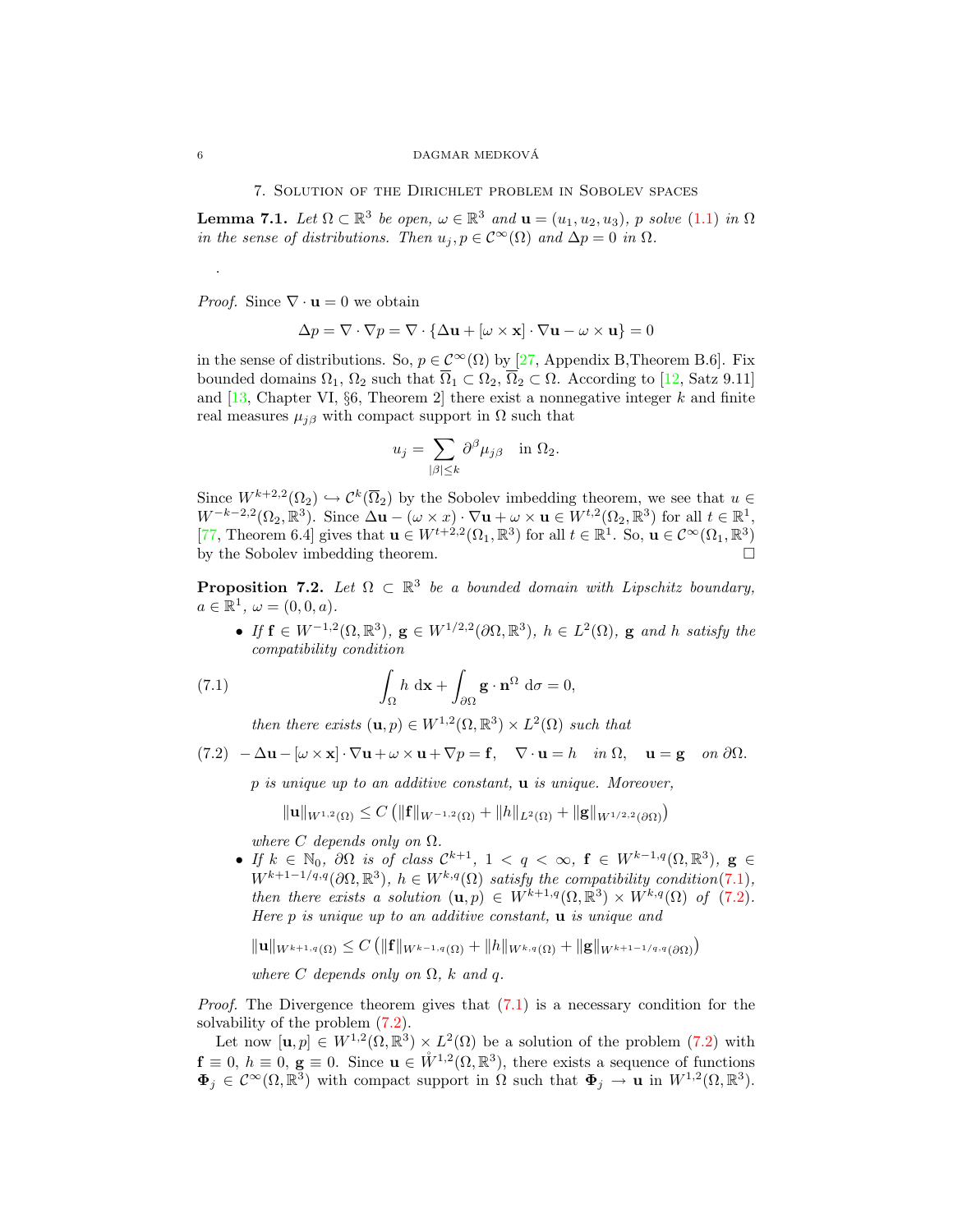Choose open sets  $\Omega(j)$  with smooth boundary such that  $\Phi_j$  is supported in  $\Omega(j)$ and  $\overline{\Omega(j)} \subset \Omega$ . According to Lemma 7.1 and Lemma 4.1

$$
0 = \lim_{j \to \infty} \int_{\partial \Omega(j)} \Phi_j \{ T(\mathbf{u}, p)\mathbf{n} + \frac{1}{2} [(\omega \times \mathbf{x}) \cdot \mathbf{n}] \mathbf{u} \} d\sigma = \lim_{j \to \infty} \int_{\Omega(j)} \{ \Phi_j \cdot [\omega \times \mathbf{u}] + \frac{1}{2} (\omega \times \mathbf{x}) \cdot \nabla \mathbf{u} \} + 2 \hat{\nabla} \mathbf{u} \cdot \hat{\nabla} \Phi_j - p \nabla \cdot \Phi_j + \mathbf{u} \cdot \frac{1}{2} [(\omega \times \mathbf{x}) \cdot \nabla \Phi_j] \} d\mathbf{x} = \int_{\Omega} 2 |\hat{\nabla} \mathbf{u}|^2 d\mathbf{x}.
$$

Since  $\hat{\nabla}$ **u**  $\equiv$  0, the function **u** is linear by [80, Lemma 3.1]. Since  $u = 0$  on  $\partial\Omega$ , the maximum principle for the Laplace equation gives that  $\mathbf{u} \equiv 0$ . Therefore  $\nabla p \equiv 0$ and p is constant.

Denote the space of  $[\mathbf{f}, h, \mathbf{g}] \in W^{l-1,q}(\Omega, \mathbb{R}^3) \times W^{l,q}(\Omega) \times W^{l+1-1/q,q}(\partial \Omega, \mathbb{R}^3)$ satisfying  $(7.1)$  by  $Y_{l,q}$ ,

$$
X_{l,q} = \{[\mathbf{u}, p] \in W^{l+1,q}(\Omega, \mathbb{R}^3) \times W^{l,q}(\Omega); \int_{\Omega} p \, \mathrm{d}\mathbf{x} = 0\},
$$
  

$$
U_a(\mathbf{u}, p) = [-\Delta \mathbf{u} - (\omega \times \mathbf{x}) \cdot \nabla \mathbf{u} + \omega \times \mathbf{u} + \nabla p, \nabla \cdot \mathbf{u}, \mathbf{u}|_{\partial \Omega}].
$$

Then  $U_0: X_{0,2} \to Y_{0,2}$  is an isomorphism by [35, Theorem 2.1]. Since  $U_a - U_0$ :  $X_{l,q} \rightarrow Y_{l,q}$  is a compact operator by [102, Lemma 18.4], the operator  $U_a : X_{0,2} \rightarrow$  $Y_{0,2}$  is Fredholm with index 0. If  $[\mathbf{u}, p] \in X_{0,2}$ ,  $U_a[\mathbf{u}, p] = 0$  then  $\mathbf{u} \equiv 0$ , p is constant.  $\int_{\Omega} p \, d\mathbf{x} = 0$  gives that  $p \equiv 0$ . So,  $U_a : X_{0,2} \to Y_{0,2}$  is an isomorphism.

Suppose that  $\partial\Omega$  is of class  $\mathcal{C}^{k+1}$ . Then  $U_0: X_{k,q} \to Y_{k,q}$  is an isomorphism by [34, Theorem 2.1] and [35, Theorem 2.1]. Since  $U_a-U_0$  is compact,  $U_a: X_{k,q} \to Y_{k,q}$ is a Fredholm operator with index 0. Since  $U_a: X_{0,2} \to Y_{0,2}$  is an isomorphism, [92, Lemma 11.9.21] gives that  $U_a: X_{k,q} \to Y_{k,q}$  is an isomorphism.

Since  $U_a: X_{k,q} \to Y_{k,q}$  is an isomorphism,  $U_a: W^{k+1,q}(\Omega, \mathbb{R}^3) \times W^{k,q}(\Omega) \to$  $W^{k-1,q}(\Omega,\mathbb{R}^3)\times W^{k,q}(\Omega)\times W^{k+1-1/q,q}(\partial\Omega,\mathbb{R}^3)$  is a Fredholm operator with index 0. Since  $U_a: W^{1,2}(\Omega, \mathbb{R}^3) \times L^2(\Omega) \to W^{-1,2}(\Omega, \mathbb{R}^3) \times L^2(\Omega) \times W^{1/2,2}(\partial \Omega, \mathbb{R}^3)$  is also a Fredholm operator with index 0, [92, Lemma 11.9.21] gives that the kernel of  $U_a$  on  $W^{k+1,q}(\Omega,\mathbb{R}^3)\times W^{k,q}(\Omega)$  is the same like the kernel of  $U_a$  on  $W^{1,2}(\Omega,\mathbb{R}^3)\times L^2(\Omega)$ . So, if  $(\mathbf{u}, p)$  and  $(\mathbf{w}, \pi)$  are two solutions of  $(7.2)$  in  $W^{k+1,q}(\Omega, \mathbb{R}^3) \times W^{k,q}(\Omega)$  then  $\mathbf{u} = \mathbf{w}$  and  $p - \pi$  is constant.

**Corollary 7.3.** Let  $\Omega \subset \mathbb{R}^3$  be a bounded domain with boundary of class  $\mathcal{C}^{k+1}$ ,  $k \in \mathbb{N}$ . Let  $a \in \mathbb{R}^1$ ,  $\omega \in (0,0,a)$ ,  $1 < q, r < \infty$ .

- If  $1 \leq s \leq k+1$  then there exists a solution  $(\mathbf{u}, p) \in W^{s,q}(\Omega, \mathbb{R}^3)$  ×  $W^{s-1,q}(\Omega)$  of the Dirichlet problem (7.2) if and only if  $\mathbf{f} \in W^{s-2,q}(\Omega,\mathbb{R}^3)$ ,  $h \in W^{s-1,q}(\Omega)$ ,  $\mathbf{g} \in W^{s-1/q,q}(\partial\Omega,\mathbb{R}^3)$  and  $(7.1)$  holds.
- If  $1 < s < k+1$  then there exists a solution  $(\mathbf{u}, p) \in B_s^{q,r}(\Omega, \mathbb{R}^3) \times B_{s-1}^{q,r}(\Omega)$ of the Dirichlet problem (7.2) if and only if  $f \in B^{q,r}_{s-2}(\Omega,\mathbb{R}^3)$ ,  $h \in B^{q,r}_{s-1}(\Omega)$ ,  $\mathbf{g} \in B^{q,r}_{s-1/q}(\partial\Omega,\mathbb{R}^3)$  and  $(7.1)$  holds.

Proof. Define

$$
U(\mathbf{u},p) = [-\Delta \mathbf{u} - (\omega \times \mathbf{x}) \cdot \nabla \mathbf{u} + \omega \times \mathbf{u} + \nabla p, \nabla \cdot \mathbf{u}, \mathbf{u}|_{\partial \Omega}].
$$

If  $s > 1$ ,  $(\mathbf{u}, p) \in B_s^{q,r}(\Omega, \mathbb{R}^3) \times B_{s-1}^{q,r}(\Omega)$  and  $U(\mathbf{u}, p) = 0$ , then  $\mathbf{u} \equiv 0$  and p is constant by Proposition 7.2, because  $B_s^{q,r}(\Omega,\mathbb{R}^3)\times B_{s-1}^{q,r}(\Omega) \subset W^{1,q}(\Omega,\mathbb{R}^3)\times L^q(\Omega)$ .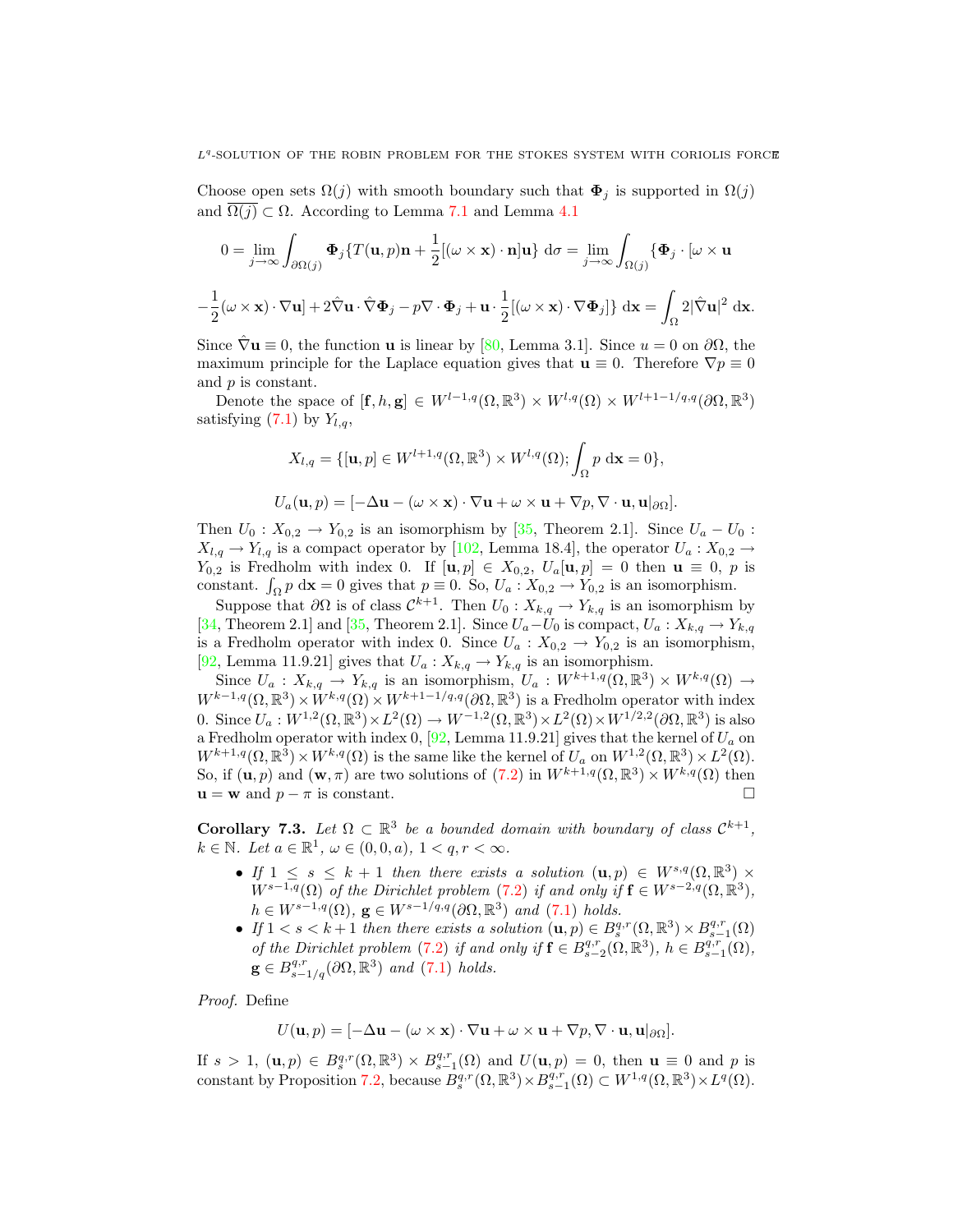Denote the space of  $[\mathbf{f}, h, \mathbf{g}] \in W^{t-2,q}(\Omega, \mathbb{R}^3) \times W^{t-1,q}(\Omega) \times W^{t-1/q,q}(\partial \Omega, \mathbb{R}^3)$  satisfying  $(7.1)$  by  $Y_t^q$ , the space of  $[\mathbf{f}, h, \mathbf{g}] \in B_{t-2}^{q,r}(\Omega, \mathbb{R}^3) \times B_{t-1}^{q,r}(\Omega) \times B_{t-1/q}^{q,r}(\partial \Omega, \mathbb{R}^3)$ satisfying  $(7.1)$  by  $Y_t^{q,r}$ ,

$$
X_t^q = \{[\mathbf{u}, p] \in W^{t,q}(\Omega, \mathbb{R}^3) \times W^{t-1,q}(\Omega); \int_{\Omega} p \, \mathrm{d}\mathbf{x} = 0\},
$$
  

$$
X_t^{q,r} = \{[\mathbf{u}, p] \in B_t^{q,r}(\Omega, \mathbb{R}^3) \times B_{t-1}^{q,r}(\Omega); \int_{\Omega} p \, \mathrm{d}\mathbf{x} = 0\}.
$$

If  $t > 1$  then  $U(B_t^{q,r}(\Omega,\mathbb{R}^3) \times B_{t-1}^{q,r}(\Omega)) \subset Y_t^{q,r}$  by the Divergence theorem. If we denote by  $( , )_{\theta,r}$  the real interpolation, then

$$
(X_1^q, X_{k+1}^q)_{\theta,r} = X_{t+1}^{q,r}, \quad (Y_1^q, Y_{k+1}^q)_{\theta,r} = Y_{t+1}^{q,r}
$$

for  $0 < \theta < 1$ ,  $t = \theta k$  by [106, Theorem 2.13], [105, §3.3.6, Proposition] and [104, §1.17.1, Theorem 1]. Proposition 7.2 gives that  $U: X_1^q \to Y_1^q$  and  $U: X_{k+1}^q \to Y_{k+1}^q$ are isomorphisms. So,  $U: X_s^{q,r} \to Y_s^{q,r}$  is an isomorphism for  $1 < s < k+1$ . (See [102, Lemma 22.3].) The rest is a consequence of the fact that  $W^{t,q}(\Omega) = B_t^{p,p}(\Omega)$ ,  $W^{t,q}(\partial\Omega) = B_t^{p,p}(\partial\Omega)$  for non-integer t. (See [10, Theorem 6.7].)

#### 8. Fundamental solution

Let  $a \in \mathbb{R}^1$ ,  $\omega = (0,0,a)$ . Let  $Z^a(\mathbf{x}, \mathbf{y}) = \{Z^a_{ij}(\mathbf{x}, \mathbf{y})\}_{i \le 3, j \le 4}$  and  $Q^a(\mathbf{x}, \mathbf{y}) =$  $(Q_1^a(\mathbf{x}, \mathbf{y}), \ldots, Q_4^a(\mathbf{x}, \mathbf{y}))$  be matrix functions. Denote  $Z_j^a = (Z_{1j}^a, Z_{2j}^a, Z_{3j}^a)$ . We say that  $(Z^a, Q^a)$  is a fundamental solution of the Stokes system with Coriolis term  $(1.1)$  in  $\mathbb{R}^3$  if for each  $y \in R^3$ 

(8.1a) 
$$
-\Delta Z_j^a(\mathbf{x}, \mathbf{y}) - [\omega \times \mathbf{x}] \cdot \nabla Z_j^a(\mathbf{x}, \mathbf{y}) + \omega \times Z_j^a(\mathbf{x}, \mathbf{y}) + \nabla Q_j^a(\mathbf{x}, \mathbf{y}) = \mathbf{e}_j \delta_{\mathbf{y}}(\mathbf{x}),
$$

(8.1b) 
$$
\sum_{k=1}^{3} \nabla \cdot Z_{j}^{a}(\mathbf{x}, \mathbf{y}) = \delta_{j4} \delta_{\mathbf{y}}(\mathbf{x}).
$$

Here  $\delta_{\mathbf{y}}$  is the unit mass concentrated at the point  $\mathbf{y}, \mathbf{e}_j = (\delta_{1j}, \delta_{2j}, \delta_{3j})$ , and  $\delta_{ij} = 1$ for  $i = j$ ,  $\delta_{ij} = 0$  otherwise. It is known that there exists a fundamental solution of  $(1.1)$  such that for each  $y \in \mathbb{R}^3$  one has

$$
Z_{ij}^a(\mathbf{x}, \mathbf{y}) \to 0, \quad Q_j^a(\mathbf{x}, \mathbf{y}) \to 0 \quad \text{as } |\mathbf{x}| \to \infty.
$$

(See  $[22]$ .) This fundamental solution is unique by Lemma 5.1. For  $a = 0$ , i.e. for the Stokes system

$$
Z_{ij}^{0}(\mathbf{x}, \mathbf{y}) = \delta_{ij} \frac{1}{8\pi |\mathbf{x} - \mathbf{y}|} + \frac{(x_i - y_i)(x_j - y_j)}{8\pi |\mathbf{x} - \mathbf{y}|^3}, \quad i, j \le 3,
$$
  

$$
Z_{i4}^{0}(\mathbf{x}, \mathbf{y}) = Q_i^{0}(\mathbf{x}, \mathbf{y}) = \frac{(x_i - y_i)}{4\pi |\mathbf{x} - \mathbf{y}|^3}, \quad i \le 3,
$$
  

$$
Q_4^{0}(\mathbf{x}, \mathbf{y}) = \delta_{\mathbf{y}}(\mathbf{x}).
$$

(See for example [108].) For  $i \leq 3$  clearly  $Q_i^0(\mathbf{x}, \mathbf{y}) = -\partial_i h_\Delta(\mathbf{x}-\mathbf{y})$ , where  $h_\Delta(\mathbf{x}) =$  $[4\pi|x|]^{-1}$  is the fundamental solution of the Laplace equation, i.e.  $-\Delta h_{\Delta} = \delta_0$  in the sense of distributions.

If  $a \neq 0$  then  $Q_i^a(\mathbf{x}, \mathbf{y}) = Q_i^0(\mathbf{x}, \mathbf{y})$  for  $i \leq 3$  by [22, Proposition 2.1]. Denote  $\tilde{Z}^a(\mathbf{x}, \mathbf{y}) = \{Z^a_{ij}(\mathbf{x}, \mathbf{y})\}_{i,j \leq 3}$ . According to [22, Proposition 2.1]

$$
\tilde{Z}^a(\mathbf{x}, \mathbf{y}) = \Gamma^0(\mathbf{x}, \mathbf{y}) + \Gamma^1(\mathbf{x}, \mathbf{y}),
$$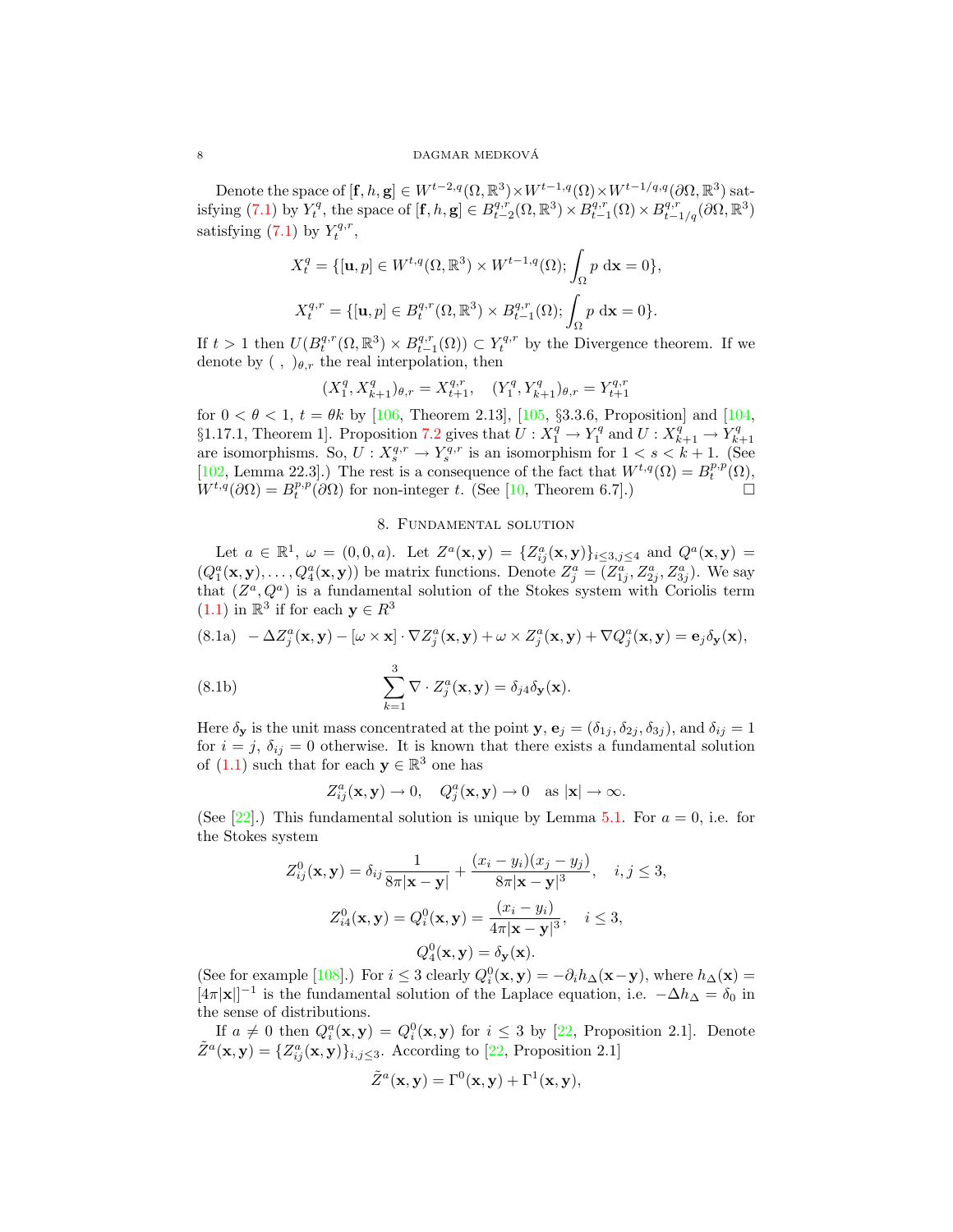where

$$
\Gamma^{0}(\mathbf{x}, \mathbf{y}) = \int_{0}^{\infty} O(at)^{T} (4\pi t)^{-3/2} \exp(-|O(at)x - y|^{2}/(4t)) dt,
$$
  
\n
$$
\Gamma^{1}(\mathbf{x}, \mathbf{y}) = \int_{0}^{\infty} (4\pi s)^{-3/2} \int_{0}^{s} {\exp[-|O(at)\mathbf{x} - \mathbf{y}|^{2}/(4s)]}
$$
  
\n
$$
\cdot {\frac{\left[\mathbf{x} - O(at)^{T}\mathbf{y}\right] \times [O(at)\mathbf{x} - \mathbf{y}]}{4s^{2}} - \frac{1}{2s}O(at)^{T}} dt ds,
$$
  
\n
$$
O(t) = {\begin{pmatrix} \cos t, & -\sin t, & 0 \\ \sin t, & \cos t, & 0 \\ 0, & 0, & 1 \end{pmatrix}}.
$$

Easy calculation yields

$$
Z_{i4}^{a}(\mathbf{x}, \mathbf{y}) = Q_{i}^{0}(\mathbf{x}, \mathbf{y}) = \frac{(x_{i} - y_{i})}{4\pi |\mathbf{x} - \mathbf{y}|^{3}}, \quad i \leq 3,
$$

$$
Q_{i}^{a}(\mathbf{x}, \mathbf{y}) = \delta(\mathbf{x}) \quad [\mathbf{y} \times \mathbf{x}] \quad \nabla h_{i}(\mathbf{x}, \mathbf{y})
$$

$$
Q_4^a(\mathbf{x}, \mathbf{y}) = \delta_{\mathbf{y}}(\mathbf{x}) - [\omega \times \mathbf{x}] \cdot \nabla h_{\Delta}(\mathbf{x} - \mathbf{y}).
$$

It was shown in  $[22]$  that there exists a positive constant C such that

(8.2) 
$$
|\tilde{Z}^{a}(\mathbf{x}, \mathbf{y})| \leq \frac{C}{|\mathbf{x}|}, \quad |\nabla_{\mathbf{x}} \tilde{Z}^{a}(\mathbf{x}, \mathbf{y})| \leq \frac{C}{|\mathbf{x}|^{2}} \quad \text{for } |\mathbf{x}| \geq 2|\mathbf{y}|.
$$

Moreover,

(8.3) 
$$
[\tilde{Z}^a(\mathbf{x}, \mathbf{y})]^T = \tilde{Z}^{-a}(\mathbf{y}, \mathbf{x}).
$$

**Lemma 8.1.** Let  $a \in \mathbb{R}^1$ , and  $\alpha$ ,  $\beta$  be multiindices. Then there exists a constant  $\cal C$  such that

$$
|\partial_{\mathbf{x}}^{\alpha}\partial_{\mathbf{y}}^{\beta}\tilde{Z}^{a}(\mathbf{x},\mathbf{y})| \leq C|\mathbf{x}|^{-1-|\alpha|-|\beta|} \quad \text{for } |\mathbf{x}| \geq 2|\mathbf{y}|.
$$

*Proof.* The proof is the same like the proof of  $(8.2)$  in [22]. If  $|x| \ge 2|y|$  then  $\exp[-|O(at)\mathbf{x}-\mathbf{y}|^2/(4s)] \leq \exp[-|\mathbf{x}|^2/(16s)]$ . From this together with the equality

$$
\int_0^\infty s^{-m/2} \exp[-t|\mathbf{x}|^2/s] ds = \frac{c^{-m/2+1}\gamma(m/2-1)}{|\mathbf{x}|^{m-2}}, \quad m > 2, c > 0
$$

(where  $\gamma(\cdot)$  denotes the gamma function), it follows

$$
|\partial_{{\mathbf x}}^{\alpha}\partial_{{\mathbf y}}^{\beta}\tilde\Gamma^{1}({\mathbf x},{\mathbf y})|\le C|{\mathbf x}|^{-1-|\alpha|-|\beta|}.
$$

Similarly for  $\Gamma^0$ . .

**Proposition 8.2.** Let  $a \in \mathbb{R}^1$ ,  $R \in (0,\infty)$ . Then  $Z_{ij}^a(\cdot, \mathbf{y}) \in C^\infty(\mathbb{R}^3 \setminus {\{\mathbf{y}\}})$  and there exists a positive constant C such that

$$
|\tilde{Z}^{a}(\mathbf{x}, \mathbf{y}) - \tilde{Z}^{0}(\mathbf{x}, \mathbf{y})| \leq C, \quad |\nabla_{\mathbf{x}} \tilde{Z}^{a}(\mathbf{x}, \mathbf{y}) - \nabla_{\mathbf{x}} \tilde{Z}^{0}(\mathbf{x}, \mathbf{y})| \leq C|\mathbf{x} - \mathbf{y}|^{-1},
$$
  
for  $\mathbf{x}, \mathbf{y} \in B(0; R)$  where  $B(\mathbf{z}; r) = {\mathbf{x} \in \mathbb{R}^{3}; |\mathbf{x} - \mathbf{z}| < r}.$ 

*Proof.* Lemma 7.1 gives that  $Z_{ij}^a(\cdot, \mathbf{y}) \in C^\infty(\mathbb{R}^3 \setminus {\{\mathbf{y}\}}).$ If  $z \in \mathbb{R}^3$  then there exists a matrix function  $E^{\mathbf{z}}(x)$  of the type  $3 \times 3$  such that

 $E_{ij}^{\mathbf{z}} \in \mathcal{C}^{\infty}(\mathbb{R}^3 \setminus \{0\})$  and

$$
-\Delta E_{ij}^{\mathbf{z}}(\mathbf{x}) - \mathbf{z} \cdot \nabla E_{ij}^{\mathbf{z}}(\mathbf{x}) + \partial_i Q_j^0(\mathbf{x}, 0) = \delta_{ij} \delta_0(\mathbf{x}),
$$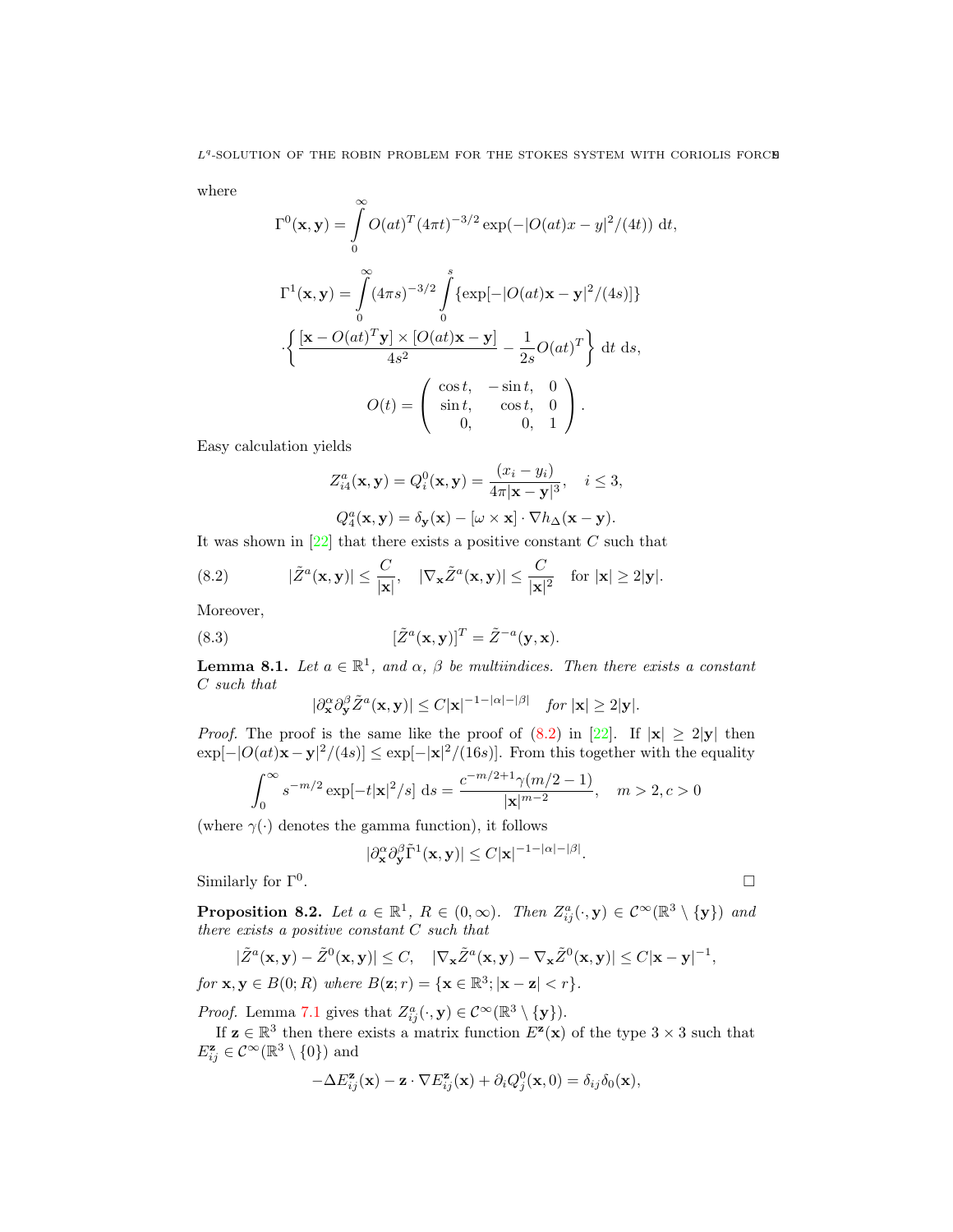$$
\sum_{k=1}^{3} \partial_k E_{kj}^{\mathbf{z}}(\mathbf{x}) = 0,
$$
  

$$
E_{kj}^{\mathbf{z}}(\mathbf{x}) \to 0 \text{ as } |\mathbf{x}| \to \infty.
$$

(For the explicit prescription of  $E^{\mathbf{z}}$  see [29] or [94].) According to [29] there exists a constant  $C_1$  such that

(8.4) 
$$
|E^{z}(\mathbf{x}) - \tilde{Z}^{0}(\mathbf{x}, 0)| \leq C_{1}, \ |\nabla E^{z}(\mathbf{x}) - \nabla \tilde{Z}^{0}(\mathbf{x}, 0)| \leq C_{1} |\mathbf{x}|^{-1}
$$

for all  $\mathbf{x}, \mathbf{z} \in B(0; 10R)$ .

Fix  $\mathbf{y} \in B(0;R)$ . Denote  $E_j^{\mathbf{z}} = (E_{1j}^{\mathbf{z}}, E_{2j}^{\mathbf{z}}, E_{3j}^{\mathbf{z}})$ . Clearly

(8.5) 
$$
\nabla_{\mathbf{x}} \cdot [Z_j^a(\mathbf{x}, \mathbf{y}) - E_j^{\omega \times \mathbf{y}}(\mathbf{x} - \mathbf{y})] = 0.
$$

Since

$$
0 = -\Delta_{\mathbf{x}} Z_j^a(\mathbf{x}, \mathbf{y}) - [\omega \times \mathbf{x}] \cdot \nabla_{\mathbf{x}} Z_j^a(\mathbf{x}, \mathbf{y}) + \omega \times Z_j^a(\mathbf{x}, \mathbf{y}) + \nabla_{\mathbf{x}} Q_j^0(\mathbf{x}, \mathbf{y})
$$

$$
-[-\Delta_{\mathbf{x}} E_j^{\omega \times \mathbf{y}}(\mathbf{x} - \mathbf{y}) - [\omega \times \mathbf{y}] \cdot \nabla_{\mathbf{x}} E_j^{\omega \times \mathbf{y}}(\mathbf{x} - \mathbf{y}) + \nabla_{\mathbf{x}} Q_j^0(\mathbf{x}, \mathbf{y})]
$$

we have

(8.6) 
$$
- \Delta_{\mathbf{x}}[Z_j^a(\mathbf{x}, \mathbf{y}) - E_j^{\omega \times \mathbf{y}}(\mathbf{x} - \mathbf{y})] - [\omega \times \mathbf{x}] \cdot \nabla_{\mathbf{x}}[Z_j^a(\mathbf{x}, \mathbf{y}) - E_j^{\omega \times \mathbf{y}}(\mathbf{x} - \mathbf{y})] + \omega \times [Z_j^a(\mathbf{x}, \mathbf{y}) - E_j^{\omega \times \mathbf{y}}(\mathbf{x} - \mathbf{y})]
$$

$$
= [\omega \times (\mathbf{y} - \mathbf{x})] \cdot \nabla_{\mathbf{x}} E_j^{\omega \times \mathbf{y}}(\mathbf{x} - \mathbf{y}) - \omega \times E_j^{\omega \times \mathbf{y}}(\mathbf{x} - \mathbf{y}).
$$

Choose  $\psi \in C^{\infty}(\mathbb{R}^3)$  supported in  $B(0; 4R)$  such that  $\psi = 1$  in  $B(0; 3R)$ . Fix  $j \in \{1, 2, 3\}$  and define

$$
\mathbf{v}(\mathbf{x}) = \psi(\mathbf{x})[\mathcal{Z}_j^a(\mathbf{x}, \mathbf{y}) - E_j^{\omega \times \mathbf{y}}(\mathbf{x} - \mathbf{y})],
$$
  
\n
$$
\mathbf{f} = -\Delta \mathbf{v} - [\omega \times \mathbf{x}] \cdot \nabla \mathbf{v} + \omega \times \mathbf{v}, \quad g = \nabla \cdot \mathbf{v}.
$$

Then **v**, **f** and g are supported in  $B(0; 4R)$  and  $g \in C^{\infty}(\mathbb{R}^{3})$ . According to (8.5), (8.6), (8.2) and (8.4)

$$
(8.7) \quad |g| + |\nabla g| \le C_2, \quad |\mathbf{f}(\mathbf{x})| + |\nabla^2 g(\mathbf{x})| \le C_2 |\mathbf{x} - \mathbf{y}|^{-1}, \quad |\nabla \mathbf{f}(\mathbf{x})| \le C_2 |\mathbf{x} - \mathbf{y}|^{-2}
$$

where  $C_2$  does not depend on y. According to Lemma 6.1 there exists a solution  $(\mathbf{u}, p) \in W_{loc}^{2,2}(\mathbb{R}^3, \mathbb{R}^3) \times W_{loc}^{1,2}(\mathbb{R}^3)$  of  $(6.1)$  such that  $|\nabla p| \in L^2(\mathbb{R}^3), |\nabla^2 \mathbf{u}| \in L^2(\mathbb{R}^3)$ . Since p,  $v_j$  and  $u_j$  are tempered distributions and  $(\mathbf{u} - \mathbf{v}, p)$  is a solution of the homogeneous Stokes system with Coriolis term, Lemma 5.1 yields that  $v_j - u_j$  are polynomials. Therefore  $\mathbf{v} \in W^{2,2}(\mathbb{R}^3, \mathbb{R}^3)$ .

Define  $p \equiv 0$ . Then  $(\mathbf{v}, p) \in W^{2,2}(B(0; 4R); \mathbb{R}^3) \times W^{1,2}(B(0; 4R))$  is a solution of

$$
-\Delta \mathbf{v} - [\omega \times \mathbf{x}] \cdot \nabla \mathbf{v} + \omega \times \mathbf{v} + \nabla p = \mathbf{f}, \ \nabla \cdot \mathbf{v} = g \text{ in } B(0; 4R),
$$

$$
\mathbf{v} = 0 \text{ on } \partial B(0; 4R).
$$

Proposition 7.2 and (8.7) give

$$
||\mathbf{v}||_{W^{2,2}(B(0;4R))} \leq C_3,
$$

where  $C_3$  depends only on R. Sobolev's imbedding theorem forces  $|v| \leq C_4$  on  $B(0; 4R)$  where  $C_4$  depends only on R. This and  $(8.4)$  gives  $|\tilde{Z}^a(\mathbf{x}, \mathbf{y}) - \tilde{Z}^0(\mathbf{x}, \mathbf{y})| \le$  $C_5$  for  $\mathbf{x} \in B(0;R)$ , where  $C_5$  does not depend on  $\mathbf{y}$ .

Fix  $i, k \in \{1, 2, 3\}$  and define  $\tilde{\mathbf{v}}(\mathbf{x}) = (x_k - y_k)\partial_i \mathbf{v}(\mathbf{x})$ . Then  $(\tilde{\mathbf{v}}, p)$  is a solution of

$$
-\Delta \tilde{\mathbf{v}} - [\omega \times \mathbf{x}] \cdot \nabla \tilde{\mathbf{v}} + \omega \times \tilde{\mathbf{v}} + \nabla p = \tilde{\mathbf{f}}, \ \nabla \cdot \tilde{\mathbf{v}} = \tilde{g} \text{ in } B(0; 4R)
$$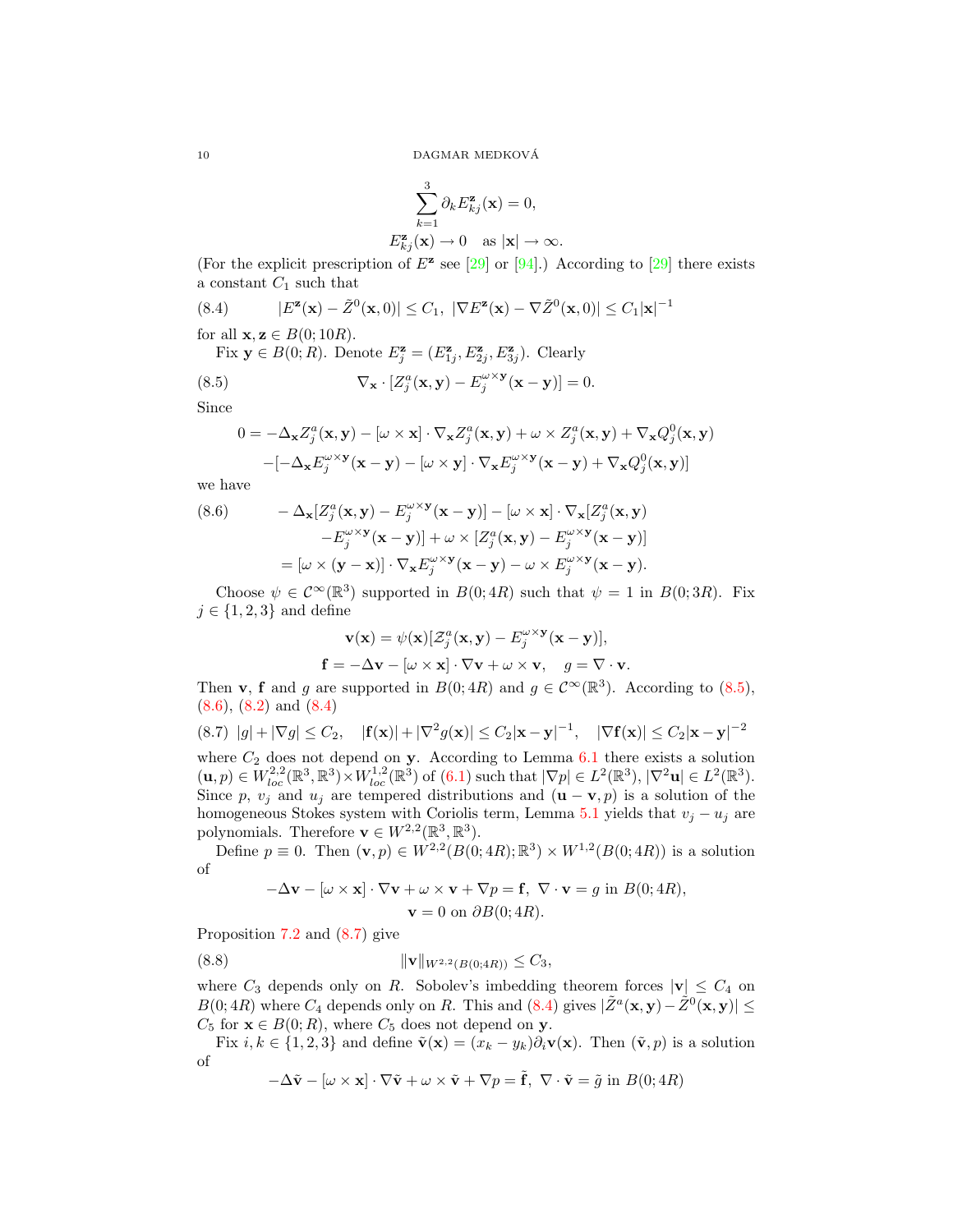$\tilde{\mathbf{v}} = 0$  on  $\partial B(0; 4R)$ 

in  $W^{1,2}(B(0;4R);\mathbb{R}^3) \times L^2(B(0;4R)).$  We now estimate  $\tilde{g}$  and  $\tilde{f}$ . Since

$$
\tilde{g} = (x_k - y_k)\partial_i g + \partial_i v_k \in W^{1,2}(B(0; 4R)),
$$

(8.8) and (8.7) give

$$
(8.9) \t\t\t ||\tilde{g}||_{W^{1,2}(B(0;4R))} \leq C_6,
$$

where  $C_6$  does not depend on y. Since

$$
\tilde{\mathbf{f}} = (x_k - y_k) \{ \partial_i \mathbf{f} + [\partial_i(\omega \times \mathbf{x})] \cdot \nabla \mathbf{v} \} - (\omega \times \mathbf{x}) \cdot (\delta_{1k}, \delta_{2k}, \delta_{3k}) \partial_i \mathbf{v} - 2 \partial_k \partial_i \mathbf{v},
$$

(8.8) and (8.7) give

(8.10) 
$$
\|\tilde{\mathbf{f}}\|_{L^2(B(0;4R);\mathbb{R}^3)} \leq C_7,
$$

where  $C_7$  does not depend on y. Proposition 7.2, (8.10) and (8.9) give that  $\tilde{\mathbf{v}} \in$  $W^{2,2}(B(0; 4R), \mathbb{R}^{3})$  and

$$
\|\tilde{\mathbf{v}}\|_{W^{2,2}(B(0;4R))} \leq C_8,
$$

where  $C_8$  depends only on R. Sobolev's imbedding theorem forces  $|\tilde{\mathbf{v}}| \leq C_9$  on B(0; 4R) where  $C_9$  depends only on R. This and (8.4) give that  $|\mathbf{x}-\mathbf{y}||\nabla_{\mathbf{x}}(\tilde{Z}^a(\mathbf{x}, \mathbf{y}) |\tilde{Z}^0(\mathbf{x}, \mathbf{y})| \leq C_{10}$ , where  $C_{10}$  depends only on R.

Corollary 8.3. Let  $a \in \mathbb{R}^1$ . Denote  $G = \{[\mathbf{x}, \mathbf{y}] \in \mathbb{R}^3 \times \mathbb{R}^3; \mathbf{x} \neq \mathbf{y}\}\$ . Then  $Z_{ij}^a \in \mathcal{C}^\infty(G).$ 

*Proof.* We can suppose that  $i, j \leq 3$ . We prove by the induction that  $Z_{ij}^a \in$  $W_{loc}^{k,4/3}(G)$  for each  $k \in \mathbb{N}$ . For  $k = 1$  this is a consequence of Proposition 8.2 and the explicit formula for  $Z^0$ .

Let now  $k \in \mathbb{N}$  and  $Z_{rs}^a \in W_{loc}^{k,4/3}(G)$  for all r, s. According to  $(8.1a)$ 

(8.11) 
$$
\Delta_{\mathbf{x}} \tilde{Z}_{ij}^{a}(\mathbf{x}, \mathbf{y}) + \mathbf{b}(\mathbf{x}) \cdot \nabla_{\mathbf{x}} \tilde{Z}_{ij}^{a}(\mathbf{x}, \mathbf{y}) + A \tilde{Z}^{a}(\mathbf{x}, \mathbf{y}) = \phi(\mathbf{x}, \mathbf{y}),
$$

where A is a matrix of the type  $3 \times 3$ ,  $\mathbf{b} \in C^{\infty}(\mathbb{R}^{3}, \mathbb{R}^{3})$  and  $\phi \in C^{\infty}(G)$ . Since  $\tilde{Z}^a(\mathbf{x}, \mathbf{y}) = \tilde{Z}^{-a}(\mathbf{y}, \mathbf{x})^T$  by (8.3), we have

(8.12) 
$$
\Delta_{\mathbf{y}} \tilde{Z}_{ij}^{a}(\mathbf{x}, \mathbf{y}) + \tilde{\mathbf{b}}(\mathbf{y}) \cdot \nabla_{\mathbf{y}} \tilde{Z}_{ij}^{a}(\mathbf{x}, \mathbf{y}) + \tilde{A} \tilde{Z}^{a}(\mathbf{x}, \mathbf{y}) = \tilde{\phi}(\mathbf{x}, \mathbf{y}),
$$

where  $\tilde{A}$  is a matrix of the type  $3 \times 3$ ,  $\tilde{b} \in C^{\infty}(\mathbb{R}^{3}, \mathbb{R}^{3})$  and  $\tilde{\phi} \in C^{\infty}(G)$ . Adding  $(8.11)$  and  $(8.12)$  we obtain

(8.13) 
$$
\Delta \tilde{Z}_{ij}^{a}(\mathbf{x}, \mathbf{y}) = \mathbf{B}(\mathbf{x}, \mathbf{y}) \cdot \nabla \tilde{Z}_{ij}^{a}(\mathbf{x}, \mathbf{y}) - (A + \tilde{A}) \tilde{Z}^{a}(\mathbf{x}, \mathbf{y}) + \Phi(\mathbf{x}, \mathbf{y}),
$$

where  $\mathbf{B} \in C^{\infty}(\mathbb{R}^3, \mathbb{R}^6)$  and  $\Phi \in C^{\infty}(G)$ . Since the right side of  $(8.13)$  is in  $W_{loc}^{k-1,4/3}(G)$ , [68, Chapter 2, Théorème 3.2] gives that  $Z_{ij}^a = \tilde{Z}_{ij}^a \in W_{loc}^{k+1,4/3}(G)$ .

Since  $Z_{ij}^a \in W_{loc}^{k,4/3}(G)$  for each  $k \in \mathbb{N}$ , the Sobolev imbedding theorem gives that  $Z_{ij}^a \in \mathcal{C}^{\infty}(G)$ .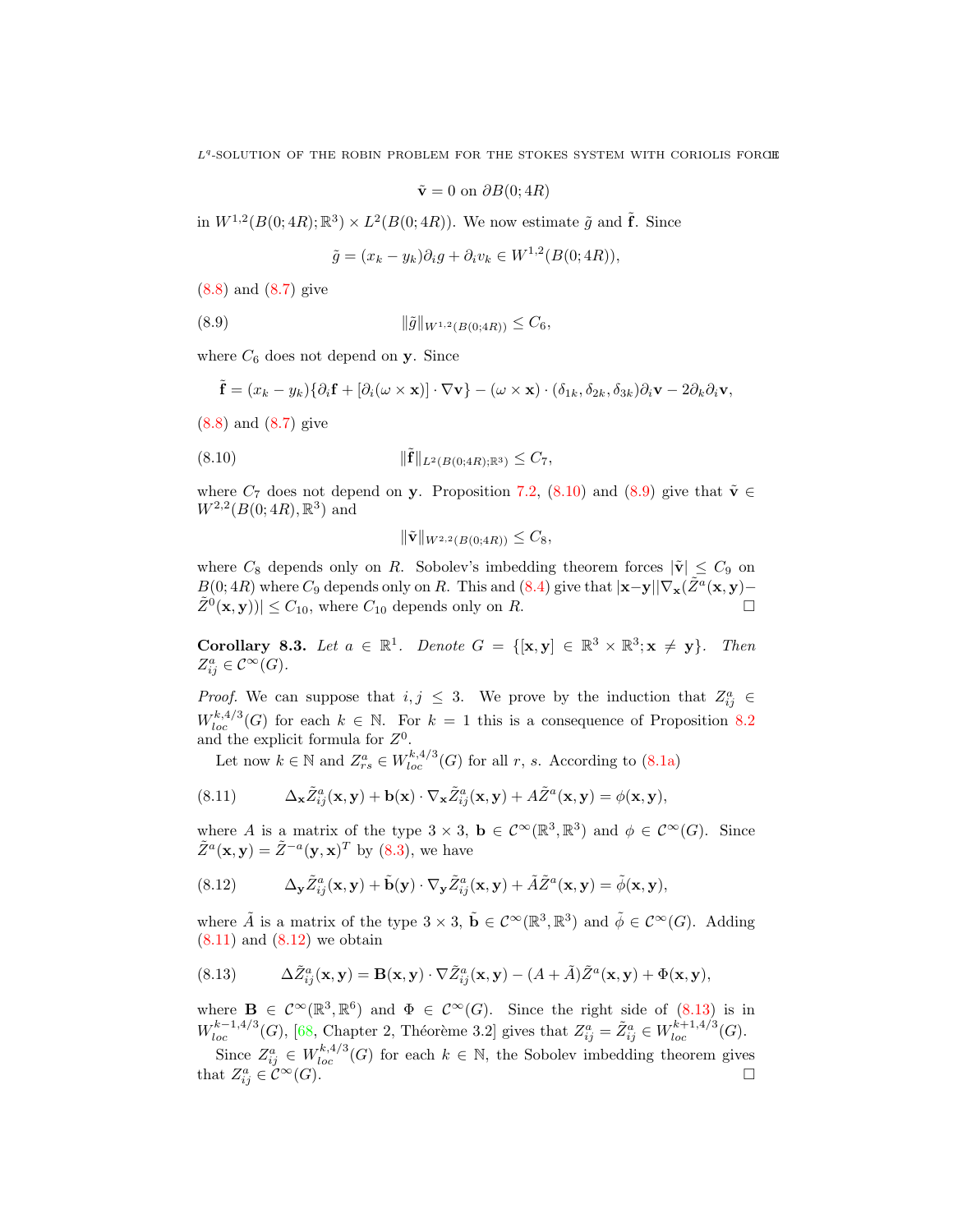#### 12 DAGMAR MEDKOVA´

## 9. Single layer potential

Let  $\Omega \subset \mathbb{R}^3$  be an open set with compact Lipschitz boundary. Let  $1 < q < \infty$ ,  $\Phi \in L^q(\partial\Omega,\mathbb{R}^3)$ . We define the velocity part of the single layer potential with density  $\Phi$  by

$$
Z_{\Omega}^a \mathbf{\Phi}(\mathbf{x}) = \int_{\partial \Omega} \tilde{Z}^a(\mathbf{x}, \mathbf{y}) \mathbf{\Phi}(\mathbf{y}) \, d\sigma(\mathbf{y}),
$$

the pressure part of the single layer potential with density  $\Phi$  by

$$
Q_{\Omega} \Phi(\mathbf{x}) = \int_{\partial \Omega} \tilde{Q}(\mathbf{x}, \mathbf{y}) \Phi(\mathbf{y}) \, d\sigma(\mathbf{y}),
$$

where  $Q = (Q_1, Q_2, Q_3)$ .

If  $\mathbf{x} \in \partial\Omega$  and there exists the outward unit normal  $\mathbf{n}^{\Omega}(\mathbf{x})$  of  $\Omega$  at  $\mathbf{x}$  then we define

$$
\tilde{K}_{\Omega}^{a}(\mathbf{x}, \mathbf{y}) = T_{\mathbf{x}}(\tilde{Z}^{a}(\mathbf{x}, \mathbf{y}), \tilde{Q}(\mathbf{x}, \mathbf{y})) \mathbf{n}^{\Omega}(\mathbf{x}) + \frac{1}{2} [(\omega \times \mathbf{x}) \cdot \mathbf{n}^{\Omega}(\mathbf{x})] \tilde{Z}^{a}(\mathbf{x}, \mathbf{y})
$$

for  $y \in \mathbb{R}^3 \setminus \{x\}$ . Define the following integral whenever it makes sense

$$
\tilde{K}_{\Omega}^a \mathbf{\Phi}(\mathbf{x}) = \lim_{\epsilon \downarrow 0} \int_{\partial \Omega \setminus B(\mathbf{x};r)} \tilde{K}_{\Omega}^a(\mathbf{x}, \mathbf{y}) \mathbf{\Phi}(\mathbf{y}) \, d\sigma(\mathbf{y}).
$$

**Theorem 9.1.** Let  $\Omega \subset \mathbb{R}^3$  be an open set with compact Lipschitz boundary,  $a \in \mathbb{R}^1$ ,  $\omega = (0, 0, a), 1 < q < \infty.$  Denote by  $[u(x)]_+$  the nontangential limit of u with respect to  $\Omega$  at x, and by  $[\mathbf{u}(\mathbf{x})]_+$  the nontangential limit of  $\mathbf{u}$  with respect to  $\mathbb{R}^3 \setminus \Omega$ at x.

- i) If  $\Phi \in L^q(\partial\Omega,\mathbb{R}^3)$  then  $(Z_\Omega^a\Phi,Q_\Omega\Phi) \in C^\infty(\mathbb{R}^3 \setminus \partial\Omega,\mathbb{R}^4)$  is a solution of  $(1.1)$  in  $\mathbb{R}^3 \setminus \partial \Omega$ .
- ii) There exists a constant C such that

$$
M_{\beta}(Z_{\Omega}^a \mathbf{\Phi}) + M_{\beta}(\nabla Z_{\Omega}^a \mathbf{\Phi}) + M_{\beta}(Q_{\Omega} \mathbf{\Phi}) \leq C \|\mathbf{\Phi}\|_{L^q(\partial \Omega)}
$$

for all  $\Phi \in L^q(\partial\Omega,\mathbb{R}^3)$ .

- iii) If  $\Phi \in L^q(\partial\Omega,\mathbb{R}^3)$  then  $Z_\Omega^a\Phi(\mathbf{x})$  is finite for almost all  $\mathbf{x} \in \partial\Omega$ . Denote by  $\mathcal{Z}_{\Omega}^a \Phi$  the restriction of  $Z_{\Omega}^a \Phi$  onto  $\partial \Omega$ . Then  $\mathcal{Z}_{\Omega}^a : L^q(\partial \Omega, \mathbb{R}^3) \to$  $W^{1,q}(\partial\Omega,\mathbb{R}^3)$  is a bounded linear operator and  $\mathcal{Z}^a_\Omega-\mathcal{Z}^0_\Omega$  :  $L^q(\partial\Omega,\mathbb{R}^3)\to$  $W^{1,q}(\partial\Omega,\mathbb{R}^3)$  is a compact operator.
- iv) If  $\Phi \in L^q(\partial\Omega,\mathbb{R}^3)$  then  $\mathcal{Z}_{\Omega}^a\Phi(\mathbf{x}) = [Z_{\Omega}^a\Phi(\mathbf{x})]_+ = [Z_{\Omega}^a\Phi(\mathbf{x})]_-$  for almost all  $\mathbf{x} \in \partial \Omega$ .
- v) If  $\Phi \in L^q(\partial\Omega,\mathbb{R}^3)$  then there exists a finite non-tangential limit of  $\nabla \mathcal{Z}_\Omega^a \Phi$ at almost all  $\mathbf{x} \in \partial \Omega$ .
- vi) If  $\Phi \in L^q(\partial\Omega,\mathbb{R}^3)$  then there exists a finite non-tangential limit of  $Q_{\Omega}\Phi$  at almost all  $\mathbf{x} \in \partial \Omega$ .
- vii)  $\tilde{K}_{\Omega}^a$  is a bounded linear operator on  $L^q(\partial\Omega;\mathbb{R}^3)$ ;  $\tilde{K}_{\Omega}^a \tilde{K}_{\Omega}^0$  is a compact operator on  $L^q(\partial\Omega;\mathbb{R}^3)$ . If  $\partial\Omega$  is of class  $\mathcal{C}^1$  then  $\tilde{K}^a_{\Omega}$  is a compact operator on  $L^q(\partial\Omega;\mathbb{R}^3)$ .
- viii) If  $\Phi \in L^q(\partial \Omega, \mathbb{R}^3)$  then

$$
[T_{\mathbf{x}}(Z_{\Omega}^a \boldsymbol{\Phi}, Q_{\Omega} \boldsymbol{\Phi}) \mathbf{n}^{\Omega}(\mathbf{x}) + \frac{1}{2} (\boldsymbol{\omega} \times \mathbf{x}) \cdot \mathbf{n}^{\Omega}(\mathbf{x}) Z_{\Omega}^a \boldsymbol{\Phi}]_{\pm} = \pm \frac{1}{2} \boldsymbol{\Phi}(\mathbf{x}) + \tilde{K}_{\Omega}^a \boldsymbol{\Phi}(\mathbf{x})
$$

for almost all  $\mathbf{x} \in \partial \Omega$ .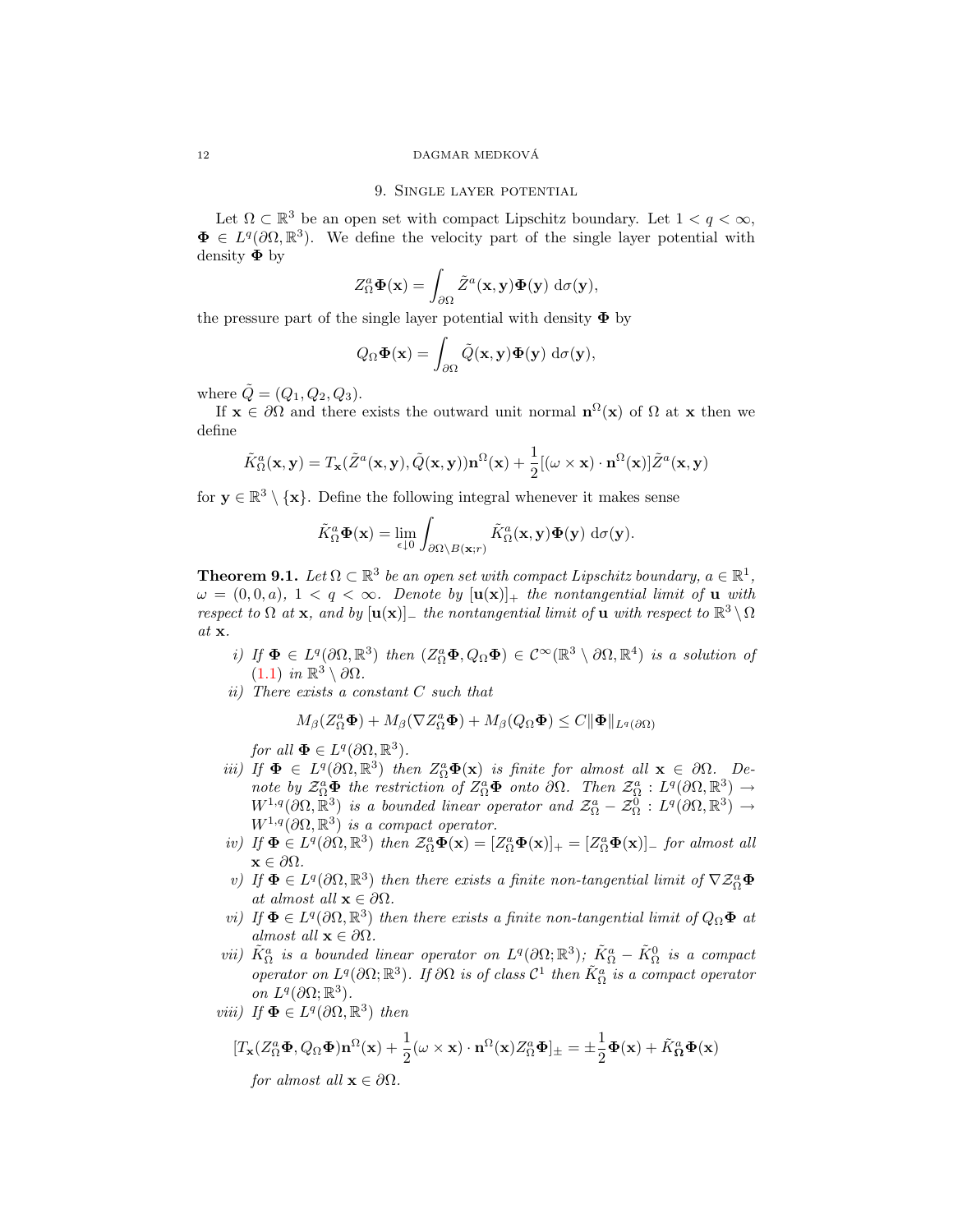ix) If 
$$
\Phi \in L^q(\partial\Omega, \mathbb{R}^3)
$$
 and  $\alpha$  is a multilinear then

$$
|\partial^{\alpha} Z_{\Omega}^a \Phi(\mathbf{x})| = O(|\mathbf{x}|^{-1-|\alpha|}), \quad |\partial^{\alpha} Q_{\Omega}^a \Phi(\mathbf{x})| = O(|\mathbf{x}|^{-2-|\alpha|}) \quad \text{as } |\mathbf{x}| \to \infty.
$$

*Proof.*  $\tilde{Z}^a \in C^{\infty}(\mathbb{R}^3 \times \mathbb{R}^3 \setminus \{[\mathbf{x}, \mathbf{x}] ; \mathbf{x} \in \mathbb{R}^3 \})$  by Corollary 8.3. So,  $(Z^a_{\Omega} \Phi, Q_{\Omega} \Phi) \in$  $\mathcal{C}^{\infty}(\mathbb{R}^3 \setminus \partial\Omega, \mathbb{R}^4)$ . The definition of a fundamental solution gives that  $(Z_{\Omega}^a \Phi, Q_{\Omega} \Phi)$ is a solution of  $(1.1)$  in  $\mathbb{R}^3 \setminus \partial \Omega$ .

ix) is a consequence of Lemma  $8.1$  and the explicit formula for  $Q^a$ .

If  $a = 0$  then ii) holds true by [92, Proposition 4.2.3]; iii) is [92, Corollary 4.2.4]; iv) is in  $[92,$  Corollary 4.3.2]; v) follows from  $[92,$  Proposition 4.2.1]; viii) is in [92, Corollary 4.3.2]. The operator  $\tilde{K}_{\Omega}^0$  is bounded on  $L^q(\partial\Omega;\mathbb{R}^3)$  by [92, Corollary 4.2.4]. If  $\partial\Omega$  is of class  $\mathcal{C}^1$  then the adjoint operator  $[\tilde{K}_{\Omega}^0]'$  is compact on  $L^{q/(q-1)}(\partial\Omega;\mathbb{R}^3)$  by [73, p. 232], and thus  $\tilde{K}_{\Omega}^0$  is compact on  $L^q(\partial\Omega;\mathbb{R}^3)$ .

vi) is a consequence of  $[81, \text{ Lemma } 3.2], [37]$  and  $[38, \text{ Theorem } 1].$ 

Denote

$$
R_0^a(\mathbf{x}, \mathbf{y}) = Z^a(\mathbf{x}, \mathbf{y}) - Z^0(\mathbf{x}, \mathbf{y}), \quad R_j^a(\mathbf{x}, \mathbf{y}) = \frac{\partial [Z^a(\mathbf{x}, \mathbf{y}) - Z^0(\mathbf{x}, \mathbf{y})]}{\partial x_j}, \ j = 1, \dots, m,
$$

$$
R_k^a \Phi(\mathbf{x}) = \int_{\partial \Omega} R_k^a(\mathbf{x}, \mathbf{y}) \Phi(\mathbf{y}) \, d\sigma(\mathbf{y}) \qquad k = 0, \dots, m.
$$

The estimates of  $R_k^a$  in (8.3) and in Proposition 8.2, and [84, Proposition 1] give that there exists a constant  $C_1$  such that for all  $\Phi \in L^q(\partial\Omega,\mathbb{R}^3)$  and  $k=0,\ldots,m$ 

$$
||M_{\beta}(R_k^a\boldsymbol{\Phi})||_{L^q(\partial\Omega)} \leq C_1 ||\boldsymbol{\Phi}||_{L^q(\partial\Omega)},
$$

 $R_k^a \Phi$  is finite almost everywhere on  $\partial\Omega$ ,  $R_k^a \Phi(\mathbf{x})$  is the non-tangential limit of  $R_k^a \Phi$ at **x** for almost all  $\mathbf{x} \in \partial\Omega$  and  $||R_k^a \mathbf{\Phi}||_{L^q(\partial\Omega)} \leq C_1 ||\mathbf{\Phi}||_{L^q(\partial\Omega)}$ . So, ii), iv), v), viii) hold. These reasoning and estimates of  $R_k^a$  in Proposition 8.2 give iii). (See [60, Chapter II, Theorem 8.1 and Theorem 8.6].)

The estimates of  $R_k^a$  in (8.3) and in Proposition 8.2 give that there exists a constant  $C_2$  such that

$$
|\tilde{K}_{\Omega}^a(\mathbf{x}, \mathbf{y}) - \tilde{K}_{\Omega}^0(\mathbf{x}, \mathbf{y})| \leq C_2 |\mathbf{x} - \mathbf{y}|^{-1} \quad \forall \mathbf{x}, \mathbf{y} \in \partial \Omega.
$$

[91, Lemma 3.4] gives that  $\tilde{K}_{\Omega}^a - \tilde{K}_{\Omega}^0$  is a compact operator on  $L^q(\partial\Omega;\mathbb{R}^3)$  $\Box$ 

**Proposition 9.2.** Let  $\Omega \subset \mathbb{R}^3$  be an open set with compact Lipschitz boundary,  $a \in \mathbb{R}^1$ ,  $1 < q < \infty$ ,  $0 < r < \infty$ . Denote  $G := \Omega \cap B(0;r)$ . Then

$$
Z_{\Omega}^{a}: L^{q}(\partial\Omega, \mathbb{R}^{3}) \to B_{1+1/q}^{q, \max(q,2)}(G; \mathbb{R}^{3}), \qquad Q_{\Omega}: L^{q}(\partial\Omega, \mathbb{R}^{3}) \to B_{1/q}^{q, \max(q,2)}(G)
$$

are bounded linear operators.

*Proof.* We can suppose that  $\Omega$  is bounded and  $G = \Omega$ .

For  $a = 0$  see [90, Proposition 3.3] or [90, Theorem 3.1].

Let  $\Phi \in L^q(\partial \Omega, \mathbb{R}^3)$ . Since  $M_\beta(Z_\Omega^a \Phi) + M_\beta(\nabla Z_\Omega^a \Phi) \in L^q(\partial \Omega)$  by Theorem 9.1, [112, Lemma 3.3] gives that  $Z_{\Omega}^a \overline{\mathbf{\Phi}} \in W^{1,q}(\Omega;\mathbb{R}^3)$ . Define  $\mathbf{f} = [\omega \times \mathbf{x}] \cdot \nabla Z_{\Omega}^a \mathbf{\Phi} \omega \times Z_{\Omega}^{a}$  in  $\Omega$ ,  $\mathbf{f} = 0$  elsewhere, where  $\omega = (0, 0, a)$ . Then  $\mathbf{f} \in L^{q}(\mathbb{R}^{3}, \mathbb{R}^{3})$ . Let  $\Omega(k)$  be a sequence of sets from Lemma 14.1. Since  $(Z_{\Omega}^{a} \Phi, Q_{\Omega} \Phi) \in C^{\infty}(\Omega, \mathbb{R}^{4})$  by Theorem 9.1 and

$$
-\Delta Z_{\Omega}^a \mathbf{\Phi} + \nabla Q_{\Omega} \mathbf{\Phi} = \mathbf{f}, \quad \nabla \cdot Z_{\Omega}^a \mathbf{\Phi} = 0 \quad \text{in } \Omega,
$$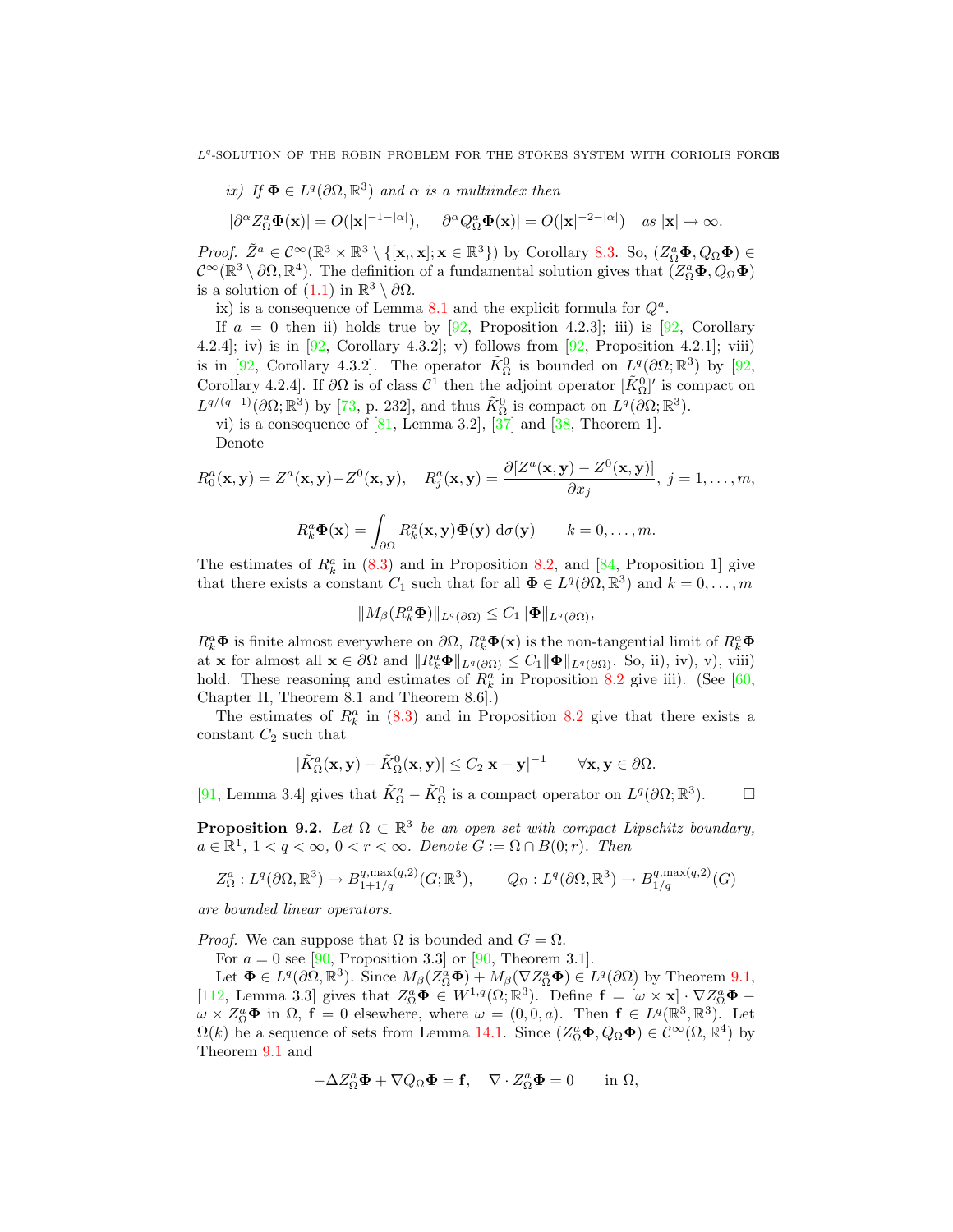[65, Chapter 3, §2] gives

$$
Z_{\Omega}^a \mathbf{\Phi}(\mathbf{x}) = \int_{\Omega(k)} Z^0(\mathbf{x}, \mathbf{y}) \mathbf{f}(\mathbf{y}) \, \mathrm{d}\mathbf{y} + Z_{\Omega(k)}^0 T(Z_{\Omega}^a \mathbf{\Phi}, Q_{\Omega} \mathbf{\Phi}) n + \mathcal{D}_{\Omega(k)}^0 Z_{\Omega}^a \mathbf{\Phi},
$$

where  $\mathcal{D}_{V}^{0}$  g is the velocity part of the Stokes double layer potential corresponding to a domain V and a velocity **g**. Letting  $k \to \infty$  we get by Theorem 9.1 and Lebesgue's lemma

$$
Z_{\Omega}^a \mathbf{\Phi}(\mathbf{x}) = \int_{\mathbb{R}^3} Z^0(\mathbf{x}, \mathbf{y}) \mathbf{f}(\mathbf{y}) \, d\mathbf{y} + Z_{\Omega}^0[T(Z_{\Omega}^a \mathbf{\Phi}, Q_{\Omega} \mathbf{\Phi})n] + \mathcal{D}_{\Omega}^0(Z_{\Omega}^a \mathbf{\Phi}).
$$

Since  $T(Z_{\Omega}^a \mathbf{\Phi}, Q_{\Omega} \mathbf{\Phi})n \in L^q(\partial \Omega, \mathbb{R}^3)$  by Theorem 9.1, one has  $Z_{\Omega}^0[T(Z_{\Omega}^a \mathbf{\Phi}, Q_{\Omega} \mathbf{\Phi})n] \in$  $B^{q, \max(q, 2)}_{1+1/q}(\Omega; \mathbb{R}^3).$ 

[92, pp. 61–62] express  $\partial_j[\mathcal{D}_{\Omega}^0 \mathbf{g}]_i$  for  $\mathbf{g} \in W^{1,q}(\partial \Omega,\mathbb{R}^3)$  as a linear combination of  $\partial_l \int_{\partial \Omega} \tilde{Z}_{st}^0(\mathbf{x}, \mathbf{y}) \partial_{\tau_{bd}} g_k(\mathbf{y}) \, d\sigma(\mathbf{y})$  and  $\partial_l \int_{\partial \Omega} h_{\Delta}(\mathbf{x} - \mathbf{y}) \partial_{\tau_{bd}} g_k(\mathbf{y}) \, d\sigma(\mathbf{y})$ , where  $h_{\Delta}$ is a fundamental solution of the Laplace equation and the non-tangential derivative  $\partial_{\tau_{bd}} g_k = n_b \partial_d g_k - n_d \partial_b g_k$ . Since  $\mathcal{Z}_{\Omega}^a \mathbf{\Phi} \in W^{1,q}(\partial \Omega, \mathbb{R}^3)$  by Theorem 9.1, [41, Theorem 2.2.13] and [86, Corollary 4.4] give  $\mathcal{D}_{\Omega}^0(\mathcal{Z}_{\Omega}^a \mathbf{\Phi}) \in B_{1+1/q}^{q, \max(q,2)}(\Omega; \mathbb{R}^3)$ .

 $\int_{\mathbb{R}^3} Z^0(\mathbf{x}, \mathbf{y}) \mathbf{f}(\mathbf{y}) \, d\mathbf{y} \in W^{2,q}(\Omega, \mathbb{R}^3)$  by [29, §IV.2]. Since  $W^{2,q}(\Omega) \hookrightarrow B^{q, \max(q, 2)}_{1+1/q}(\Omega)$ by [104, §4.6.1, Theorem], we infer that  $Z^a_{\Omega} \Phi \in B^{q, \max(q, 2)}_{1+1/q}(\Omega; \mathbb{R}^3)$ . Since  $\tilde{Z}^a \in$  $\mathcal{C}^{\infty}(\{[\mathbf{x}, \mathbf{y}]; \mathbf{x} \neq \mathbf{y}\}),$  we infer that  $Z_{\Omega}^a : L^q(\partial\Omega, \mathbb{R}^3) \to B_{1+1/q}^{q, \max(q,2)}(G; \mathbb{R}^3)$  is a closed operator. So, the Closed graph theorem gives that  $Z_{\Omega}^{a'} : L^q(\partial\Omega,\mathbb{R}^3) \to$  $B_{1+1/q}^{q, \max(q, 2)}(\Omega; \mathbb{R}^3)$  is bounded.

# 10. Double layer potential

The goal of this section is to define a double layer potential for the Stokes system with Coriolis term such that the classical integral representation formula holds. Then we study properties of a double layer potential.

If  $y \in \partial\Omega$  and there exists the outward unit normal  $\mathbf{n}^{\Omega}(y)$  of  $\Omega$  at y then we define

$$
K_{i,j}^{\Omega,a}(\mathbf{x}, \mathbf{y}) = \frac{1}{2} (\omega \times \mathbf{y}) \cdot \mathbf{n}^{\Omega}(\mathbf{y}) Z_{i,j}^{a}(\mathbf{x}, \mathbf{y}) - \frac{1}{2} \sum_{k=1}^{3} n_k^{\Omega}(\mathbf{y}) \Big( \frac{\partial Z_{i,j}^{a}(\mathbf{x}, \mathbf{y})}{\partial y_k} + \frac{\partial Z_{i,k}^{a}(\mathbf{x}, \mathbf{y})}{\partial y_j} \Big) - Z_{i,4}^{a}(\mathbf{x}, \mathbf{y}) n_j^{\Omega}(\mathbf{y}),
$$

$$
\Pi_j^{\Omega,a}(\mathbf{x}, \mathbf{y}) = \frac{1}{2} (\omega \times \mathbf{y}) \cdot \mathbf{n}^{\Omega}(\mathbf{y}) Q_j^a(\mathbf{x}, \mathbf{y}) - \frac{1}{2} \sum_{k=1}^3 n_k^{\Omega}(\mathbf{y}) \Big( \frac{\partial Q_j^a(\mathbf{x}, \mathbf{y})}{\partial y_k} + \frac{\partial Q_k^a(\mathbf{x}, \mathbf{y})}{\partial y_j} \Big) - Q_4^a(\mathbf{x}, \mathbf{y}) n_j^{\Omega}(\mathbf{y}),
$$

for  $\omega = (0, 0, a), \mathbf{x} \in \mathbb{R}^3 \setminus \{\mathbf{y}\}\$ and  $1 \leq i, j \leq 3$ . Define the velocity part of the double layer potential with density  $\mathbf{\Phi} \in L^q(\partial\Omega,\mathbb{R}^3)$  by

$$
\mathcal{D}_{\Omega}^a \mathbf{\Phi}(\mathbf{x}) = \int_{\partial \Omega} K^{\Omega, a}(\mathbf{x}, \mathbf{y}) \mathbf{\Phi}(\mathbf{y}) \, d\sigma(\mathbf{y}), \quad \mathbf{x} \in \mathbb{R}^3 \setminus \partial \Omega
$$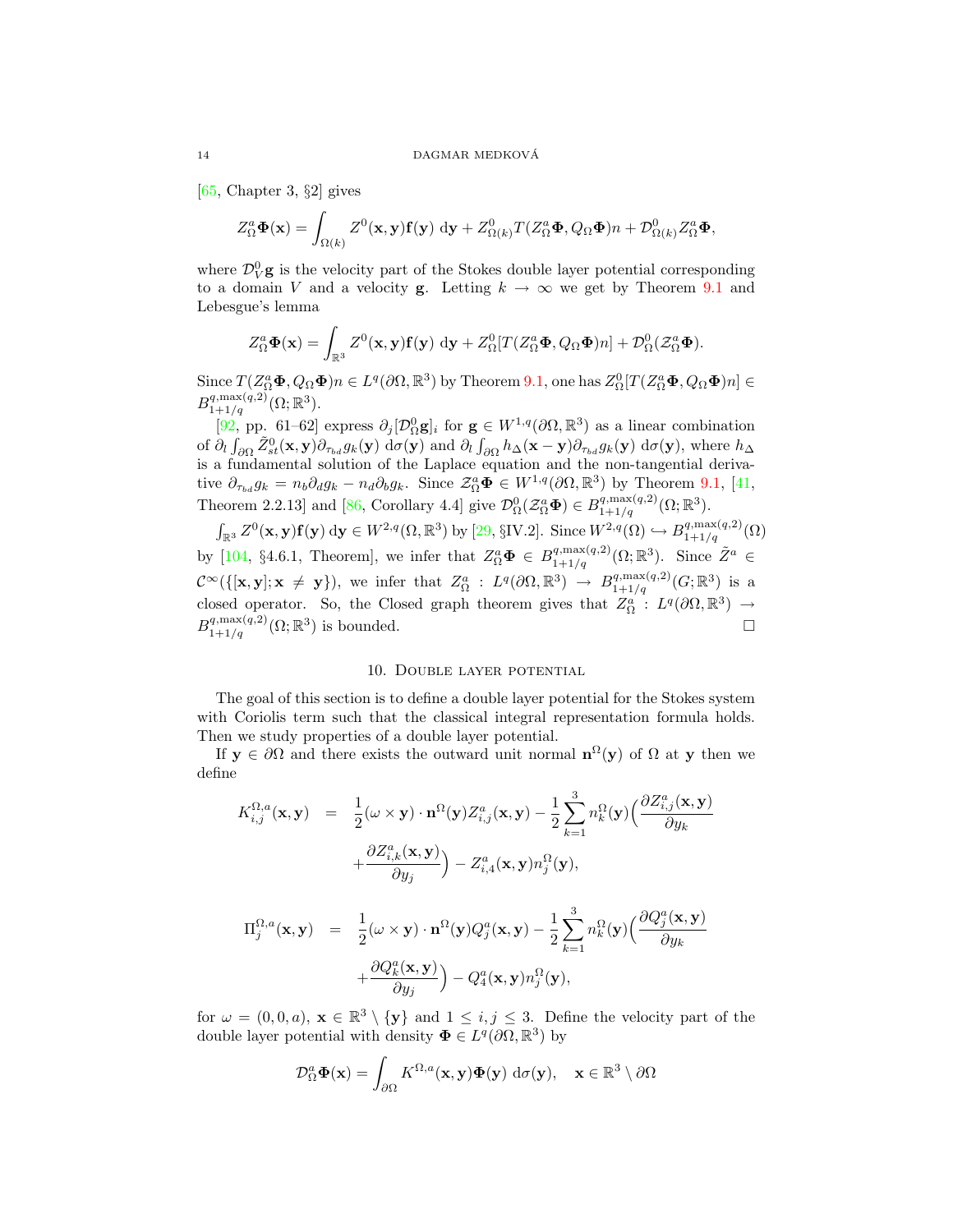and the pressure part of the double layer potential with density  $\Phi$  by

$$
\Pi_{\Omega}^a \mathbf{\Phi}(\mathbf{x}) = \int_{\partial \Omega} \Pi^{\Omega,a}(\mathbf{x}, \mathbf{y}) \mathbf{\Phi}(\mathbf{y}) \, d\sigma(\mathbf{y}), \quad \mathbf{x} \in \mathbb{R}^3 \setminus \partial \Omega.
$$

(Remark that for  $a = 0$  this definition agrees with the usual definition of a double layer potential for the Stokes system - see [52], [92], [108].)

Define the following integral on  $\partial\Omega$  whenever it makes sense

$$
K_{\Omega}^a \mathbf{\Phi}(\mathbf{x}) = \lim_{\epsilon \downarrow 0} \int_{\partial \Omega \setminus B(\mathbf{x};\epsilon)} K^{\Omega,a}(\mathbf{x}, \mathbf{y}) \mathbf{\Phi}(\mathbf{y}) \, d\sigma(\mathbf{y}).
$$

**Theorem 10.1.** Let  $\Omega \subset \mathbb{R}^3$  be an open set with compact Lipschitz boundary,  $a \in \mathbb{R}^1$ ,  $\omega = (0, 0, a)$ ,  $1 < q < \infty$ .

- i) If  $\Phi \in L^q(\partial\Omega,\mathbb{R}^3)$  then  $(\mathcal{D}_{\Omega}^a\Phi,\Pi_{\Omega}^a\Phi) \in C^{\infty}(\mathbb{R}^3 \setminus \partial\Omega,\mathbb{R}^4)$  is a solution of  $(1.1)$  in ℝ<sup>3</sup> \ ∂Ω.
- ii) There exists a constant C such that

$$
||M_{\beta}(\mathcal{D}_{\Omega}^{a})\Phi)||_{L^{q}(\partial\Omega)} \leq C_{2} ||\Phi||_{L^{q}(\partial\Omega)} \qquad \forall \Phi \in L^{q}(\partial\Omega, \mathbb{R}^{3}).
$$

iii) If  $\Phi \in L^q(\partial\Omega,\mathbb{R}^3)$  then

$$
[\mathcal{D}_{\Omega}^a \mathbf{\Phi}(\mathbf{x})]_{\pm} = \pm \frac{1}{2} \mathbf{\Phi}(\mathbf{x}) + K_{\Omega}^a \mathbf{\Phi}(\mathbf{x}) \quad \text{for a.a. } \mathbf{x} \in \partial \Omega.
$$

- iv)  $K_{\Omega}^a$  is a bounded linear operator on  $L^q(\partial\Omega;\mathbb{R}^3)$ ;  $K_{\Omega}^a K_{\Omega}^0$  is a compact operator on  $L^q(\partial\Omega;\mathbb{R}^3)$ .
- v) If  $\mathbf{\Phi} \in L^q(\partial\Omega,\mathbb{R}^3)$  and  $\alpha$  is a multiindex then

$$
|\partial^{\alpha} \mathcal{D}_{\Omega}^{\alpha} \Phi(\mathbf{x})| = O(|\mathbf{x}|^{-1-|\alpha|}), |\partial^{\alpha} \Pi_{\Omega}^{\alpha} \Phi(\mathbf{x})| = O(|\mathbf{x}|^{-2-|\alpha|}) \quad \text{as } |\mathbf{x}| \to \infty.
$$

Proof.  $Z^a \in C^{\infty}(\mathbb{R}^3 \times \mathbb{R}^3 \setminus \{[\mathbf{x}, \mathbf{x}]; \mathbf{x} \in \mathbb{R}^3\})$  by Corollary 8.3. So,  $(\mathcal{D}_{\Omega}^a \mathbf{\Phi}, \Pi_{\Omega}^a \mathbf{\Phi}) \in$  $\mathcal{C}^{\infty}(\mathbb{R}^3 \setminus \partial\Omega, \mathbb{R}^4)$ . The definition of a fundamental solution gives that  $(\mathcal{D}_{\Omega}^a \mathbf{\Phi}, \Pi_{\Omega}^a \mathbf{\Phi})$ is a solution of  $(1.1)$  in  $\mathbb{R}^3 \setminus \partial \Omega$ .

 $K_{\Omega}^0$  is a bounded linear operator on  $L^q(\partial\Omega;\mathbb{R}^3)$  by [73, Corollary 3.3]. According to  $(8.2)$  and Proposition 8.2 there exists a constant  $C_1$  such that

(10.1) 
$$
|K^{a,\Omega}(\mathbf{x},\mathbf{y}) - K^{0,\Omega}(\mathbf{x},\mathbf{y})| \leq C_1 |\mathbf{x} - \mathbf{y}|^{-1} \quad \forall \mathbf{y} \in \partial\Omega, \forall \mathbf{x} \in \mathbb{R}^3.
$$

So,  $K_{\Omega}^{a} - K_{\Omega}^{0}$  is a compact operator on  $L^{q}(\partial\Omega;\mathbb{R}^{3})$  by [91, Lemma 3.4].

If  $a = 0$  then iii) follows from [73, Proposition 3.2], and ii) is in [92, Proposition 4.2.3].

 $(10.1)$  and [84, Proposition 1] give that there exists a constant  $C_2$  such that for all  $\mathbf{\Phi} \in L^q(\partial\Omega,\mathbb{R}^3)$ 

$$
||M_{\beta}((\mathcal{D}_{\Omega}^a-\mathcal{D}_{\Omega}^0)\boldsymbol{\Phi})||_{L^q(\partial\Omega)}\leq C_2||\boldsymbol{\Phi}||_{L^q(\partial\Omega)},
$$

and  $(K^a_{\Omega} - K^0_{\Omega})\Phi(\mathbf{x})$  is the non-tangential limit of  $(\mathcal{D}^a_{\Omega} - \mathcal{D}^0_{\Omega})\Phi$  at **x** for almost all  $\mathbf{x} \in \partial\Omega$ .

Lemma 8.1 gives  $|\partial^{\alpha} \mathcal{D}_{\Omega}^a \Phi(\mathbf{x})| = O(|\mathbf{x}|^{-1-|\alpha|})$  as  $|\mathbf{x}| \to \infty$ .

Fix  $\rho > 0$  such that  $\partial \Omega \subset B(0;\rho)$ . Easy calculation yields that there is a constant  $C_1$  such that

$$
|\partial^{\alpha} \{\omega \times \mathbf{x} \cdot [\nabla h_{\Delta}(\mathbf{x} - \mathbf{y}) - \nabla h_{\Delta}(\mathbf{x})] \}| \leq C_1 |\mathbf{x}|^{-2 - |\alpha|}, \quad |\mathbf{x}| \geq \rho, \mathbf{y} \in \partial \Omega.
$$

(Remember that  $h_{\Delta}(\mathbf{x} - \mathbf{y}) = c|\mathbf{x} - \mathbf{y}|^{-1}$ .) But  $\omega \times \mathbf{x} \cdot \nabla h_{\Delta}(\mathbf{x}) = 0$ . This and the explicit formula for  $Q^a$  gives that there exists a constant  $C_2$  such that

$$
|\partial_{\mathbf{x}}^{\alpha} \Pi^{\Omega,a}(\mathbf{x}, \mathbf{y})| \le C_2 |\mathbf{x}|^{-2-|\alpha|}, \quad |\mathbf{x}| \ge \rho, \mathbf{y} \in \partial \Omega.
$$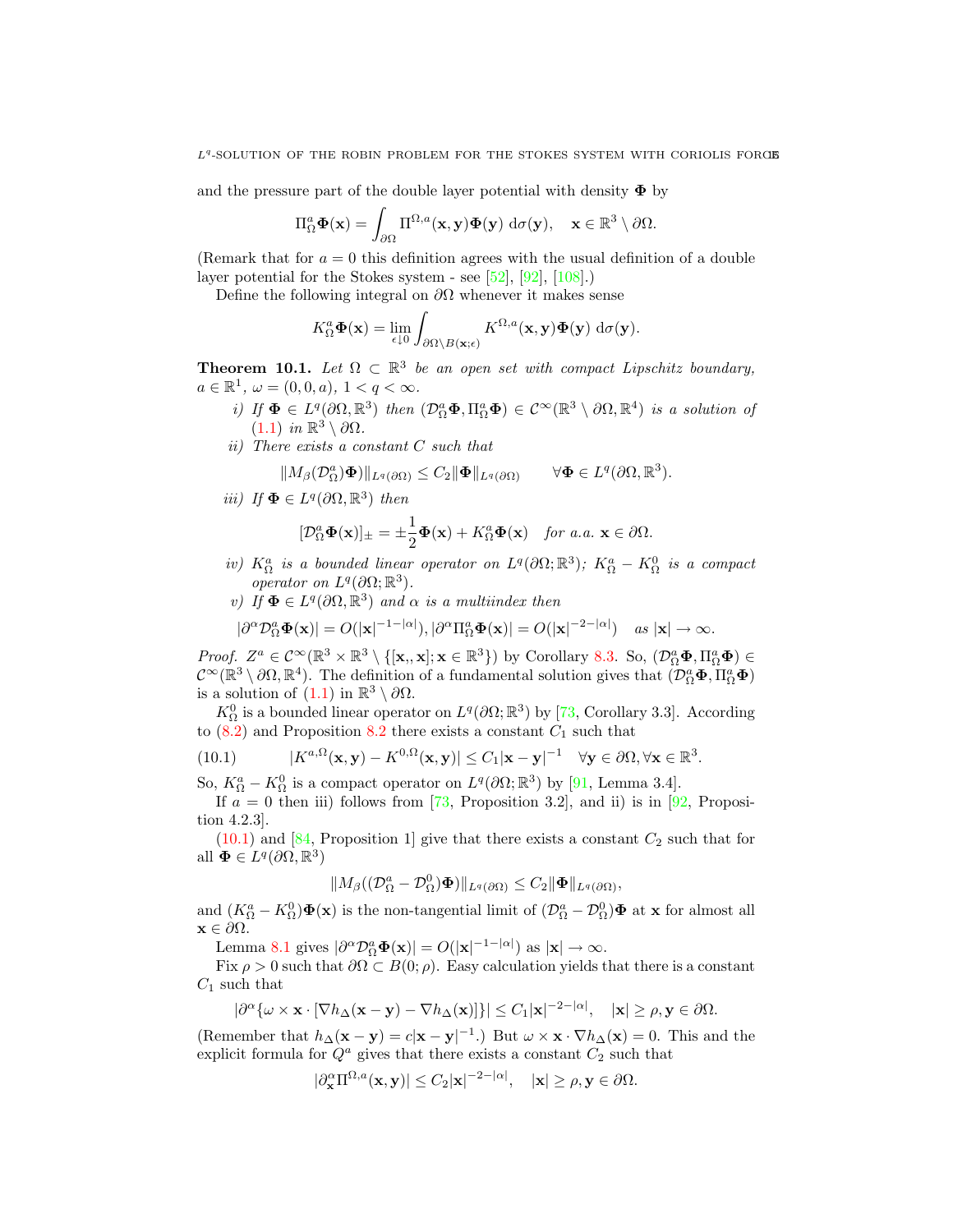So,  $|\partial^{\alpha} \Pi_{\Omega}^a \Phi(\mathbf{x})| = O(|\mathbf{x}|^{-2-|\alpha|})$  as  $|\mathbf{x}| \to \infty$ .

11. Integral representation

**Theorem 11.1.** Let  $\Omega \subset \mathbb{R}^3$  be a bounded open set with Lipschitz boundary,  $a \in \mathbb{R}^1$ ,  $\omega = (0, 0, a)$ . Let  $\mathbf{u} \in C^{\infty}(\overline{\Omega}, \mathbb{R}^{3}), p \in C^{\infty}(\overline{\Omega}),$ 

$$
-\Delta \mathbf{u} - [\omega \times \mathbf{x}] \cdot \nabla \mathbf{u} + \omega \times \mathbf{u} + \nabla p = \mathbf{F}, \qquad \nabla \cdot \mathbf{u} = g \quad \text{in } \Omega,
$$

$$
T(\mathbf{u}, p)\mathbf{n} + \frac{1}{2} [(\omega \times \mathbf{x}) \cdot \mathbf{n}] \mathbf{u} = \mathbf{f} \qquad \text{on } \partial \Omega.
$$

Then

(11.1) 
$$
\mathbf{u}(\mathbf{x}) = \mathcal{D}_{\Omega}^{a} \mathbf{u}(\mathbf{x}) + Z_{\Omega}^{a} \mathbf{f}(\mathbf{x}) + \int_{\Omega} Z^{a}(\mathbf{x}, \mathbf{y}) \begin{pmatrix} \mathbf{F}(\mathbf{y}) \\ g(\mathbf{y}) \end{pmatrix} d\mathbf{y},
$$

(11.2) 
$$
p(\mathbf{x}) = \Pi_{\Omega}^a \mathbf{u}(\mathbf{x}) + Q_{\Omega} \mathbf{f}(\mathbf{x}) + \int_{\Omega} Q^a(\mathbf{x}, \mathbf{y}) \begin{pmatrix} \mathbf{F}(\mathbf{y}) \\ g(\mathbf{y}) \end{pmatrix} d\mathbf{y}.
$$

*Proof.* Suppose first that **u** and p have compact supports in  $\Omega$ . Since  $Z^a$ ,  $Q^a$  is a fundamental solution of  $(1.1)$  in  $\mathbb{R}^3$ , we obtain

$$
\int_{\Omega} Z^{a}(\mathbf{x}, \mathbf{y}) \left( \begin{array}{c} \mathbf{F}(\mathbf{y}) \\ g(\mathbf{y}) \end{array} \right) d\mathbf{y} = \mathbf{u}(\mathbf{x}), \quad \int_{\Omega} Q^{a}(\mathbf{x}, \mathbf{y}) \left( \begin{array}{c} \mathbf{F}(\mathbf{y}) \\ g(\mathbf{y}) \end{array} \right) d\mathbf{y} = p(\mathbf{x}).
$$

Let now  $\mathbf{u} = 0$ ,  $p = 0$  on a neighborhood of **x**. Denote  $\check{Z}_{j}^{a} = (Z_{j1}^{a}, Z_{j2}^{a}, Z_{j3}^{a})$ . Since  $Z_{i4}^a = Q_i^a$  for  $i \leq 3$  and  $Z^a$ ,  $Q^a$  are of class  $\mathcal{C}^{\infty}$  outside the diagonal by Corollary 8.3, Green's formula gives

$$
\begin{aligned}\n\left[ Z_{\Omega}^{a} \mathbf{f}(\mathbf{x}) + \int_{\Omega} Z^{a}(\mathbf{x}, \mathbf{y}) \left( \begin{array}{c} \mathbf{F}(\mathbf{y}) \\ g(\mathbf{y}) \end{array} \right) \, \mathrm{d}\mathbf{y} \right]_{i} &= \int_{\Omega} \{-\mathbf{u}(\mathbf{y}) \cdot [\Delta_{\mathbf{y}} \check{Z}_{i}(\mathbf{x}, \mathbf{y})] \\
&+ (\omega \times \mathbf{y}) \cdot \nabla_{\mathbf{y}} \check{Z}_{i}^{a}(\mathbf{x}, \mathbf{y}) - \omega \times \check{Z}_{i}^{a}(\mathbf{x}, \mathbf{y}) - \nabla_{\mathbf{y}} Q_{i}^{a}(\mathbf{x}, \mathbf{y})] - p(\mathbf{y}) \nabla_{\mathbf{y}} \cdot \check{Z}_{i}^{a}(\mathbf{x}, \mathbf{y}) \} \, \mathrm{d}\mathbf{y} \\
&+ \int_{\partial\Omega} \{-\frac{1}{2} [(\omega \times \mathbf{y}) \cdot \mathbf{n}^{\Omega}(\mathbf{y})] [\check{Z}_{i}^{a}(\mathbf{x}, \mathbf{y}) \cdot \mathbf{u}(\mathbf{y})] + \mathbf{u}(\mathbf{y}) \cdot \hat{\nabla}_{\mathbf{y}} \check{Z}_{i}^{a}(\mathbf{x}, \mathbf{y}) \mathbf{n}^{\Omega}(\mathbf{y})] \\
&+ Q_{i}^{a}(\mathbf{x}, \mathbf{y}) \mathbf{n}^{\Omega}(\mathbf{y}) \cdot \mathbf{u}(\mathbf{y}) \} \, \mathrm{d}\sigma(\mathbf{y}).\n\end{aligned}
$$

Since  $[\tilde{Z}^a(\mathbf{x}, \mathbf{y})]^T = \tilde{Z}^{-a}(\mathbf{y}, \mathbf{x})$  we have  $\nabla_{\mathbf{y}} \cdot \tilde{Z}_i^a(\mathbf{x}, \mathbf{y}) = 0, -\Delta_{\mathbf{y}} \tilde{Z}_i^a(\mathbf{x}, \mathbf{y}) + [\omega \times \mathbf{y}] \cdot$  $\nabla_{\mathbf{y}} \check{Z}_i^a(\mathbf{x}, \mathbf{y}) - \omega \times \check{Z}_i^a(\mathbf{x}, \mathbf{y}) - \nabla_{\mathbf{y}} Q_i^a(\mathbf{x}, \mathbf{y}) = 0$  for  $\mathbf{y} \neq \mathbf{x}$ . Thus  $\bigg[ Z_\Omega^a \mathbf{f}(\mathbf{x}) + \int_\Omega$  $Z^a$ (x, y)  $\begin{pmatrix} \mathbf{F}(\mathbf{y}) \\ \vdots \end{pmatrix}$  $g(\mathbf{y})$  $\Big| \frac{dy}{dx} \Big|$ i  $=$ ∂Ω  $\{-\frac{1}{2}[(\omega \times \mathbf{y}) \cdot \mathbf{n}^{\Omega}(\mathbf{y})][\check{Z}_{i}^{a}(\mathbf{x}, \mathbf{y}) \cdot \mathbf{u}(\mathbf{y})]$  $+\mathbf{u}(\mathbf{y})\cdot\hat{\nabla}_{\mathbf{y}}\check{Z}_{i}^{a}(\mathbf{x},\mathbf{y})\mathbf{n}^{\Omega}(\mathbf{y})+Q_{i}^{a}(\mathbf{x},\mathbf{y})\mathbf{n}^{\Omega}(\mathbf{y})\cdot\mathbf{u}(\mathbf{y})\}\mathrm{~d}\sigma(\mathbf{y})=-\left[\mathcal{D}_{\Omega}^{a}\mathbf{u}(\mathbf{x})\right]_{i}.$ 

The relation (11.2) can be proved by the same way.

Let now **u**, p be general. For  $\mathbf{x} \in \Omega$  choose  $\varphi \in C^{\infty}(\Omega)$  with compact support in  $\Omega$  such that  $\varphi = 1$  on a neighborhood of **x**. We have proved the relations (11.1), (11.2) for  $\varphi$ **u**,  $\varphi$ *p* and also for  $(1 - \varphi)$ **u**,  $(1 - \varphi)$ *p*. Adding we get (11.1), (11.2) for  $\mathbf{u}, p.$ 

Corollary 11.2. Let  $\Omega \subset \mathbb{R}^3$  be a bounded open set with Lipschitz boundary,  $a \in \mathbb{R}^1$ ,  $\omega = (0,0,a)$ ,  $1 < q < \infty$ ,  $h \equiv 0$ . If  $(\mathbf{u},p)$  is an  $L^q$ -solution of the Neumann problem  $(1.1)$ ,  $(1.3)$  then

(11.3) 
$$
\mathbf{u}(\mathbf{x}) = \mathcal{D}_{\Omega}^a \mathbf{u}(\mathbf{x}) + Z_{\Omega}^a \mathbf{f}(\mathbf{x}), \qquad p(\mathbf{x}) = \Pi_{\Omega}^a \mathbf{u}(\mathbf{x}) + Q_{\Omega} \mathbf{f}(\mathbf{x}).
$$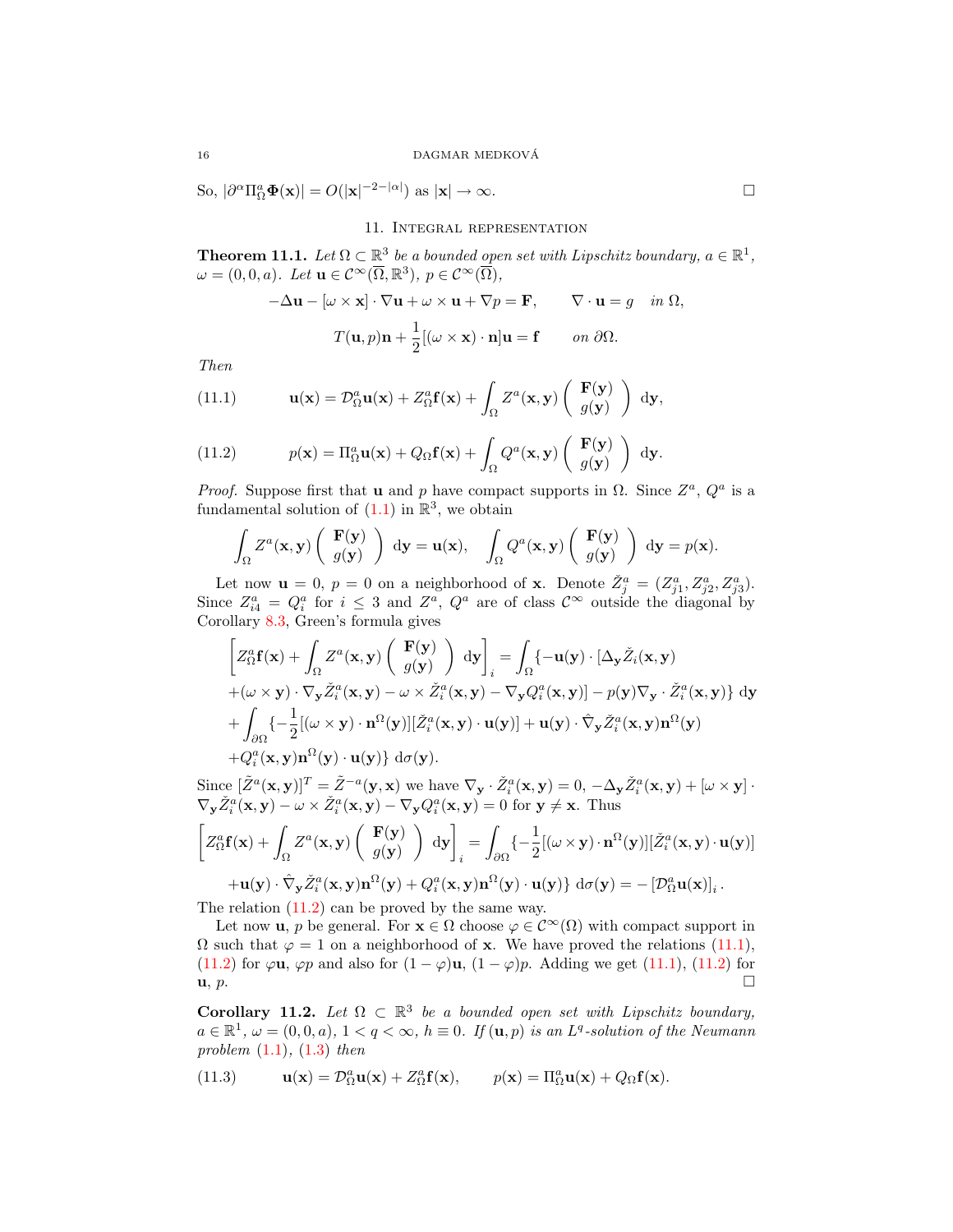*Proof.* Let  $\Omega(j)$  be sets from Lemma 14.1. Then Lemma 7.1 and Theorem 11.1 give

$$
\mathbf{u}(\mathbf{x}) = \mathcal{D}^a_{\Omega(j)} \mathbf{u}(\mathbf{x}) + Z^a_{\Omega(j)} \mathbf{f}_j(\mathbf{x}), \qquad p(\mathbf{x}) = \Pi^a_{\Omega(j)} \mathbf{u}(\mathbf{x}) + Q_{\Omega(j)} \mathbf{f}_j(\mathbf{x})
$$

with  $f_j := T(\mathbf{u}, p)\mathbf{n} + \frac{1}{2}[(\omega \times \mathbf{x}) \cdot \mathbf{n}]\mathbf{u}$  on  $\partial \Omega(j)$ . If  $j \to \infty$  then Lebesque's lemma gives  $(11.3)$ .

**Proposition 11.3.** Let  $\Omega \subset \mathbb{R}^3$  be an unbounded open set with compact Lipschitz boundary,  $a \in \mathbb{R}^1$ ,  $\omega = (0, 0, a)$ ,  $1 < q < \infty$ ,  $h \equiv 0$ . If  $(\mathbf{u}, p)$  is an  $L^q$ -solution of the Neumann problem  $(1.1)$ ,  $(1.3)$  then there exist constants b, c such that

(11.4) 
$$
\mathbf{u}(\mathbf{x}) = \mathcal{D}_{\Omega}^a \mathbf{u}(\mathbf{x}) + Z_{\Omega}^a \mathbf{f}(\mathbf{x}) + (0, 0, b), \qquad p(\mathbf{x}) = \Pi_{\Omega}^a \mathbf{u}(\mathbf{x}) + Q_{\Omega} \mathbf{f}(\mathbf{x}) + c.
$$

If  $\alpha$  is a multiindex then

$$
|\partial^{\alpha}[\mathbf{u}(\mathbf{x}) - (0,0,b)]| = O(|\mathbf{x}|^{-1-|\alpha|}), \quad |\partial^{\alpha}[p(\mathbf{x}) - c]| = O(|\mathbf{x}|^{-2-|\alpha|}), \quad |\mathbf{x}| \to \infty.
$$

*Proof.* Fix  $r > 0$  such that  $\partial \Omega \subset B(0; r)$  and put  $G = \Omega \cap B(0; r)$ . Define  $f(x) :=$  $T(\mathbf{u}, p)\mathbf{n} + \frac{1}{2}[(\omega \times \mathbf{x}) \cdot \mathbf{n}]\mathbf{u}(\mathbf{x})$  on  $\partial B(0; r)$ . Then

(11.5) 
$$
\mathbf{u}(\mathbf{x}) = \mathcal{D}_G^a \mathbf{u}(\mathbf{x}) + Z_G^a \mathbf{f}(\mathbf{x}), \qquad p(\mathbf{x}) = \Pi_G^a \mathbf{u}(\mathbf{x}) + Q_G \mathbf{f}(\mathbf{x}) \quad \text{in } G
$$

by Corollary 11.2. Define

$$
\mathbf{v}(\mathbf{x}) = \begin{cases} \mathcal{D}_{\Omega}^{\alpha} \mathbf{u}(\mathbf{x}) + Z_{\Omega}^{\alpha} \mathbf{f}(\mathbf{x}) - \mathbf{u}(\mathbf{x}), & \mathbf{x} \in \Omega, \\ \mathcal{D}_{B(0;r)}^{\alpha} \mathbf{u}(\mathbf{x}) + Z_{B(0;r)}^{\alpha} \mathbf{f}(\mathbf{x}), & \mathbf{x} \in B(0;r), \end{cases}
$$

$$
\rho(\mathbf{x}) = \begin{cases} \Pi_{\Omega}^{\alpha} \mathbf{u}(\mathbf{x}) + Q_{\Omega}^{\alpha} \mathbf{f}(\mathbf{x}) - p(\mathbf{x}), & \mathbf{x} \in \Omega, \\ \Pi_{B(0;r)}^{\alpha} \mathbf{u}(\mathbf{x}) + Q_{B(0;r)}^{\alpha} \mathbf{f}(\mathbf{x}), & \mathbf{x} \in B(0;r). \end{cases}
$$

**v** and  $\rho$  are well defined by (11.5). Theorem 9.1 and Theorem 10.1 give that  $(\mathbf{v}, \rho)$  is a bounded solution of (1.1) in  $\mathbb{R}^3$ . So,  $(\mathbf{v}, \rho)$  is constant by Lemma 5.1, i.e.  $\rho = -c$ ,  $\mathbf{v} = (b_1, b_2, -b)$ . Since  $(\mathbf{v}, \rho)$  is a solution of  $(1.1)$ , we obtain  $\omega \times (b_1, b_2, -b) = 0$ . This gives  $b_2 = 0 = b_1$ .

If  $\alpha$  is a multiindex then  $|\partial^{\alpha}[\mathbf{u}(\mathbf{x}) - (0,0,b)]| = O(|\mathbf{x}|^{-1-|\alpha|}), |\partial^{\alpha}[p(\mathbf{x}) - c]| =$  $O(|\mathbf{x}|^{-2-|\alpha|})$  as  $|\mathbf{x}| \to \infty$  by Theorem 9.1 and Theorem 10.1.

Corollary 11.4. Let  $\Omega \subset \mathbb{R}^3$  be an open set with compact Lipschitz boundary,  $a \in \mathbb{R}^1$ ,  $1 < q < \infty$ . If  $\mathbf{\Phi} \in L^q(\partial \Omega)$  then  $K^a_{\Omega} \mathcal{Z}^a_{\Omega} \mathbf{\Phi} = -\mathcal{Z}^a_{\Omega} \tilde{K}^a_{\Omega} \mathbf{\Phi}$ .

*Proof.* Put  $\mathbf{u} = Z_{\Omega}^a \mathbf{\Phi}$ ,  $p = Q_{\Omega}^a \mathbf{\Phi}$  in  $\Omega$ . According to Theorem 9.1, Corollary 11.2 and Proposition 11.3

$$
Z_{\Omega}^a \mathbf{\Phi} = \mathbf{u} = \mathcal{D}_{\Omega}^a \mathcal{Z}_{\Omega}^a \mathbf{\Phi} + Z_{\Omega}^a \left( \frac{1}{2} I + \tilde{K}_{\Omega}^a \right) \mathbf{\Phi}.
$$

Coming to  $\partial\Omega$  we obtain by Theorem 9.1 and Theorem 10.1

$$
\mathcal{Z}_{\Omega}^{a} \mathbf{\Phi} = \left(\frac{1}{2}I + K_{\Omega}^{a}\right) \mathcal{Z}_{\Omega}^{a} \mathbf{\Phi} + \mathcal{Z}_{\Omega}^{a} \left(\frac{1}{2}I + \tilde{K}_{\Omega}^{a}\right) \mathbf{\Phi}.
$$

This gives  $K_{\Omega}^a \mathcal{Z}_{\Omega}^a \mathbf{\Phi} = -\mathcal{Z}_{\Omega}^a \tilde{K}_{\Omega}^a$  $\mathop{\Omega}\limits^a \Phi$ .

Corollary 11.5. Let  $\Omega \subset \mathbb{R}^3$  be a bounded open set with Lipschitz boundary,  $a \in \mathbb{R}^1$ . Then  $Z_{\Omega}^a \mathbf{n}^{\Omega} \equiv 0$ , and  $Q_{\Omega} \mathbf{n}^{\Omega} = -1$  in  $\Omega$ ,  $Q_{\Omega} \mathbf{n}^{\Omega} = 0$  in  $\mathbb{R}^3 \setminus \overline{\Omega}$ .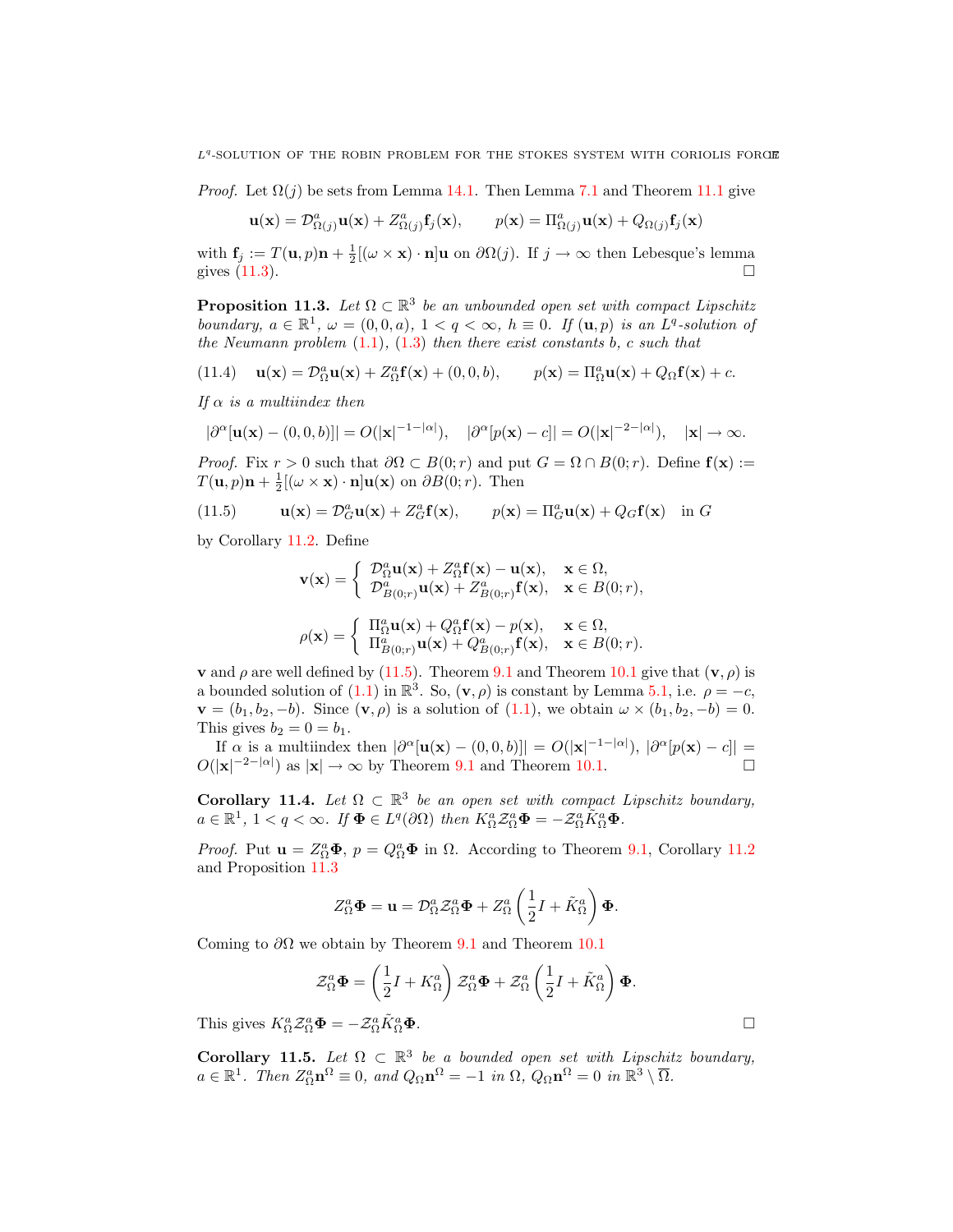#### 18 DAGMAR MEDKOVA´

Proof.  $Q_{\Omega} \mathbf{n}^{\Omega} = -1$  in  $\Omega$ ,  $Q_{\Omega} \mathbf{n}^{\Omega} = 0$  in  $\mathbb{R}^3 \setminus \overline{\Omega}$  by [80] and [82, Corollary 6.2].

Define  $\mathbf{u} := 0$ ,  $p = 1$ . Then  $T(\mathbf{u}, p)\mathbf{n} + \frac{1}{2}[(\omega \times \mathbf{x}) \cdot \mathbf{n}]\mathbf{u} = -\mathbf{n}$ . Corollary 11.3 gives that  $Z_{\Omega}^a \mathbf{n} = 0$  in  $\Omega$ . Proposition 11.3 used for  $\mathbb{R}^3 \setminus \overline{\Omega}$  and the fact that  $Z_{\Omega}^a \mathbf{n}(\mathbf{x}) \to 0$ as  $|\mathbf{x}| \to \infty$  (Theorem 9.1) give that  $Z^a_{\Omega} \mathbf{n} = 0$  in  $\mathbb{R}^3 \setminus \overline{\Omega}$ . According to Theorem 9.1 we obtain  $Z_{\Omega}^a \mathbf{n} = 0$  on  $\partial \Omega$ .

# 12. L<sup>q</sup>-REGULAR DIRICHLET PROBLEM

To study the uniqueness of a solution of the problem we need the following two propositions:

**Proposition 12.1.** Let  $\Omega \subset \mathbb{R}^3$  be an unbounded open set with compact Lipschitz boundary,  $a \in \mathbb{R}^1$ ,  $\omega = (0, 0, a)$ ,  $1 < q < \infty$ ,  $q' = q/(q - 1)$ . Let  $h \in L^{\infty}(\partial \Omega)$ ,  $f \in L^p(\partial\Omega,\mathbb{R}^3)$ ,  $(\mathbf{u},p)$  be an  $L^q$ -solution of the Robin problem  $(1.1)$ ,  $(1.3)$  such that  $\mathbf{u}(\mathbf{x}) \to 0$ ,  $p(\mathbf{x}) \to 0$  as  $|\mathbf{x}| \to \infty$ . If  $M_\beta(\mathbf{u}) \in L^{q'}(\partial\Omega)$  then the equality (4.1) holds.

*Proof.* If  $\partial \Omega \subset B(0; r)$  denote  $\Omega(r) = \Omega \cap B(0; r)$ . Corollary 4.2 gives

$$
\int_{\partial\Omega(r)} \mathbf{u} \cdot \left\{ T(\mathbf{u}, p)\mathbf{n} + \frac{1}{2} [(\omega \times \mathbf{x}) \cdot \mathbf{n}] \mathbf{u} \right\} d\sigma = 2 \int_{\Omega(r)} |\hat{\nabla} \mathbf{u}|^2 d\mathbf{x}.
$$

 $|\mathbf{u}(\mathbf{x}) \cdot T(\mathbf{u}, p) \mathbf{n}(\mathbf{x})| = O(|\mathbf{x}|^{-3})$  as  $|\mathbf{x}| \to \infty$  by Proposition 11.3. Since  $(\omega \times \mathbf{x}) \cdot \mathbf{n} = 0$ on  $\partial B(0;r)$  we obtain (4.1) letting  $r \to \infty$ . □

**Proposition 12.2.** Let  $\Omega \subset \mathbb{R}^3$  be an open set with compact Lipschitz boundary,  $a \in \mathbb{R}^1$ ,  $\omega = (0,0,a)$ ,  $1 < q \leq 2$ . Then  $\mathcal{Z}_{\Omega}^a : L^q(\partial\Omega,\mathbb{R}^3) \to W^{1,q}(\partial\Omega,\mathbb{R}^3)$  is a Fredholm operator with index 0.

*Proof.* For  $a = 0$  see [92, Theorem 9.1.4]. Since  $\mathcal{Z}_{\Omega}^a - \mathcal{Z}_{\Omega}^0 : L^q(\partial\Omega,\mathbb{R}^3) \to W^{1,q}(\partial\Omega,\mathbb{R}^3)$ is a compact operator by Theorem  $9.1$ , we obtain the proposition.  $\Box$ 

**Proposition 12.3.** Let  $\Omega \subset \mathbb{R}^3$  be a domain with compact Lipschitz boundary,  $a \in \mathbb{R}^1$ ,  $\omega = (0,0,a)$ ,  $1 < q < \infty$ . Let  $(\mathbf{u},p)$  be a regular  $L^q$ -solution of the Dirichlet problem (1.1), (1.2) with  $\mathbf{g} \equiv 0$ . If  $\Omega$  is unbounded suppose moreover that  $u(x) \to 0$ ,  $p(x) \to 0$  as  $|x| \to \infty$ . Then  $u \equiv 0$  and p is constant. If  $\Omega$  is unbounded then  $p \equiv 0$ .

*Proof.* If  $\Omega$  is unbounded then  $\nabla$ **u**(**x**)  $\rightarrow$  0 as  $|\mathbf{x}| \rightarrow \infty$  by Proposition 11.3. Thus, we can suppose that  $q \leq 2$ . Define  $\mathbf{f} := T(\mathbf{u}, p) \mathbf{n}^{\Omega} + \frac{1}{2} [(\omega \times \mathbf{x}) \cdot \mathbf{n}^{\Omega}] \mathbf{u}$  on  $\partial \Omega$ . Then  $f \in L^q(\partial\Omega,\mathbb{R}^3)$ . Since  $u = 0$  on  $\partial\Omega$ , Corollary 11.2 and Proposition 11.3 give  $\mathbf{u} = Z_{\Omega}^a \mathbf{f}$ ,  $p = Q_{\Omega} \mathbf{f}$ . So,  $Z_{\Omega}^a \mathbf{f} \equiv 0$  by Theorem 9.1. Proposition 12.2 gives that  $\mathcal{Z}_{\Omega}^a : L^q(\partial\Omega,\mathbb{R}^3) \to W^{1,q}(\partial\Omega,\mathbb{R}^3)$  and  $\mathcal{Z}_{\Omega}^a : L^2(\partial\Omega,\mathbb{R}^3) \to W^{1,2}(\partial\Omega,\mathbb{R}^3)$  are Fredholm operators with index 0. Thus  $\mathbf{f} \in L^2(\partial\Omega,\mathbb{R}^3)$  by [92, Lemma 11.9.21]. Theorem 9.1 gives that  $(\mathbf{u}, p)$  is a regular  $L^2$ -solution of the Dirichlet problem  $(1.1)$ , (1.2). According to Corollary 4.2 and Proposition 12.1

$$
0 = \int_{\partial \Omega} \mathbf{f} \mathbf{u} \, d\sigma = 2 \int_{\Omega} |\hat{\nabla} \mathbf{u}| \, d\mathbf{x}.
$$

Since  $\hat{\nabla}$ **u**  $\equiv$  0, **u** is linear by [80, Lemma 3.1]. Since **u** = 0 on  $\partial\Omega$ , **u**  $\equiv$  0 by the maximum principle for the Laplace equation. Thus  $\nabla p = \Delta \mathbf{u} + [\omega \times \mathbf{x}] \cdot \nabla \mathbf{u} - \omega \times \mathbf{u} \equiv$ 0. Since  $\Omega$  is connected, p is constant. If  $\Omega$  is unbounded then  $p(\mathbf{x}) \to 0$  as  $|\mathbf{x}| \to \infty$ forces  $p \equiv 0$ .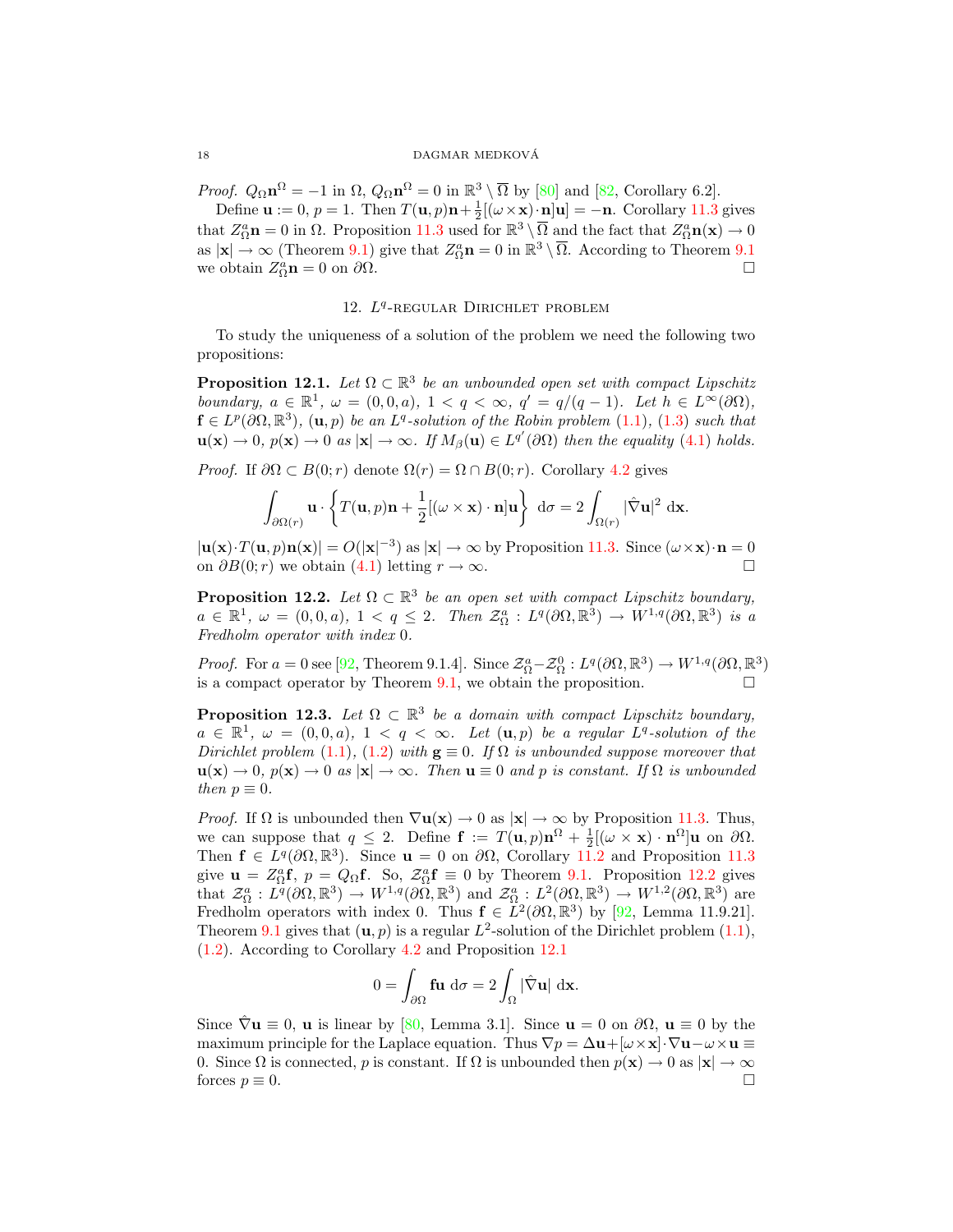The following lemma states a necessary condition for the sovability of the Dirichlet problem on bounded domains.

**Lemma 12.4.** Let  $\Omega \subset \mathbb{R}^m$  be a bounded open set with Lipschitz boundary and  $1 \leq q \leq \infty$ . If  $\mathbf{u} \in C^1(\Omega, \mathbb{R}^m)$ ,  $M_\beta(\mathbf{u}) \in L^q(\partial\Omega)$  and there exists a non-tangential limit of **u** at almost all points of  $\partial\Omega$  then

(12.1) 
$$
\int_{\partial\Omega} \mathbf{n}^{\Omega} \cdot \mathbf{u} d\sigma = 0.
$$

*Proof.* Let  $\Omega(k)$  be a sequence of sets from Lemma 14.1. The Divergence theorem gives

$$
\int_{\partial\Omega(k)} \mathbf{n} \cdot \mathbf{u} \, d\sigma = 0.
$$

Letting  $k \to \infty$  we obtain (12.1) by Lebesgue's lemma.

Corollary 12.5. Let  $\Omega \subset \mathbb{R}^3$  be an open set with compact Lipschitz boundary,  $a \in \mathbb{R}^1$ ,  $\omega = (0,0,a)$ ,  $1 < q < \infty$ . If  $\Phi \in L^q(\partial\Omega,\mathbb{R}^3)$  and S is a component of  $\partial\Omega$ then

(12.2) 
$$
\int_{S} \mathbf{n}^{\Omega} \cdot \mathcal{Z}_{\Omega}^{a} \mathbf{\Phi} d\sigma = 0.
$$

*Proof.* Let G be a bounded open set such that  $\partial G = S$ . The corollary is a consequence of Theorem 9.1 and Lemma12.4 used for  $G$ .

We shall look for a particular solution of the Dirichlet problem  $(1.1)$ ,  $(1.2)$  in a special form. Denote by  $G(1), \ldots, G(k)$  bounded components of  $\mathbb{R}^3 \setminus \overline{\Omega}$ . If  $\Omega$  is bounded denote by  $G(0)$  the unbounded component of  $\mathbb{R}^3 \setminus \overline{\Omega}$ . If  $\Omega$  is bounded and  $\mathbb{R}^3 \setminus \overline{\Omega} = G(0)$  we look for a solution in the form of a single layer potential

(12.3) 
$$
(\mathbf{u},p)=(Z_{\Omega}^a\mathbf{\Phi},Q_{\Omega}\mathbf{\Phi})
$$

with  $\Phi \in L^q(\partial\Omega,\mathbb{R}^3)$ . If  $\Omega$  has holes then a solution of the Dirichlet problem cannot be expressed in this form. (Compare Corollary 12.5.) So, we must modify this form. Choose  $\mathbf{x}^j \in G(j)$ ,  $j = 1, \ldots, k$ , and  $r \in (0, \infty)$  such that  $\overline{B(\mathbf{x}^j, r)} \subset G_j$ . Denote  $B(j) = B(\mathbf{x}^j; r)$ . We shall look for a solution of the Dirichlet problem  $(1.1)$ ,  $(1.2)$ in the form

(12.4) 
$$
\mathbf{u} = Z_{\Omega}^a \mathbf{\Phi} + \sum_{j=1}^k \left[ \int_{\partial G(j)} \mathbf{n}^{\Omega} \cdot \mathbf{\Phi} \, d\sigma \right] \mathcal{D}_{B(j)}^a \mathbf{n}^{B(j)},
$$

(12.5) 
$$
p = Q_{\Omega} \mathbf{\Phi} + \sum_{j=1}^{k} \left[ \int_{\partial G(j)} \mathbf{n}^{\Omega} \cdot \mathbf{\Phi} d\sigma \right] \Pi_{B(j)}^{a} \mathbf{n}^{B(j)}
$$

with  $\Phi \in L^q(\partial\Omega,\mathbb{R}^3)$ . Then  $(\mathbf{u},p)$  given by  $(12.4)$ ,  $(12.5)$  is a regular  $L^q$ -solution of the Dirichlet problem (1.1), (1.2) if and only if  $\mathcal{Z}_{\text{mod}}\Phi = \mathbf{g}$ , where

(12.6) 
$$
\mathcal{Z}_{\text{mod}}\Phi := \mathcal{Z}_{\Omega}^a \Phi + \sum_{j=1}^k \left[ \int_{\partial G(j)} \mathbf{n}^{\Omega} \cdot \Phi \, d\sigma \right] \mathcal{D}_{B(j)}^a \mathbf{n}^{B(j)}.
$$

(If  $\Omega$  is a bounded domain with connected boundary then  $\mathcal{Z}_{\rm mod} = \mathcal{Z}_{\Omega}^a.$ )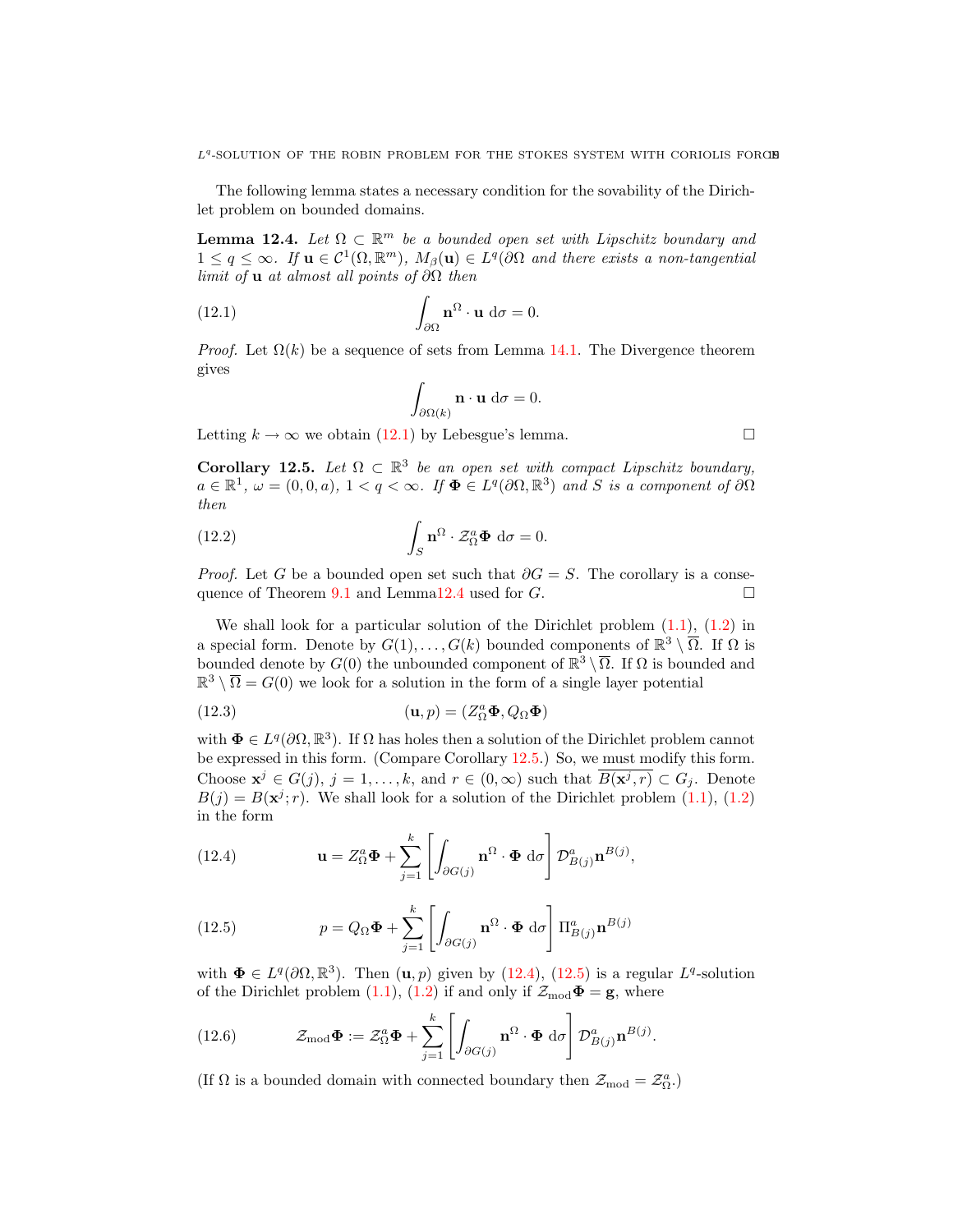**Lemma 12.6.** Let  $\Omega \subset \mathbb{R}^3$  be a domain with compact Lipschitz boundary,  $a \in \mathbb{R}^1$ ,  $\omega = (0, 0, a), \ 1 < q < \infty.$  Let  $\mathbf{\Phi} \in L^q(\partial\Omega, \mathbb{R}^3), \ \mathcal{Z}_{\text{mod}}\mathbf{\Phi} = 0 \ \text{ on } \partial\Omega.$  If  $\Omega$  is unbounded then  $\Phi \equiv 0$ . If  $\Omega$  is bounded then there exists a constant c such that  $\mathbf{\Phi} = c \mathbf{n}^{\Omega} \chi_{\partial G(0)}$ .

*Proof.* First we show that  $\mathcal{Z}_{\text{mod}}\Phi = \mathcal{Z}_{\Omega}^a\Phi$ . Fix  $i \in \{1, ..., k\}$ . If  $j \in \{1, ..., k\}$ ,  $j \neq i$  then  $\mathcal{D}_{B(j)}^a \mathbf{n}^{B(j)} \in \mathcal{C}^{\infty}(\overline{G(i)}, \mathbb{R}^3)$  is a solution of  $(1.1)$  in  $G(i)$  by Theorem10.1. Lemma 12.4 gives

$$
\int_{\partial G(i)} \mathbf{n}^{\Omega} \cdot \mathcal{D}_{B(j)}^{a} \mathbf{n}^{B(j)} d\sigma = 0.
$$

According to Corollary 12.5

$$
(12.7) \quad 0 = \int_{\partial G(i)} \mathbf{n}^{\Omega} \cdot \mathcal{Z}_{\text{mod}} \mathbf{\Phi} \, d\sigma = \left[ \int_{\partial G(i)} \mathbf{n}^{\Omega} \cdot \mathbf{\Phi} \, d\sigma \right] \int_{\partial G(i)} \mathbf{n}^{\Omega} \cdot \mathcal{D}_{B(i)}^{a} \mathbf{n}^{B(i)} \, d\sigma.
$$

Using Lemma 12.4 on  $G(i) \backslash \overline{B(i)}$  and  $\mathcal{D}_{B(i)}^a \mathbf{n}^{B(i)}$  we obtain by virtue of Theorem10.1

$$
0 = \int_{\partial G(i)} \mathbf{n}^{\Omega} \cdot \mathcal{D}_{B(i)}^a \mathbf{n}^{B(i)} \, d\sigma + \int_{\partial B(i)} \mathbf{n}^{B(i)} \cdot \left[ -\frac{1}{2} \mathbf{n}^{B(i)} + K_{\Omega}^a \mathbf{n}^{B(i)} \right] \, d\sigma.
$$

This and (12.7) gives

(12.8) 
$$
\left[\int_{\partial G(i)} \mathbf{n}^{\Omega} \cdot \mathbf{\Phi} d\sigma \right] \int_{\partial B(i)} \mathbf{n}^{B(i)} \cdot \left[ -\frac{1}{2} \mathbf{n}^{B(i)} + K_{\Omega}^a \mathbf{n}^{B(i)} \right] d\sigma = 0.
$$

Using Lemma 12.4 on  $B(i)$  and  $\mathcal{D}_{B(i)}^a \mathbf{n}^{B(i)}$  we obtain by virtue of Theorem 10.1

$$
0 = \int_{\partial B(i)} \mathbf{n}^{B(i)} \cdot \left[ \frac{1}{2} \mathbf{n}^{B(i)} + K_{\Omega}^a \mathbf{n}^{B(i)} \right] d\sigma =
$$

$$
\int_{\partial B(i)} \mathbf{n}^{B(i)} \cdot \left[ -\frac{1}{2} \mathbf{n}^{B(i)} + K_{\Omega}^a \mathbf{n}^{B(i)} \right] d\sigma + \int_{\partial B(i)} 1 d\sigma.
$$

Now we get from (12.8) that

(12.9) 
$$
\int_{\partial G(i)} \mathbf{n}^{\Omega} \cdot \mathbf{\Phi} d\sigma = 0.
$$

Thus  $\mathcal{Z}_{\text{mod}}\Phi = \mathcal{Z}_{\Omega}^a \Phi$ .

 $(Z_{\Omega}^{a} \Phi, Q_{\Omega} \Phi)$  is an  $L^{q}$ -regular solution of the Dirichlet problem  $(1.1)$ ,  $(1.2)$  with  $\mathbf{g} \equiv 0$  in  $\Omega$  and in  $\mathbb{R}^3 \setminus \overline{\Omega}$ . Moreover,  $|Z_{\Omega}^a \mathbf{\Phi}(\mathbf{x})| + |Q_{\Omega} \mathbf{\Phi}(\mathbf{x})| \to 0$  as  $|\mathbf{x}| \to \infty$ . (See Theorem 9.1.) Proposition 12.3 gives that  $Z_{\Omega}^a \Phi \equiv 0$  and there exist constants d,  $d(j)$  such that  $Q_{\Omega} \Phi = d$  in  $\Omega$ ,  $Q_{\Omega} \Phi = d(j)$  in  $G(j)$ . On  $\partial G(j)$ 

$$
\Phi = \left[\frac{1}{2}\Phi + \tilde{K}_{\Omega}^{a}\Phi\right] - \left[-\frac{1}{2}\Phi + \tilde{K}_{\Omega}^{a}\Phi\right] = [T(Z_{\Omega}^{a}\Phi, Q_{\Omega}\Phi)\mathbf{n}^{\Omega} + \frac{1}{2}(\omega \times \mathbf{x}) \cdot \mathbf{n}^{\Omega}Z_{\Omega}^{a}\Phi]_{+}
$$

$$
- [T(Z_{\Omega}^{a}\Phi, Q_{\Omega}\Phi)\mathbf{n}^{\Omega} + \frac{1}{2}(\omega \times \mathbf{x}) \cdot \mathbf{n}^{\Omega}Z_{\Omega}^{a}\Phi]_{-} = [d(j) - d]\mathbf{n}^{\Omega}.
$$

by Theorem 9.1. (12.9) gives that  $\Phi = 0$  on  $\partial G(j)$  for  $j = 1, ..., k$ . So, if  $\Omega$  is unbounded then  $\Phi = 0$ . If  $\Omega$  is bounded then  $\Phi = [d(0) - d] \mathbf{n}^{\Omega} \chi_{\partial G(0)}$ .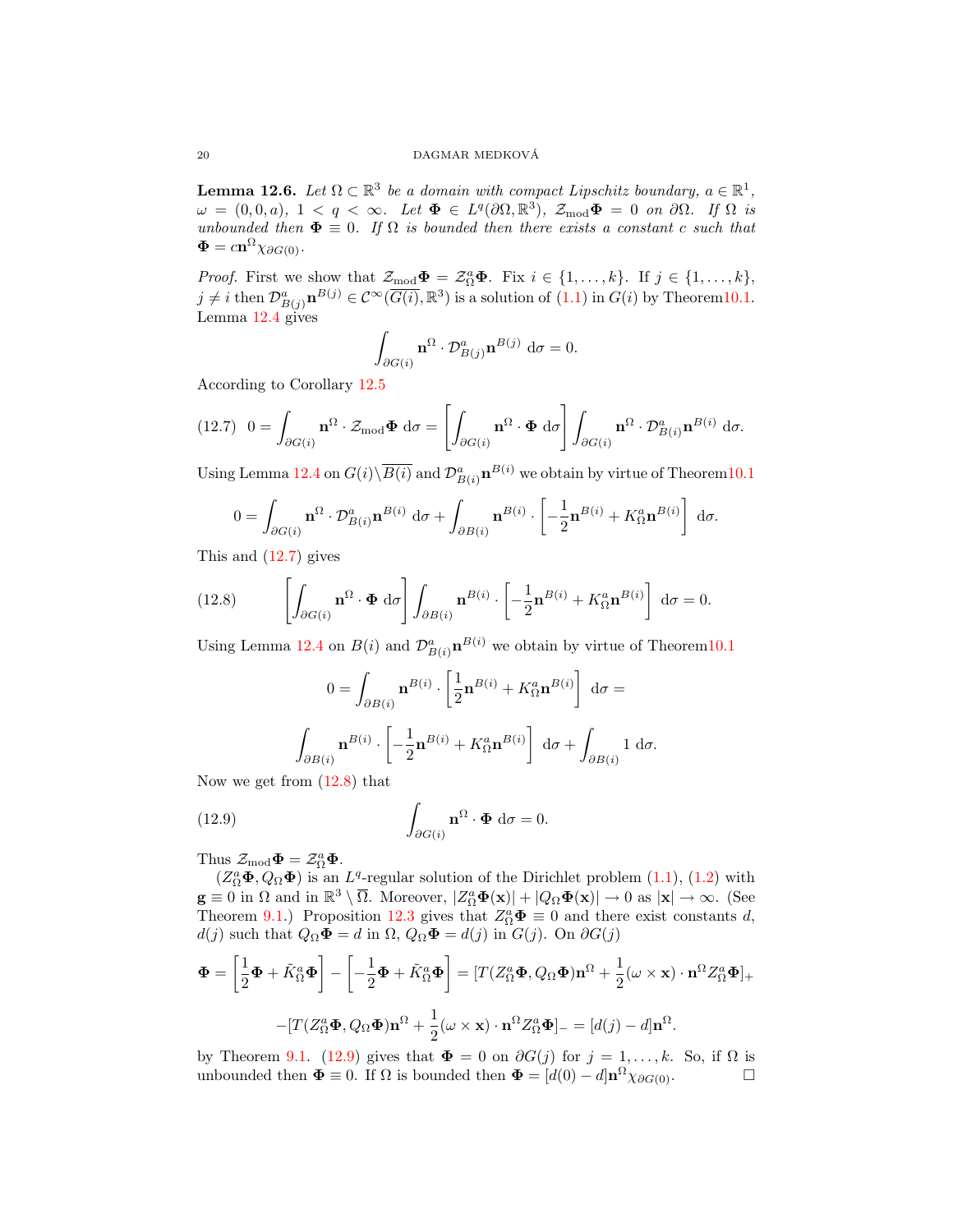**Theorem 12.7.** Let  $\Omega \subset \mathbb{R}^3$  be a bounded domain with Lipschitz boundary,  $a \in \mathbb{R}^1$ ,  $\omega = (0,0,a), 1 < q \leq 2, g \in W^{1,q}(\partial\Omega,\mathbb{R}^3)$ . Then there exists an  $L^q$ -regular solution  $(u, p)$  of the Dirichlet problem  $(1.1)$ ,  $(1.2)$  if and only if

(12.10) 
$$
\int_{\partial\Omega} \mathbf{g} \cdot \mathbf{n}^{\Omega} d\sigma = 0.
$$

A velocity  $\bf{u}$  is unique, a pressure p is unique up to an additive constant. A fixed solution  $(\mathbf{u}, p)$  is given by the modified single layer potential corresponding to some  $\Phi \in L^q(\partial\Omega,\mathbb{R}^3)$  (the formula (12.3) for  $\partial\Omega$  connected, and the formulas (12.4), (12.5) for a domain with holes.) Moreover,  $\mathbf{u} \in B^{q,2}_{1+1/q}(\Omega,\mathbb{R}^3)$ ,  $p \in B^{q,2}_{1/q}(\Omega)$  and

(12.11) 
$$
M_{\alpha}(\mathbf{u}) + M_{\alpha}(\nabla \mathbf{u}) + ||\mathbf{u}||_{B_{1+1/q}^{q,2}(\Omega,\mathbb{R}^3)} \leq C ||\mathbf{g}||_{W^{1,q}(\partial\Omega,\mathbb{R}^3)},
$$

$$
(12.12) \t\t ||M_{\alpha}(p)||_{L^{q}(\partial\Omega)} + ||p||_{B_{1/q}^{q,2}(\Omega)} \leq C \left( ||g||_{W^{1,q}(\partial\Omega,\mathbb{R}^3)} + \Big| \int_{\Omega} p \, \mathrm{d}\mathbf{x} \Big| \right).
$$

*Proof.* (12.10) is a necessary condition for the existence of an  $L<sup>q</sup>$ -regular solution of the Dirichlet problem  $(1.1)$ ,  $(1.2)$  by Lemma 12.4.

 $\mathcal{Z}_{\Omega}^a$ :  $L^q(\partial\Omega,\mathbb{R}^3) \to W^{1,q}(\partial\Omega,\mathbb{R}^3)$  is a Fredholm operator with index 0 by Proposition 12.2. Since  $\mathcal{Z}_{\Omega}^a - \mathcal{Z}_{\text{mod}}$ :  $L^q(\partial\Omega,\mathbb{R}^3) \to W^{1,q}(\partial\Omega,\mathbb{R}^3)$  is compact,  $\mathcal{Z}_{\text{mod}}: L^q(\partial\Omega,\mathbb{R}^3)\to W^{1,q}(\partial\Omega,\mathbb{R}^3)$  is a Fredholm operator with index 0. The kernel of  $\mathcal{Z}_{\text{mod}}$  is equal to  $X := \{c\chi_{\partial G(0)}\mathbf{n}^{\Omega}; c \in \mathbb{R}^1\}$  by Lemma 12.6 and Corollary 11.5. Denote by Y the space of  $\mathbf{g} \in W^{1,q}(\partial\Omega,\mathbb{R}^3)$  satisfying  $(12.10)$ . If  $\mathbf{\Phi} \in L^q(\Omega,\mathbb{R}^3)$ then  $(\mathbf{u}, p)$  given by the formula (12.3) for  $\partial\Omega$  connected and by the formulas  $(12.4)$ ,  $(12.5)$  for a domain with holes is a regular  $L<sup>q</sup>$ -solution of the Dirichlet problem (1.1), (1.2) with  $\mathbf{g} = \mathcal{Z}_{\text{mod}}\mathbf{\Phi}$ . Thus the range of  $\mathcal{Z}_{\text{mod}}$  is a subset of Y. Since  $\mathcal{Z}_{\text{mod}}$  is a Fredholm operator with index 0 its range has co-dimension 1. Hence  $\mathcal{Z}_{\text{mod}}(L^q(\partial\Omega,\mathbb{R}^3)) = Y.$ 

Let now  $g \in Y$ . We have proved that there exists an  $L^q$ -solution  $(u, p)$  of the Dirichlet problem  $(1.1)$ ,  $(1.2)$  in the form of a modified single layer potential with a density  $\Phi \in L^q(\partial\Omega,\mathbb{R}^3)$ . If c is a constant then  $(\mathbf{u}, p+c)$  is an  $L^q$ -solution of the problem, too. Let now  $(v, \pi)$  is another  $L<sup>q</sup>$ -solution of the problem. According to Proposition12.3 there exists a constant c such that  $\mathbf{v} \equiv \mathbf{u}$  and  $\pi = p - c$ . Corollary 11.5 gives that  $(v, \pi)$  is a modified single layer potential with a density  $\Phi + c\mathbf{n}^{\Omega} \in L^{q}(\partial\Omega,\mathbb{R}^{3}).$  Proposition 9.2 and Theorem 10.1 give  $\mathbf{v} \in B^{q,2}_{1+1/q}(\Omega,\mathbb{R}^{3}),$  $\pi \in B_{1/q}^{q,2}(\Omega)$ .

Define

$$
W\mathbf{\Phi} = \left[ \mathcal{Z}_{\text{mod}}\mathbf{\Phi}, \int_{\Omega} \left( Q_{\Omega} \mathbf{\Phi} + \sum_{j=1}^{k} \Pi_{B(j)}^{a} \mathbf{n}^{B(j)} \int_{\partial G(j)} \mathbf{n}^{\Omega} \cdot \mathbf{\Phi} d\sigma \right) d\mathbf{x} \right].
$$

Then  $W: L^q(\partial\Omega,\mathbb{R}^3)\to Y\times\mathbb{R}^1$  is an isomorphism. So, the inequalities (12.11),  $(12.12)$  are consequence of Proposition 9.2 and Corollary 8.3.

**Theorem 12.8.** Let  $\Omega \subset \mathbb{R}^3$  be an unbounded domain with Lipschitz boundary,  $a \in \mathbb{R}^1$ ,  $\omega = (0, 0, a)$ ,  $1 < q \le 2$ ,  $\mathbf{g} \in W^{1,q}(\partial\Omega, \mathbb{R}^3)$ .

- $\mathcal{Z}_{\text{mod}}: L^q(\partial\Omega,\mathbb{R}^3) \to W^{1,q}(\partial\Omega,\mathbb{R}^3)$  is an isomorphism.
- Put  $\mathbf{\Phi} = \mathcal{Z}_{\text{mod}}^{-1} \mathbf{g}$ . Let **u**, *p* be given by the formulas (12.4), (12.5). Then  $(u, p)$  is a unique regular  $L^q$ -solution of the Dirichlet problem  $(1.1)$ ,  $(1.2)$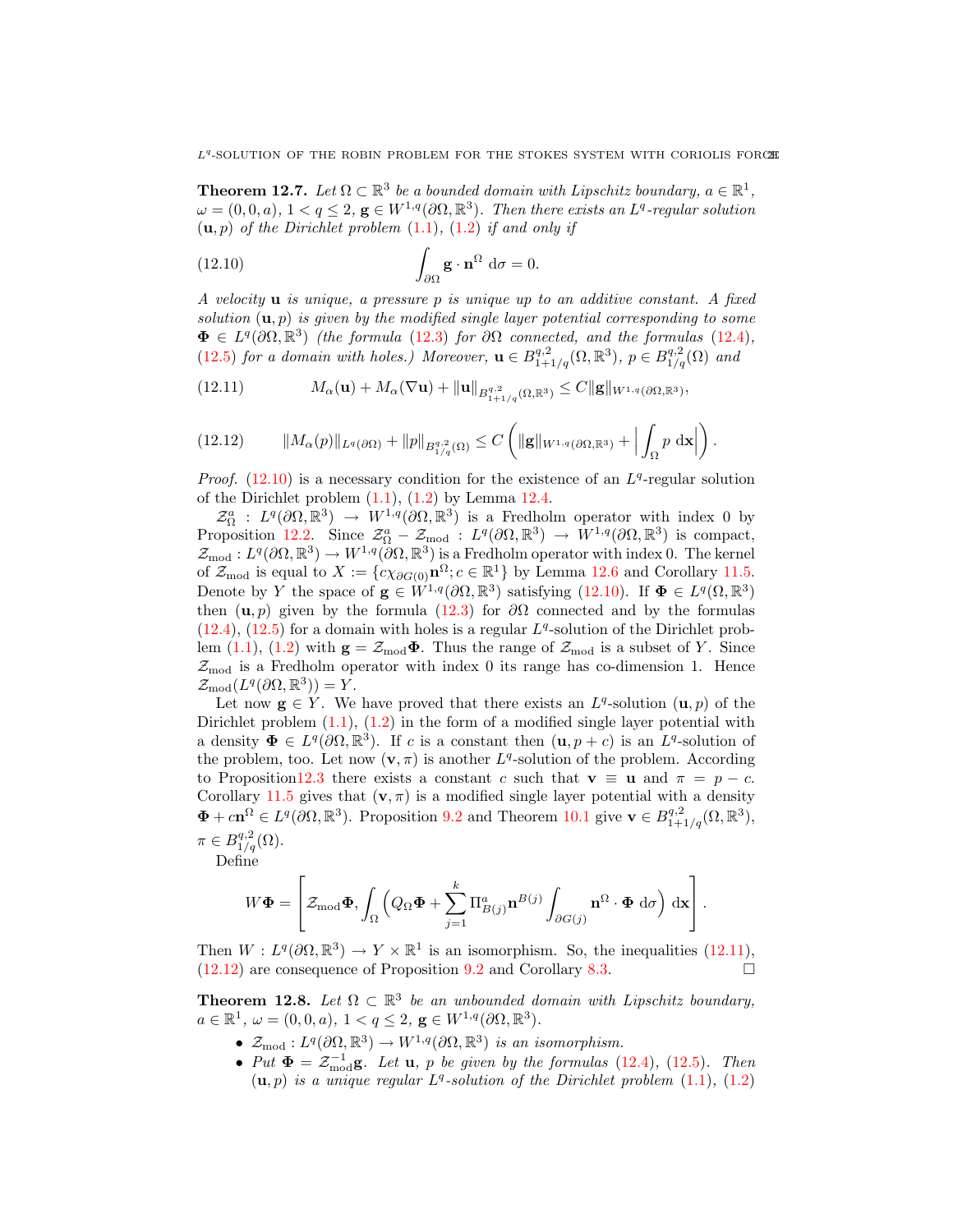such that  $\mathbf{u}(\mathbf{x}) \to 0$ ,  $p(\mathbf{x}) \to 0$  as  $|\mathbf{x}| \to \infty$ . Moreover,  $u_j \in B^{q,2}_{1+1/q}(\Omega, \rho_{-3})$ ,  $p \in B_{1/q}^{q,2}(\Omega, \rho_{-3})$  and

(12.13) 
$$
M_{\alpha}(\mathbf{u}) + M_{\alpha}(\nabla \mathbf{u}) + \sum_{j=1}^{3} ||u_j||_{B_{1+1/q}^{q,2}(\Omega,\rho_{-3})} \leq C ||\mathbf{g}||_{W^{1,q}(\partial\Omega,\mathbb{R}^3)},
$$

$$
(12.14) \t\t ||M_{\alpha}(p)||_{L^{q}(\partial\Omega)} + ||p||_{B_{1/q}^{q,2}(\Omega,\rho_{-3})} \leq C ||g||_{W^{1,q}(\partial\Omega,\mathbb{R}^{3})}
$$

• If  $(\mathbf{u}, p)$  is a regular  $L^q$ -solution of the Dirichlet problem  $(1.1)$ ,  $(1.2)$  then there exist constants b and c such that  $\mathbf{u}(\mathbf{x}) \to (0,0,b)$ ,  $p(\mathbf{x}) \to c$  as  $|\mathbf{x}| \to$ ∞.

.

• Let constants  $b$  and  $c$  be given. Then there exists a unique regular  $L<sup>q</sup>$ solution  $(\mathbf{u}, p)$  of the Dirichlet problem  $(1.1)$ ,  $(1.2)$  such that  $\mathbf{u}(\mathbf{x}) \rightarrow (0, 0, b)$ ,  $p(\mathbf{x}) \rightarrow c$  as  $|\mathbf{x}| \rightarrow \infty$ . Moreover,

$$
M_{\alpha}(\mathbf{u}) + M_{\alpha}(\nabla \mathbf{u}) \leq C \left( \|\mathbf{g}\|_{W^{1,q}(\partial \Omega, \mathbb{R}^3)} + |b| \right),
$$
  

$$
\|M_{\alpha}(p)\|_{L^{q}(\partial \Omega)} \leq C \left( \|\mathbf{g}\|_{W^{1,q}(\partial \Omega, \mathbb{R}^3)} + |b| + |c| \right).
$$

*Proof.*  $\mathcal{Z}_{\text{mod}} : L^q(\partial\Omega,\mathbb{R}^3) \to W^{1,q}(\partial\Omega,\mathbb{R}^3)$  is an isomorphism by Proposition 12.2 and Lemma 12.6.

Put  $\mathbf{\Phi} = \mathcal{Z}_{\text{mod}}^{-1} \mathbf{g}$ . Let **u**, *p* be given by the formulas (12.4), (12.5). Then  $(\mathbf{u}, p)$ is a regular  $L^{q}$ -solution of the Dirichlet problem  $(1.1)$ ,  $(1.2)$  by Theorem 9.1 and Theorem 10.1. The uniqueness follows from Proposition 12.3. According to Theorem 9.1, Theorem 10.1 and Corollary 8.3 there exists a constant  $C_1$  such that

$$
M_{\alpha}(\mathbf{u}) + M_{\alpha}(\nabla \mathbf{u}) + ||M_{\alpha}(p)||_{L^{q}(\partial \Omega)} \leq C_1 ||\mathbf{g}||_{W^{1,q}(\partial \Omega, \mathbb{R}^3)}.
$$

Fix  $r > 0$  such that  $\partial \Omega \subset B(0; r)$ . Proposition 9.2 and Theorem 10.1 give  $u_i \in$  $B^{q,2}_{1+1/q}(B(0;2r)\cap\Omega,\rho_{-3}), p\in B^{q,2}_{1/q}(\Omega\cap B(0;2r);\rho_{-3})$  and

$$
\sum_{j=1}^3 \|u_j\|_{B^{q,2}_{1+1/q}(\Omega \cap B(0;2r),\rho_{-3})} + \|p\|_{B^{q,2}_{1/q}(\Omega \cap B(0;2r),\rho_{-3})} \leq C_2 \|g\|_{W^{1,q}(\partial \Omega,\mathbb{R}^3)}.
$$

Theorem 9.1, Theorem 10.1 and Lemma 8.1 give  $\rho_{-3}u_j$ ,  $\rho_{-3}p \in W^{2,q}(\mathbb{R}^3 \setminus B(0;r))$ and

 $\|u\|_{W^{2,q}(\mathbb{R}^3\setminus B(0;r))} + \|p\|_{W^{2,q}(\mathbb{R}^3\setminus B(0;r))} \leq C_3 \|g\|_{W^{1,q}(\partial\Omega,\mathbb{R}^3)}.$ 

Since  $W^{2,q}(\mathbb{R}^3 \setminus B(0; r)) \hookrightarrow B^{q,2}_{1+1/q}(\mathbb{R}^3 \setminus B(0; r)), W^{2,q}(\mathbb{R}^3 \setminus B(0; r)) \hookrightarrow B^{q,2}_{1/q}(\mathbb{R}^3 \setminus B(0; r))$  $B(0; r)$  by [104, §2.3.3, Remark 4], we obtain (12.13), (12.14).

Let  $(\mathbf{u}, p)$  be a regular  $L^q$ -solution of the Dirichlet problem  $(1.1)$ ,  $(1.2)$ . Then  $(u, p)$  is an L<sup>q</sup>-solution of the Neumann problem (1.1), (1.3) with  $h \equiv 0$  and some  $\hat{\mathbf{f}} \in L^q(\partial\Omega,\mathbb{R}^3)$ . According to Proposition 11.3 there exist constants b and c such that  $\mathbf{u}(\mathbf{x}) \to (0, 0, b), p(\mathbf{x}) \to c$  as  $|\mathbf{x}| \to \infty$ .

Let b, c be given. We have proved the existence of a regular  $L<sup>q</sup>$ -solution  $(\mathbf{v}, \pi)$  of the Dirichlet problem  $(1.1)$ ,  $\mathbf{v} = \mathbf{g} - (0, 0, b)$  on  $\partial\Omega$  such that  $\mathbf{v}(\mathbf{x}) \to 0$ ,  $\pi(\mathbf{x}) \to 0$ as  $|\mathbf{x}| \to \infty$ . Put  $\mathbf{u} = \mathbf{v} + (0,0,b)$ ,  $p = \pi + c$ . Then  $(\mathbf{u}, p)$  is a unique regular  $L^q$ solution of the Dirichlet problem (1.1), (1.2) such that  $\mathbf{u}(\mathbf{x}) \to (0, 0, b)$ ,  $p(\mathbf{x}) \to c$ as  $|\mathbf{x}| \to \infty$ .

**Corollary 12.9.** Let  $\Omega \subset \mathbb{R}^3$  be an unbounded domain with compact boundary of class  $\mathcal{C}^{k+1}$ ,  $k \in \mathbb{N}$ . Let  $a \in \mathbb{R}^1$ ,  $\omega = (0,0,a)$ ,  $1 < q, r < \infty$ .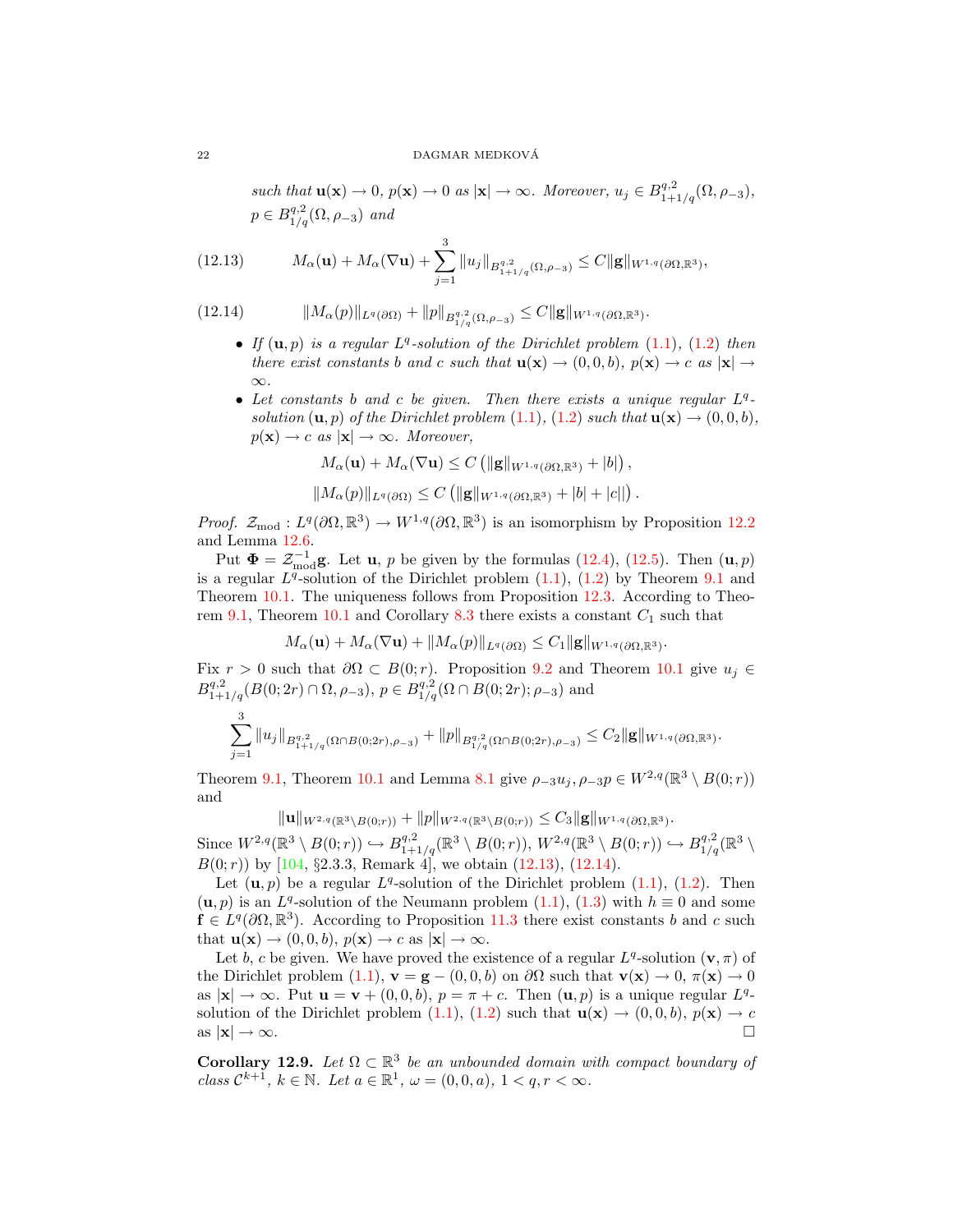$L<sup>q</sup>$ -SOLUTION OF THE ROBIN PROBLEM FOR THE STOKES SYSTEM WITH CORIOLIS FORCE

• If  $g \in W^{k+1-1/q,q}(\partial\Omega,\mathbb{R}^3)$  then there exists a unique solution  $(u,p) \in$  $D^{k+1,q}(\Omega,\mathbb{R}^3)\times D^{k,q}(\Omega)$  of the Dirichlet problem (1.1), (1.2) such that  $\mathbf{u}(\mathbf{x}) \to 0$ ,  $p(\mathbf{x}) \to 0$  as  $|\mathbf{x}| \to \infty$ . Moreover,

 $\|\mathbf{u}\|_{D^{k+1,q}(\Omega)} + \|p\|_{D^{k,q}(\Omega)} \leq C \|\mathbf{g}\|_{W^{k+1-1/q,q}(\partial\Omega)}$ 

where C does not depend on **g**. If  $q > 3/2$  then  $p \in W^{k,q}(\Omega)$  and

 $||p||_{W^{k,q}(\Omega)} \leq C ||\mathbf{g}||_{W^{k+1-1/q,q}(\partial\Omega)}.$ 

If  $q > 3$  then  $\mathbf{u} \in W^{k+1,q}(\Omega;\mathbb{R}^3)$  and

 $\|\mathbf{u}\|_{W^{k+1,q}(\Omega)} \leq C \|\mathbf{g}\|_{W^{k+1-1/q,q}(\partial\Omega)}.$ 

• If  $1 + 1/q < s < k+1$  and  $\mathbf{g} \in B^{q,r}_{s-1/q}(\partial \Omega, \mathbb{R}^3)$ , then there exists a unique solution  $(\mathbf{u}, p)$  of the Dirichlet problem (1.1), (1.2) such that  $\mathbf{u}(\mathbf{x}) \to 0$ ,  $p(\mathbf{x}) \to 0$  as  $|\mathbf{x}| \to \infty$  and  $u_j \in B_s^{q,r}(\Omega, \rho_{-3}), p \in B_{s-1}^{q,r}(\Omega, \rho_{-3}).$  Moreover,

 $\|u\|_{B^{q,r}_{s}(\Omega,\rho_{-3})} + \|p\|_{B^{q,r}_{s-1}(\Omega,\rho_{-3})} \leq C \|g\|_{B^{q,r}_{s-1/q}(\partial\Omega)}$ 

where C does not depend on **g**. If  $q > 3/2$  then  $p \in B_{s-1}^{q,r}(\Omega)$  and

 $||p||_{B_{s-1}^{q,r}(\Omega)} \leq C ||g||_{B_{s-1/q}^{q,r}(\partial\Omega)}.$ 

If 
$$
q > 3
$$
 then  $\mathbf{u} \in B_s^{q,r}(\Omega; \mathbb{R}^3)$  and  

$$
\|\mathbf{u}\|_{B_s^{q,r}(\Omega)} \leq C \|\mathbf{g}\|_{B_{s-1/q}^{q,r}(\partial\Omega)}.
$$

*Proof.* Put  $\tau = \min(q, 2)$ . According to Theorem 12.8 there exists a unique regular  $L^{\tau}$ -solution  $(\mathbf{u}, p)$  of the Dirichlet problem  $(1.1), (1.2)$  such that  $\mathbf{u}(\mathbf{x}) \to 0, p(\mathbf{x}) \to 0$ 0 as  $|\mathbf{x}| \to \infty$ . (Remember that  $u_j \in B^{\tau,2}_{1+1/\tau}(\Omega,\rho_{-3}), p \in B^{\tau,2}_{1/\tau}(\Omega,\rho_{-3}).$ ) Fix  $R > 0$  such that  $\partial \Omega \subset B(0; R)$ . Then  $\mathbf{u} \in D^{k+1,q}(\Omega \setminus \overline{B(0; R)}, \mathbb{R}^3)$ ,  $u_j \in B_t^{q,r}(\Omega \setminus$  $\overline{B(0;R)}, \rho_{-3}), p \in D^{k,q}(\Omega \setminus \overline{B(0;R)}) \cap B^{q,r}_{t-1}(\Omega \setminus \overline{B(0;R)}, \rho_{-3})$  for all  $t \in (1+1/q, k+1)$ by Lemma 7.1 and Proposition 11.3. According to [104, §4.6.1, Theorem] one has  $(\mathbf{u}, p) \in W^{1, \tau}(\Omega \cap B(0, 2r), \mathbb{R}^3) \times L^{\tau}(\Omega \cap B(0, 2R)).$  Put  $\mathbf{g} := \mathbf{u}$  on  $\partial B(0, 2R)$ . Then  $(\mathbf{u}, p)$  is a solution of the Dirichlet problem  $(1.1)$ ,  $(1.2)$  in  $\Omega \cap B(0; 2R)$ . If  $\mathbf{g} \in$  $W^{k+1-1/q,q}(\partial\Omega,\mathbb{R}^3)$  then  $(\mathbf{u},p)\in W^{k+1,q}(\Omega\cap B(0;2R),\mathbb{R}^3)\times W^{k,q}(\Omega\cap B(0;2R))$ by Corollary 7.3, and thus  $(\mathbf{u}, p) \in D^{k+1,q}(\Omega, \mathbb{R}^3) \times D^{k,q}(\Omega)$ . If  $\mathbf{g} \in B^{q,r}_{s-1/q}(\partial \Omega, \mathbb{R}^3)$ then  $({\bf u}, p) \in B_s^{q,r}(\Omega \cap B(0; 2R), \mathbb{R}^3) \times B_{s-1}^{q,r}(\Omega \cap B(0; 2R))$  by Corollary 7.3, and therefore  $u_j \in B_s^{q,r}(\Omega, \rho_{-3}), p \in B_{s-1}^{q,r}(\Omega, \rho_{-3}).$  If  $\alpha$  is a multiindex that  $|\partial^{\alpha} \mathbf{u}(\mathbf{x})| =$  $O(|x|^{-1-|\alpha|}), |\partial^{\alpha} p(x)| = O(|x|^{-2-|\alpha|})$  as  $|x| \to \infty$  by Proposition 11.3. If  $q >$ 3/2 then  $p \in W^{k,q}(\Omega)$  for  $g \in W^{k+1-1/q,q}(\partial\Omega,\mathbb{R}^3)$ , and  $p \in B^{q,r}_{s-1}(\Omega)$  for  $g \in$  $B^{q,r}_{s-1/q}(\partial\Omega,\mathbb{R}^3)$ . If  $q>3$  then  $\mathbf{u}\in W^{k+1,q}(\Omega;\mathbb{R}^3)$  for  $\mathbf{g}\in W^{k+1-1/q,q}(\partial\Omega,\mathbb{R}^3)$ , and  $\mathbf{u} \in \dot{B}^{q,r}_{s}(\Omega;\mathbb{R}^3)$  for  $\mathbf{g} \in B^{q,r}_{s-1/q}(\partial\Omega,\mathbb{R}^3)$ .

We now show the uniqueness. Let  $(\mathbf{u}, p)$  be a solution of the Dirichlet problem  $(1.1), (1.2)$  for  $\mathbf{g} \equiv 0$  such that  $\mathbf{u}(\mathbf{x}) \to 0$ ,  $p(\mathbf{x}) \to 0$  as  $|\mathbf{x}| \to \infty$ . Proposition 11.3 gives that  $\nabla$ **u**(**x**)  $\rightarrow$  0 as  $|\mathbf{x}| \rightarrow \infty$ . Fix  $R > 0$  such that  $\partial\Omega \subset B(0;R)$ . Then  $\mathbf{u} \in W^{1,q}(\Omega \cap B(0;R), \mathbb{R}^3), p \in L^q(\Omega \cap B(0;R))$  by [104, §4.6.1, Theorem]. Put  $\mathbf{g} :=$ **u** on  $\partial B(0;R)$ . Then  $\mathbf{g} \in C^{\infty}(\partial[\Omega \cap B(0;R)]; \mathbb{R}^{3})$ . Proposition 7.2 gives (12.10). According to Theorem 12.7 there exists a regular  $L^2$ -solution  $(\mathbf{w}, \pi)$  of the Dirichlet problem  $(1.1)$ ,  $(1.2)$  for  $\Omega \cap B(0;R)$ . Since  $(\mathbf{w}, \pi) \in W^{1,2}(\Omega \cap B(0;R); \mathbb{R}^3) \times L^2(\Omega \cap B(0;R))$  $B(0;R)$ ), Proposition 7.2 gives  $\mathbf{u} = \mathbf{w}$  and  $p - \pi$  is constant in  $\Omega \cap B(0;R)$ . Thus  $(u, p)$  is an  $L^2$ -regular solution of the Dirichlet problem  $(1.1)$ ,  $(1.2)$ . Theorem 12.8 gives that  $\mathbf{u} \equiv 0, p \equiv 0$ .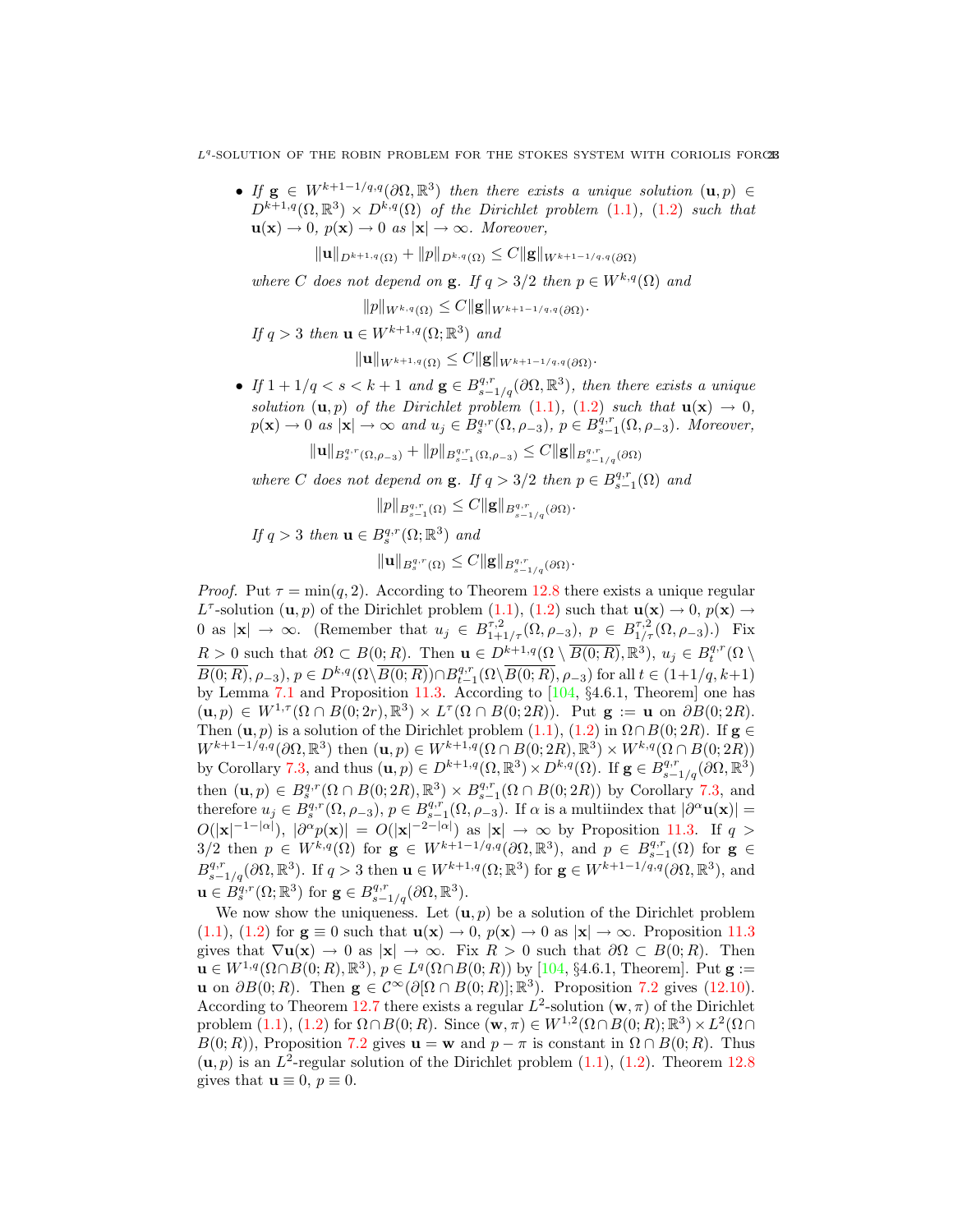Denote by  $u_g$ ,  $p_g$  the solution of the problem (1.1), (1.2) such that  $u(x) \to 0$ ,  $p(\mathbf{x}) \to 0$  as  $|\mathbf{x}| \to \infty$ . For the operator  $F : \mathbf{g} \mapsto [\mathbf{u_g}, p_g]$  one has

$$
F: W^{k+1-1/q,q}(\partial\Omega,\mathbb{R}^3) \to D^{k+1,q}(\Omega,\mathbb{R}^3) \times D^{k,q}(\Omega),
$$
  

$$
F: B^{q,r}_{s-1/q}(\partial\Omega,\mathbb{R}^3) \to B^{q,r}_{s}(\Omega,\rho_{-3})^3 \times B^{q,r}_{s-1}(\Omega,\rho_{-3}).
$$

If  $q > 3/2$  then

$$
F: W^{k+1-1/q,q}(\partial\Omega, \mathbb{R}^3) \to D^{k+1,q}(\Omega, \mathbb{R}^3) \times W^{k,q}(\Omega),
$$
  

$$
F: B^{q,r}_{s-1/q}(\partial\Omega, \mathbb{R}^3) \to B^{q,r}_s(\Omega, \rho_{-3})^3 \times B^{q,r}_{s-1}(\Omega).
$$

If  $q > 3$  then

$$
F: W^{k+1-1/q,q}(\partial\Omega, \mathbb{R}^3) \to W^{k+1,q}(\Omega, \mathbb{R}^3) \times W^{k,q}(\Omega),
$$
  

$$
F: B^{q,r}_{s-1/q}(\partial\Omega, \mathbb{R}^3) \to B^{q,r}_s(\Omega, \mathbb{R}^3) \times B^{q,r}_{s-1}(\Omega).
$$

These operators are closed by Theorem 12.8. The Closed graph theorem gives that they are continuous.

#### 13. Robin problem

In this section we study the Robin problem  $(1.1)$ ,  $(1.3)$ . To study uniqueness of the problem we need the following auxiliary results:

**Lemma 13.1.** Let  $\Omega \subset \mathbb{R}^3$  be an open set with compact Lipschitz boundary,  $a \in \mathbb{R}^1$ ,  $1 < q \leq 2$ . If  $\Phi \in W^{1,q}(\partial \Omega,\mathbb{R}^3)$  then there exists a finite non-tangential limits of  $\nabla \mathcal{D}_{\Omega}^a \mathbf{\Phi}$  and  $\Pi_{\Omega}^a \mathbf{\Phi}$  at almost all points of  $\partial \Omega$  and

$$
||M_{\beta}(\nabla \mathcal{D}_{\Omega}^a \boldsymbol{\Phi})||_{L^q(\partial \Omega)} + ||M_{\beta}(\Pi_{\Omega}^a \boldsymbol{\Phi})||_{L^q(\partial \Omega)} \leq C ||\boldsymbol{\Phi}||_{W^{1,q}(\partial \Omega,\mathbb{R}^3)}
$$

where C does not depend on  $\Phi$ .

*Proof.* According to Corollary 8.3 we can suppose that  $\Omega$  is connected. Fix  $z \in \Omega$ and  $r > 0$  such that  $B(z; 2r) \subset \Omega$  and put  $G = \Omega \setminus B(z; r)$ . Define  $g = \Phi$ on  $\partial\Omega$ ,  $\mathbf{g} = c\mathbf{n}^G$  on  $\partial B(\mathbf{z}; r)$  where c is a constant chosen in a such way that  $\int_{\partial G}$ **g**  $\cdot$  **n**<sup>*G*</sup> d $\sigma$  = 0. Clearly,

(13.1) 
$$
\|\mathbf{g}\|_{W^{1,q}(\partial G,\mathbb{R}^3)} \leq C_1 \|\mathbf{\Phi}\|_{W^{1,q}(\partial \Omega,\mathbb{R}^3)}.
$$

Put  $\omega = (0, 0, a)$ . According to Theorem 12.7 and Theorem 12.8 there exists a regular  $L^q$ -solution  $(\mathbf{u}, p)$  of the Dirichlet problem  $(1.1)$ ,  $(1.2)$  for G such that

$$
(13.2) \|M_{\beta}(\mathbf{u})\|_{L^{q}(\partial G)} + \|M_{\beta}(\nabla \mathbf{u})\|_{L^{q}(\partial G)} + \|M_{\beta}(p)\|_{L^{q}(\partial G)} \leq C_2 \|\mathbf{g}\|_{W^{1,q}(\partial G,\mathbb{R}^3)}.
$$

If  $\Omega$  is unbounded we can suppose that  $|\mathbf{u}(\mathbf{x})| \to 0$ ,  $|p(\mathbf{x})| \to 0$  as  $|\mathbf{x}| \to \infty$ . Define  $f(\mathbf{x}) := T(\mathbf{u}, p)\mathbf{n}^G + \frac{1}{2}[(\omega \times \mathbf{x}) \cdot \mathbf{n}^G] \mathbf{u}$ . Then

$$
(13.3) \quad \|\mathbf{f}\|_{L^q(\partial G)} \leq C_3 \left( \|M_\beta(\mathbf{u})\|_{L^q(\partial G)} + \|M_\beta(\nabla \mathbf{u})\|_{L^q(\partial G)} + \|M_\beta(p)\|_{L^q(\partial G)} \right).
$$

Corollary 11.2 and Proposition 11.3 give  $\mathcal{D}_G^a \mathbf{g} = \mathbf{u} - Z_G^a \mathbf{f}$ ,  $\Pi_{\Omega}^a \mathbf{g} = p - Q_{\Omega} \mathbf{f}$ . Theorem 9.1, (13.3) and (13.2) give that there exist non-tangential limits of  $\nabla \mathcal{D}_{G}^a$ **g** and  $\Pi^a_\Omega$ **g** at almost all points of  $\partial G$  and

$$
||M_{\beta}(\nabla \mathcal{D}_{G}^{\alpha} \mathbf{g})||_{L^{q}(\partial G)} + ||M_{\beta}(\Pi_{G}^{\alpha} \mathbf{g})||_{L^{q}(\partial G)} \leq C_{4} ||\mathbf{g}||_{W^{1,q}(\partial G,\mathbb{R}^{3})}.
$$

The proposition of the Lemma is a consequence of the fact that  $\mathcal{D}_{\Omega}^a \mathbf{\Phi} = \mathcal{D}_{G}^a \mathbf{g} +$  $c\mathcal{D}_{B(\mathbf{z};r)}^{a}$   $\mathbf{n}^{B(\mathbf{z};r)}$  and  $\Pi_{\Omega}^{a}$   $\mathbf{\Phi} = \Pi_{G}^{a}$   $\mathbf{g} + c\Pi_{B(\mathbf{z};r)}^{a}$   $\mathbf{n}^{B(\mathbf{z};r)}$  in  $G$ , (13.1), Theorem 10.1 and Corollary 8.3.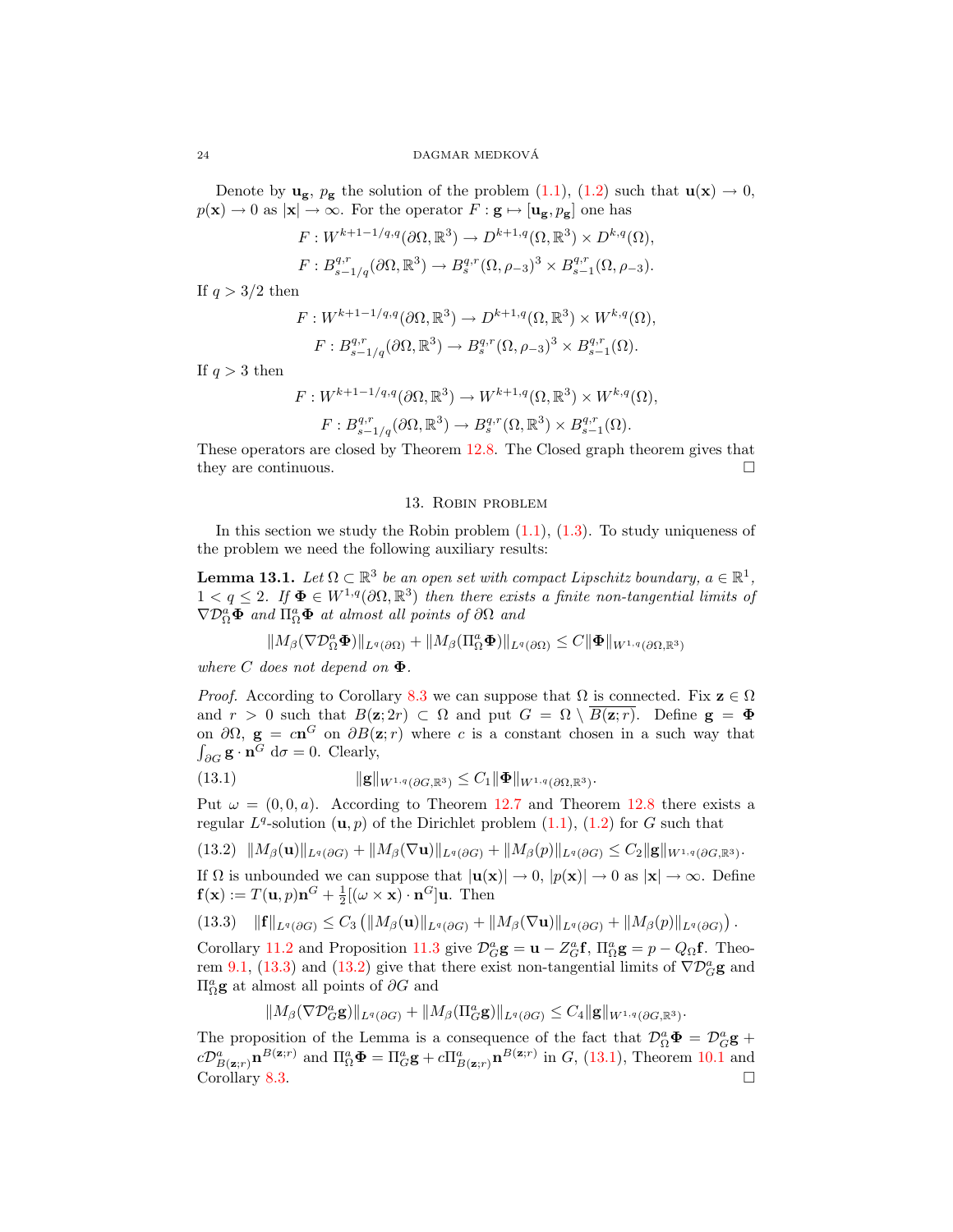$L<sup>q</sup>$ -SOLUTION OF THE ROBIN PROBLEM FOR THE STOKES SYSTEM WITH CORIOLIS FORCE

**Lemma 13.2.** Let  $\Omega \subset \mathbb{R}^3$  be an open set with compact Lipschitz boundary,  $a \in \mathbb{R}^1$ ,  $1 < q \leq 2$ . Then  $\frac{1}{2}I \pm \tilde{K}_{\Omega}^a : L^q(\partial\Omega,\mathbb{R}^3) \to L^q(\partial\Omega,\mathbb{R}^3)$ ,  $\frac{1}{2}I \pm K_{\Omega}^a : W^{1,q}(\partial\Omega,\mathbb{R}^3) \to$  $W^{1,q}(\partial\Omega,\mathbb{R}^3)$  are bounded Fredholm operators with index 0.

*Proof.*  $\frac{1}{2}I \pm \tilde{K}_{\Omega}^{0}$  is a Fredholm operator on  $L^{q}(\partial\Omega,\mathbb{R}^{3})$  with index 0 by [92, Theorem 9.1.11]. Since  $\tilde{K}_{\Omega}^a - \tilde{K}_{\Omega}^0$  is a compact operator on  $L^q(\partial\Omega,\mathbb{R}^3)$  by Theorem 9.1, the operator  $\frac{1}{2}I \pm \tilde{K}_{\Omega}^{a}$  is Fredholm on  $L^{q}(\partial\Omega,\mathbb{R}^{3})$  with index 0.

If  $\Phi \in W^{1,q}(\partial\Omega,\mathbb{R}^3)$  then  $(\frac{1}{2}I + K_{\Omega}^a)\Phi$  is the non-tangential limit of  $\mathcal{D}_{\Omega}^a \Phi$  by Theorem 10.1. So,  $\frac{1}{2}I + K_{\Omega}^a$  is a bounded operator on  $W^{1,q}(\partial\Omega,\mathbb{R}^3)$  by Lemma 13.1. Corollary 11.4 gives  $(\frac{1}{2}I + K_{\Omega}^a)\mathcal{Z}_{\Omega}^a = \mathcal{Z}_{\Omega}^a(\frac{1}{2}I - \tilde{K}_{\Omega}^a)$ . The operator  $\mathcal{Z}_{\Omega}^a : L^q(\partial\Omega,\mathbb{R}^3) \to$  $W^{1,q}(\partial\Omega,\mathbb{R}^3)$  is a Fredholm operator with index 0 by Proposition 12.2. Thus  $(\frac{1}{2}I +$  $K_{\Omega}^a$ ) $\mathcal{Z}_{\Omega}^a = \mathcal{Z}_{\Omega}^a(\frac{1}{2}I - \tilde{K}_{\Omega}^a): L^q(\partial\Omega,\mathbb{R}^3) \to W^{1,q}(\partial\Omega,\mathbb{R}^3)$  is a Fredholm operator with index 0. Since  $\mathcal{Z}_{\Omega}^a: L^q(\partial\Omega,\mathbb{R}^3)\to W^{1,q}(\partial\Omega,\mathbb{R}^3)$  is a Fredholm operator with index 0 and  $(\frac{1}{2}I + K_{\Omega}^{a})$  is a bounded linear operator on  $W^{1,q}(\partial\Omega,\mathbb{R}^{3})$ , the operator  $(\frac{1}{2}I + K_{\Omega}^a)$  is Fredholm with index 0 on  $W^{1,q}(\partial\Omega,\mathbb{R}^3)$  by [93, § 16].

Put  $G = \mathbb{R}^3 \setminus \overline{\Omega}$ . Then  $(1/2)I + K_G^a = (1/2)I - K_\Omega^a$  is a Fredholm operator with index 0 on  $W^{1,q}(\partial\Omega,\mathbb{R}^3)$ ).

**Proposition 13.3.** Let  $\Omega \subset \mathbb{R}^3$  be a domain with compact Lipschitz boundary,  $a \in \mathbb{R}^1$ ,  $\omega = (0,0,a)$ ,  $1 < q < \infty$ ,  $h \in L^{\infty}(\partial \Omega)$ ,  $h \geq 0$ . Let  $(\mathbf{u},p)$  be an  $L^q$ . solution of the Robin problem (1.1), (1.3) with  $\mathbf{f} \equiv 0$ . If  $\Omega$  is bounded suppose that  $\int_{\partial\Omega} h \, d\sigma > 0$ . If  $\Omega$  is unbounded suppose that  $\mathbf{u}(\mathbf{x}) \to 0$ ,  $p(\mathbf{x}) \to 0$  as  $|\mathbf{x}| \to \infty$ . Then  $\mathbf{u} \equiv 0, p \equiv 0$ .

*Proof.* If  $\Omega$  is unbounded then  $\nabla$ **u**(**x**)  $\rightarrow$  0 as  $|\mathbf{x}| \rightarrow \infty$  by Proposition 11.3. Thus, we can suppose that  $q \leq 2$ . Corollary 11.2 and Proposition 11.3 give

$$
\mathbf{u} = \mathcal{D}_{\Omega}^a \mathbf{u} - Z_{\Omega}^a(h\mathbf{u}), \quad p = \Pi_{\Omega}^a \mathbf{u} - Q_{\Omega}(h\mathbf{u}) \quad \text{in } \Omega.
$$

The limit at the boundary gives according to Theorem 9.1 and Theorem 10.1

$$
\mathbf{u} = \left(\frac{1}{2}I + \tilde{K}_{\Omega}^{a}\right)\mathbf{u} - \mathcal{Z}_{\Omega}^{a}(h\mathbf{u}).
$$

Define  $S$ **v** :=  $\left(-\frac{1}{2}I + \tilde{K}_{\Omega}^{a}\right)$ **v** -  $\mathcal{Z}_{\Omega}^{a}(h$ **v**). Then  $S$ **u** = 0. The operator  $\left(-\frac{1}{2}I + \tilde{K}_{\Omega}^{a}\right)$ is a Fredholm operator with index 0 in  $W^{1,q}(\partial\Omega,\mathbb{R}^3)$  by Lemma 13.2. Since  $\mathcal{Z}_\Omega^a$ :  $L^q(\partial\Omega,\mathbb{R}^3)\to W^{1,q}(\partial\Omega,\mathbb{R}^3)$  is bounded by Theorem 9.1, the operator  $\mathbf{v}\mapsto \mathcal{Z}_{\Omega}^a(h\mathbf{v})$ is compact on  $W^{1,q}(\partial\Omega,\mathbb{R}^3)$  by [102, Lemma 18.4]. So, S is a Fredholm operator with index 0 in  $W^{1,q}(\partial\Omega,\mathbb{R}^3)$ . Since  $S\mathbf{u} = 0$  and S is a Fredholm operator with index 0 in  $W^{1,2}(\partial\Omega,\mathbb{R}^3)$ , [78, Lemma 9] gives  $\mathbf{u}\in W^{1,2}(\partial\Omega,\mathbb{R}^3)$ . So,  $(\mathbf{u},p)$  is an  $L^2$ solution of the problem  $(1.1)$ ,  $(1.3)$  by Lemma 13.1 and Theorem 9.1. Corollary 4.2 and Proposition 12.1 give

$$
0 = \int_{\partial\Omega} \mathbf{u} \cdot \mathbf{f} \, d\sigma = \int_{\partial\Omega} h|\mathbf{u}|^2 \, d\sigma + 2 \int_{\Omega} |\hat{\nabla} \mathbf{u}|^2 \, d\mathbf{x}.
$$

Thus  $h\mathbf{u} = 0$  on  $\partial\Omega$ . Since  $\nabla \mathbf{u} \equiv 0$ , [80, Lemma 3.1] gives that there exists an antisymmetric matrix A and a vector **b** such that  $u(x) = Ax + b$ . If  $\Omega$  is unbounded then the condition  $\mathbf{u}(\mathbf{x}) \to 0$  as  $|\mathbf{x}| \to \infty$  gives  $\mathbf{u} \equiv 0$ . Let now  $\Omega$  be bounded. Since  $h\mathbf{u} = 0$  on  $\partial\Omega$ , we deduce  $\sigma(\{\mathbf{x} \in \partial\Omega; \mathbf{u}(\mathbf{x}) = 0\}) > 0$ . [83, Lemma 5.1] gives that  $\mathbf{u} \equiv 0$ .

Since  $\mathbf{u} \equiv 0$  the equation (1.1) gives  $\nabla p \equiv 0$ . Therefore there exists a constant c such that  $p \equiv c$ . Since  $0 = \mathbf{f} = -c\mathbf{n}^{\Omega}$ , we deduce  $c = 0$ .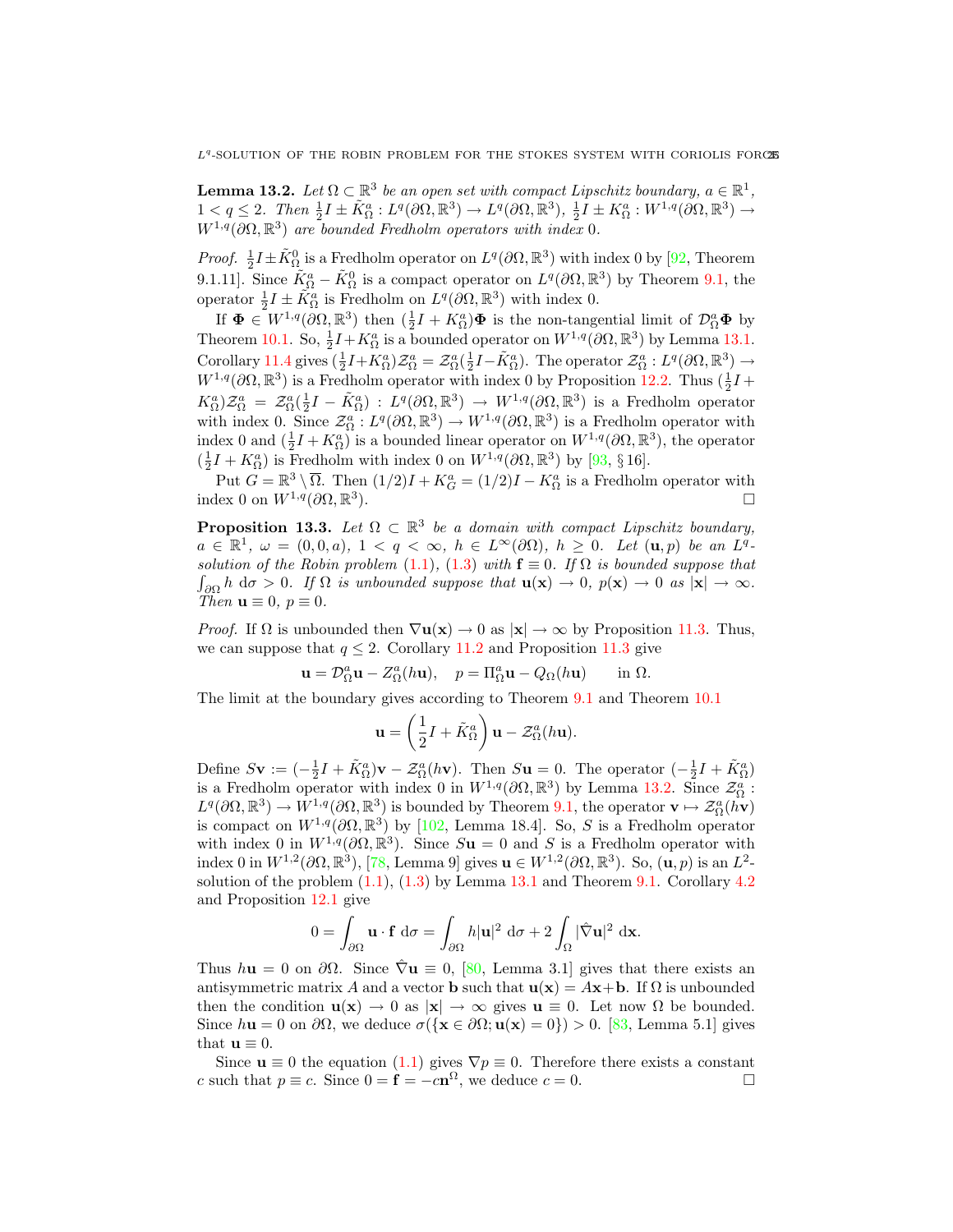We look for a particular solution of the Robin problem  $(1.1)$ ,  $(1.3)$  in the form of the modified single layer potential with a density  $\Phi \in L^q(\partial\Omega,\mathbb{R}^3)$ , i.e.  $(\mathbf{u},p)$  is given by  $(12.3)$  for  $\Omega$  bounded with connected boundary and by  $(12.4)$ ,  $(12.5)$  for  $\Omega$  with holes. Then  $(\mathbf{u}, p)$  is an  $L^q$ -solution of the problem  $(1.1)$ ,  $(1.3)$  if  $S_h \mathbf{\Phi} = \mathbf{f}$ , where

$$
S_h^a \Phi := \frac{1}{2} \Phi + \tilde{K}_{\Omega}^a \Phi + h \mathcal{Z}_{\Omega}^a \Phi + \sum_{j=1}^k \Psi_j^h \int_{\partial G(j)} \mathbf{n}^{\Omega} \cdot \Phi \, d\sigma,
$$
  

$$
\Psi_j^h := T(\mathcal{D}_{B(j)}^a \mathbf{n}^{B(j)}, \Pi_{B(j)}^a \mathbf{n}^{B(j)}) \mathbf{n}^{\Omega} + \frac{1}{2} [(\omega \times \mathbf{x}) \cdot \mathbf{n}^{\Omega}] \mathcal{D}_{B(j)}^a \mathbf{n}^{B(j)} + h \mathcal{D}_{B(j)}^a \mathbf{n}^{B(j)}.
$$

**Proposition 13.4.** Let  $\Omega \subset \mathbb{R}^3$  be a domain with compact Lipschitz boundary,  $a \in \mathbb{R}^1$ ,  $1 < q < \infty$ . Suppose that  $q \leq 2$  or  $\partial\Omega$  is of class  $\mathcal{C}^1$ . Let  $h \in L^{\infty}(\partial\Omega)$ ,  $h \geq 0$ . If  $\Omega$  is bounded suppose moreover that  $\int_{\partial\Omega} h \, d\sigma > 0$ . Then  $S_h^a$  is an isomorphism on  $L^q(\partial\Omega,\mathbb{R}^3)$ .

*Proof.*  $\frac{1}{2}I + \tilde{K}_{\Omega}^{a}$  is a Fredholm operator with index 0 in  $L^{q}(\partial\Omega,\mathbb{R}^{3})$  by Lemma 13.2. The operator  $\mathcal{Z}_{\Omega}^a: L^q(\partial\Omega,\mathbb{R}^3)\to W^{1,q}(\partial\Omega,\mathbb{R}^3)$  is bounded by Theorem 9.1. Thus  $h\mathcal{Z}_{\Omega}^{a}$  is a compact operator on  $L^{q}(\partial\Omega,\mathbb{R}^{3})$  (compare [102, Lemma 18.4]). Hence  $S_{h}^{a}$ is a Fredholm operator with index 0 in  $L^q(\partial\Omega,\mathbb{R}^3)$ .

Let  $\Phi \in L^q(\partial\Omega,\mathbb{R}^3)$ ,  $S_h^a \Phi = 0$ . Let  $(\mathbf{u},p)$  be the modified single layer potential with the density  $\Phi$ . (See (12.4), (12.5).) Then  $(\mathbf{u}, p)$  is an  $L^q$ -solution of the problem (1.1), (1.3) with  $\mathbf{f} \equiv 0$ . Proposition 13.3 gives that  $\mathbf{u} = 0$ ,  $p = 0$  in  $\Omega$ . Thus  $\mathcal{Z}_{mod} \Phi \equiv 0$ . According to Lemma 12.6 we have  $\Phi \equiv 0$  for  $\Omega$  unbounded, and  $\mathbf{\Phi} = c \mathbf{n}^{\Omega} \chi_{\partial G(0)}$  for  $\Omega$  bounded. (Remember that  $G(0)$  denotes the unbounded component of  $\mathbb{R}^3 \setminus \overline{\Omega}$ .) Corollary 11.5 gives  $0 = p = -c$ . Thus  $\Phi \equiv 0$ .

 $S_h^a: L^q(\partial\Omega,\mathbb{R}^3)\to L^q(\partial\Omega,\mathbb{R}^3)$  is a Fredholm operator with index 0 and trivial kernel. Hence  $S_h^a$  is an isomorphism.

**Theorem 13.5.** Let  $\Omega \subset \mathbb{R}^3$  be a bounded domain with Lipschitz boundary,  $a \in$  $\mathbb{R}^1$ ,  $\omega = (0,0,a)$ ,  $1 < q < \infty$ . Suppose that  $q \leq 2$  or  $\partial\Omega$  is of class  $\mathcal{C}^1$ . Let  $h \in L^{\infty}(\partial \Omega)$ ,  $h \geq 0$ ,  $\int_{\partial \Omega} h \, d\sigma > 0$ . Let  $\mathbf{f} \in L^{q}(\partial \Omega, \mathbb{R}^{3})$ . Put  $\Phi = (S_{h}^{a})^{-1}\mathbf{f}$ . Let  $(u, p)$  be the modified single layer potential with the density  $\Phi$  (see (12.4), (12.5)). Then  $(\mathbf{u}, p)$  is a unique  $L^q$ -solution of the Robin problem  $(1.1)$ ,  $(1.3)$ . Moreover,  $\mathbf{u} \in B_{1+1/q}^{q, \max(q, 2)}(\Omega, \mathbb{R}^3), p \in B_{1/q}^{q, \max(q, 2)}(\Omega),$  and

$$
||M_{\beta}(\mathbf{u})||_{L^{q}(\partial\Omega)}+||M_{\beta}(\nabla\mathbf{u})||_{L^{q}(\partial\Omega)}+||\mathbf{u}||_{B_{1+1/q}^{q,\max(q,2)}(\Omega}\leq C||\mathbf{f}||_{L^{q}(\partial\Omega)},
$$

$$
||M_{\beta}(p)||_{L^q(\partial\Omega)}+||p||_{B_{1/q}^{q,\max(q,2)}(\Omega}\leq C||{\bf f}||_{L^q(\partial\Omega)},
$$

where  $C$  does not depend on  $f$ .

Proof. The theorem is a consequence of Proposition 13.4, Proposition 13.3, Theorem 9.1, Proposition 9.2 and Corollary 8.3.

**Theorem 13.6.** Let  $\Omega \subset \mathbb{R}^3$  be an unbounded domain with compact Lipschitz boundary,  $a \in \mathbb{R}^1$ ,  $\omega = (0, 0, a)$ ,  $1 < q < \infty$ . Suppose that  $q \leq 2$  or  $\partial\Omega$  is of class  $\mathcal{C}^1$ . Let  $h \in L^{\infty}(\partial \Omega)$ ,  $h \geq 0$ . Let  $\mathbf{f} \in L^q(\partial \Omega, \mathbb{R}^3)$ .

• Put  $\mathbf{\Phi} = (S_n^a)^{-1}$ f. Let  $(\mathbf{u}, p)$  be the modified single layer potential with the density  $\Phi$  (see (12.4), (12.5)). Then  $(\mathbf{u}, p)$  is a unique  $L^q$ -solution of the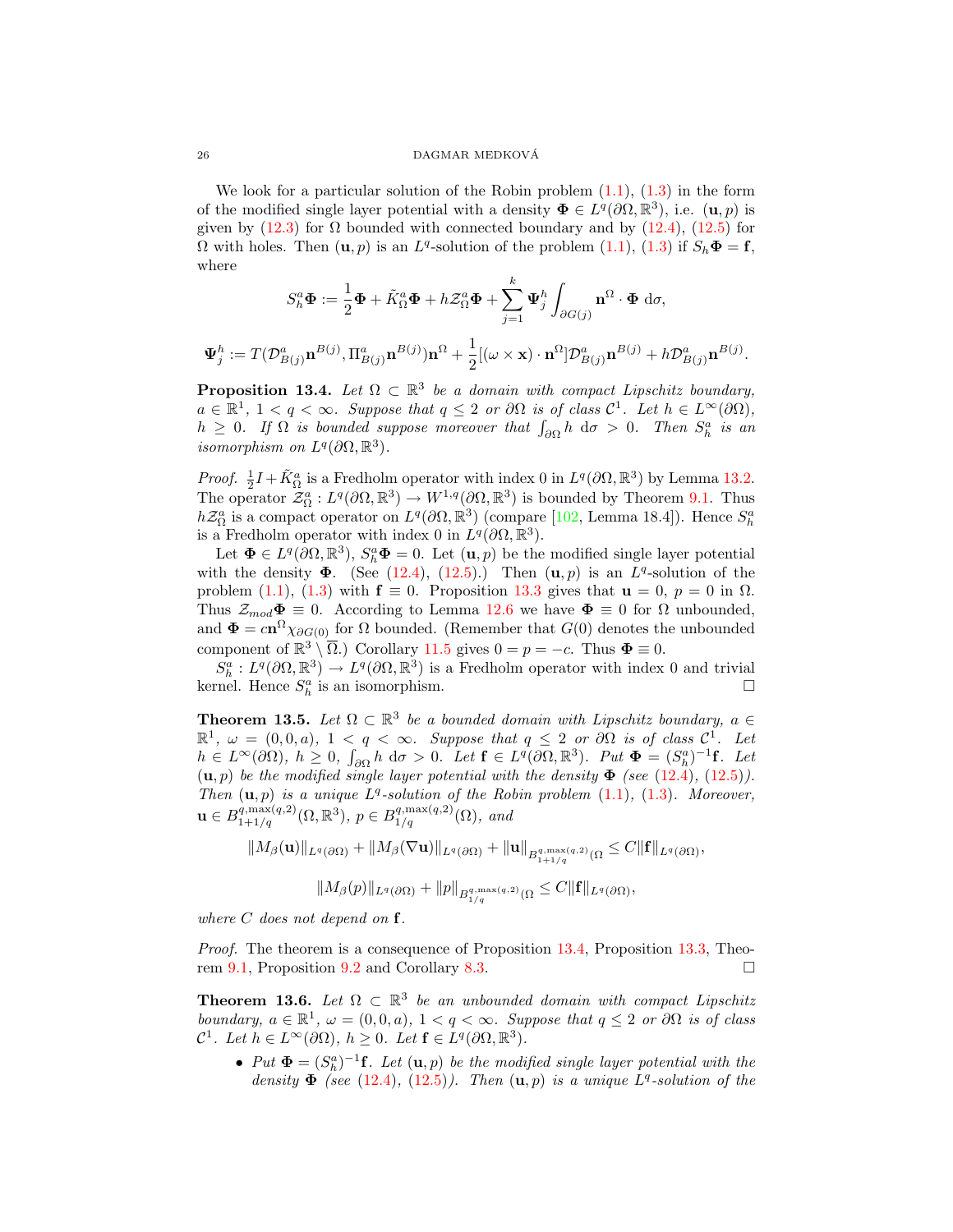Robin problem (1.1), (1.3) such that  $\mathbf{u}(\mathbf{x}) \to 0$ ,  $p(\mathbf{x}) \to 0$  as  $|\mathbf{x}| \to \infty$ . Moreover,  $u_j \in B^{q,2}_{1+1/q}(\Omega, \rho_{-3}), p \in B^{q,2}_{1/q}(\Omega, \rho_{-3})$  and

(13.4) 
$$
M_{\beta}(\mathbf{u}) + M_{\beta}(\nabla \mathbf{u}) + \sum_{j=1}^{3} ||u_j||_{B_{1+1/q}^{q,2}(\Omega,\rho_{-3})} \leq C ||\mathbf{f}||_{L^q(\partial\Omega,\mathbb{R}^3)},
$$

(13.5) 
$$
||M_{\beta}(p)||_{L^{q}(\partial\Omega)} + ||p||_{B_{1/q}^{q,2}(\Omega,\rho_{-3})} \leq C||\mathbf{f}||_{L^{q}(\partial\Omega,\mathbb{R}^{3})}
$$

where  $C$  does not depend on  $f$ .

- If  $(\mathbf{u}, p)$  is an  $L^q$ -solution of the Robin problem  $(1.1)$ ,  $(1.3)$  then there exist constants b and c such that  $\mathbf{u}(\mathbf{x}) \to (0,0,b)$ ,  $p(\mathbf{x}) \to c$  as  $|\mathbf{x}| \to \infty$ .
- Let constants b and c be given. Then there exists a unique  $L^q$ -solution  $(\mathbf{u}, p)$ of the Robin problem (1.1), (1.3) such that  $\mathbf{u}(\mathbf{x}) \to (0,0,b)$ ,  $p(\mathbf{x}) \to c$  as  $|\mathbf{x}| \to \infty$ . Moreover,

$$
M_{\beta}(\mathbf{u})+M_{\beta}(\nabla \mathbf{u})+\|M_{\beta}(p)\|_{L^{q}(\partial\Omega)}\leq C\left(\|\mathbf{f}\|_{L^{q}(\partial\Omega,\mathbb{R}^{3})}+|b|+|c||\right).
$$

*Proof.*  $S_h^a$  is an isomorphism on  $L^q(\partial\Omega,\mathbb{R}^3)$  by Proposition 13.4. Put  $\Phi = (S_h^a)^{-1}$  **f**. Let  $(\mathbf{u}, p)$  be the modified single layer potential with the density  $\Phi$  (see (12.4),  $(12.5)$ ). Then  $(\mathbf{u}, p)$  is an  $L<sup>q</sup>$ -solution of the Robin problem  $(1.1)$ ,  $(1.3)$  such that  $u(x) \to 0$ ,  $p(x) \to 0$  as  $|x| \to \infty$  by Theorem 9.1 and Theorem 10.1. The uniqueness follows from Proposition 13.3. According to Theorem 9.1, Theorem 10.1 and Corollary 8.3 there exists a constant  $C_1$  such that

$$
M_{\beta}(\mathbf{u})+M_{\beta}(\nabla \mathbf{u})+\|M_{\beta}(p)\|_{L^{q}(\partial\Omega)}\leq C_{1}\|\mathbf{f}\|_{L^{q}(\partial\Omega,\mathbb{R}^{3})}.
$$

Fix  $r > 0$  such that  $\partial \Omega \subset B(0; r)$ . Proposition 9.2 and Theorem 10.1 give  $u_j \in$  $B_{1+1/q}^{q, \max(q, 2)}(B(0; 2r) \cap \Omega, \rho_{-3}), p \in B_{1/q}^{q, \max(q, 2)}(\Omega \cap B(0; 2r); \rho_{-3})$  and

$$
\sum_{j=1}^3 \|u_j\|_{B^{q,\max(q,2)}_{1+1/q}(\Omega \cap B(0;2r),\rho_{-3})} + \|p\|_{B^{q,\max(q,2)}_{1/q}(\Omega \cap B(0;2r),\rho_{-3})} \leq C_2 \|f\|_{L^q(\partial \Omega,\mathbb{R}^3)}.
$$

Theorem 9.1, Theorem 10.1 and Lemma 8.1 give  $\rho_{-3}u_j$ ,  $\rho_{-3}p \in W^{2,q}(\mathbb{R}^3 \setminus B(0;r))$ and

$$
\|\mathbf{u}\|_{W^{2,q}(\mathbb{R}^3 \setminus B(0;r))} + \|p\|_{W^{2,q}(\mathbb{R}^3 \setminus B(0;r))} \leq C_3 \|\mathbf{f}\|_{L^q(\partial \Omega, \mathbb{R}^3)}.
$$

Since

$$
W^{2,q}(\mathbb{R}^3 \setminus B(0;r)) \hookrightarrow B^{q,\max(q,2)}_{1+1/q}(\mathbb{R}^3 \setminus B(0;r)) \hookrightarrow B^{q,\max(q,2)}_{1/q}(\mathbb{R}^3 \setminus B(0;r))
$$

by  $[104, §2.3.3, Remark 4]$ , we obtain  $(13.4), (13.5)$ .

Let  $(\mathbf{u}, p)$  be an  $L^q$ -solution of the Robin problem  $(1.1)$ ,  $(1.3)$ . According to Proposition 11.3 there exist constants b and c such that  $\mathbf{u}(\mathbf{x}) \to (0, 0, b)$ ,  $p(\mathbf{x}) \to c$ as  $|\mathbf{x}| \to \infty$ .

Let b, c be given. We have proved the existence of an  $L^q$ -solution  $(\mathbf{v}, \pi)$  of the Robin problem (1.1),  $\mathbf{v} = \mathbf{f} + c\mathbf{n}^{\Omega} - [(\omega \times x) \cdot \mathbf{n}^{\Omega}/2 + h](0,0,b)$  on  $\partial\Omega$  such that  $\mathbf{v}(\mathbf{x}) \to 0$ ,  $\pi(\mathbf{x}) \to 0$  as  $|\mathbf{x}| \to \infty$ . Put  $\mathbf{u} = \mathbf{v} + (0, 0, b)$ ,  $p = \pi + c$ . Then  $(\mathbf{u}, p)$  is a unique  $L^q$ -solution of the Robin problem  $(1.1)$ ,  $(1.3)$  such that  $\mathbf{u}(\mathbf{x}) \to (0,0,b)$ ,  $p(\mathbf{x}) \to c$  as  $|\mathbf{x}| \to \infty$ .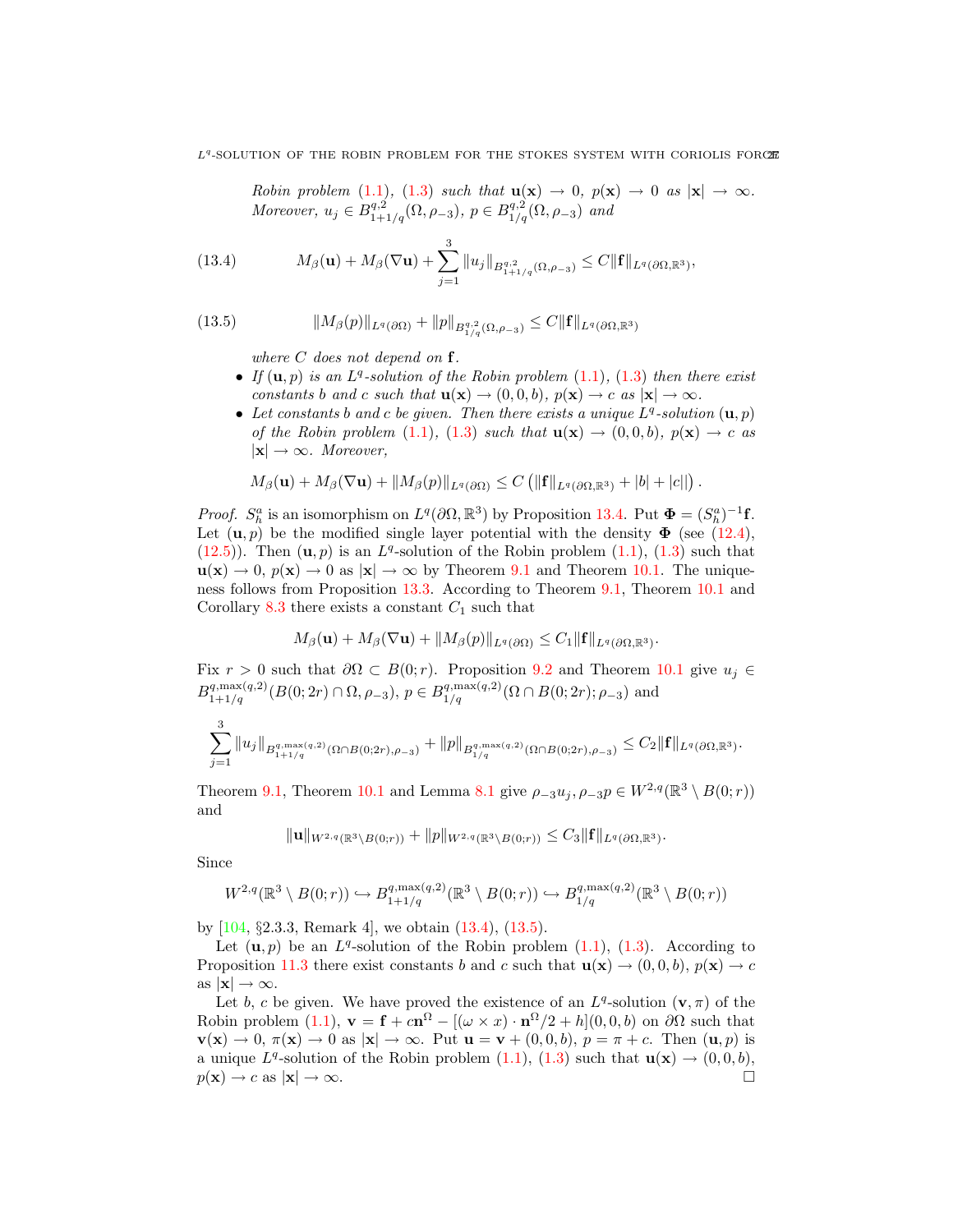#### 28 DAGMAR MEDKOVA´

#### 14. Appendix

**Lemma 14.1.** Let  $\Omega \subset \mathbb{R}^3$  be a bounded open set with Lipschitz boundary. Then there is a sequence of open sets  $\Omega_i$  with boundaries of class  $C^{\infty}$  such that

- $\overline{\Omega}_i \subset \Omega$ .
- There are  $a > 0$  and homeomorphisms  $\Lambda_j : \partial \Omega \to \partial \Omega_j$ , such that  $\Lambda_j(y) \in$  $\Gamma_a(\mathbf{y})$  for each j and each  $y \in \partial \Omega$  and  $\sup\{|\mathbf{y} - \Lambda_j(\mathbf{y})|; \mathbf{y} \in \partial \Omega\} \to 0$  as  $j \rightarrow \infty$ .
- There are positive functions  $\omega_i$  on  $\partial\Omega$  bounded away from zero and infinity uniformly in j such that  $\omega_j \to 1$  point-wise a.e. and in every  $L^s(\partial\Omega)$ ,  $1 \leq s < \infty$ .
- The normal vectors to  $\Omega_j$ ,  $\mathbf{n}(\Lambda_j(\mathbf{y}))$ , converge point-wise a.e. and in every  $L^s(\partial\Omega), 1 \leq s < \infty$ , to  $\mathbf{n}(\mathbf{y})$ .

(See [111, Theorem 1.12].)

#### **REFERENCES**

- [1] N. Abada, T. Z. Boulmezaoud, N. Kerdid: The Stokes flow around a rotating body in the whole space. J. Math. Soc. Japan 65 (2013), No. 2, 607–632
- [2] J. Bemelmans, G. P. Galdi, M. Kyed: Fluid flow around floating bodies, I: The hydrostatic case. J. Math. Fluid. Mech. 14 (2012), 751–770
- [3] R. Brown, I. Mitrea, M. Mitrea, M.Wright: Mixed boundary value problems for the Stokes system. Trans. Amer. Math. Soc. 362 (2010), No. 3, 1211–1230
- [4] T. Chang: Boundary integral operators over Lipschitz surfaces for a Stokes equation in  $\mathbb{R}^n$ . Potential Anal. 29 (2008), 105–117
- [5] T. K. Chang, H. J. Choe: Estimates of the Green's functions for the elasto-static equations and Stokes equations in a three dimensional Lipschitz domain. Potential Anal. 30 (2009), 85–99
- [6] T. Chang, K. Lee: Spectral properties of the layer potentials on Lipschitz domains. Illinois J. of Math., vol. 52, No. 2 (2008), 463–472
- [7] T. K. Chang, D. H. Pahk: Spectral properties for layer potentials associated to the Stokes equation in Lipschitz domains. Manuscripta Math. 130 (2009), 359–373
- $[8]$  P. Deuring,  $L^p$ -theory for the Stokes system in 3D domains with conical boundary points. Indiana Univ. Math. J. 47 (1998), 11–47.
- [9] P. Deuring: The resolvent problem for the Stokes system in exterior domains. An elementery approach. Math. Methods Appl. Sci. 13 (1990), 335–349
- [10] R. A. Devore, R. C. Sharpley: Besov spaces on domains in  $R<sup>d</sup>$ . Transactions of the Mathematical Society 335 (1993), No. 2, 843–864
- [11] M. Dindoš, M. Mitrea: The stationary Navier-Stokes system in nonsmooth manifolds: The Poisson problem in Lipschitz and  $C<sup>1</sup>$  domains. Arch. Rational Mech. Anal. 174 (2004), 1–37.
- [12] M. Dobrowolski: Angewandte Functionanalysis. Functionanalysis, Sobolev-Räume und elliptische Differentialgleichungen, Springer-Verlag, Berlin Heidelberg, 2006
- [13] N. Dunford, J. T. Schwartz: Linear Operators I, General Theory. Interscience Publishers, New York - London 1958.
- [14] D. E. Edmunds, H. Triebel: Function spaces, entropy numbers, differentiable operators. Cambridge Univ. Press 1996
- [15] E. B. Fabes, C. E. Kenig, G. C. Verchota: The Dirichlet problem for the Stokes system on Lipschitz domains, Duke Math. J. 57 (1988), 769–793.
- [16] E. B. Fabes, J. E. Lewis, N. M. Riviere: Singular integrals and hydrodynamic potentials. American Journal of Mathematics 99 (1977), No. 3, 601–625
- [17] R. Farwig: Estimates of lower order derivatives of viscous fluid past a rotating obstacle. Regularity and other aspects of the Navier-Stokes equations. Banach Center Publications, vol. 70, Institute of Mathematics Polish Academy of Sciences, Warszawa 2005
- [18] R. Farwig: An  $L^q$ -analysis of viscous fluid flow past a rotating obstacle. Tohoku Math. J. 58 (2005), 129–147.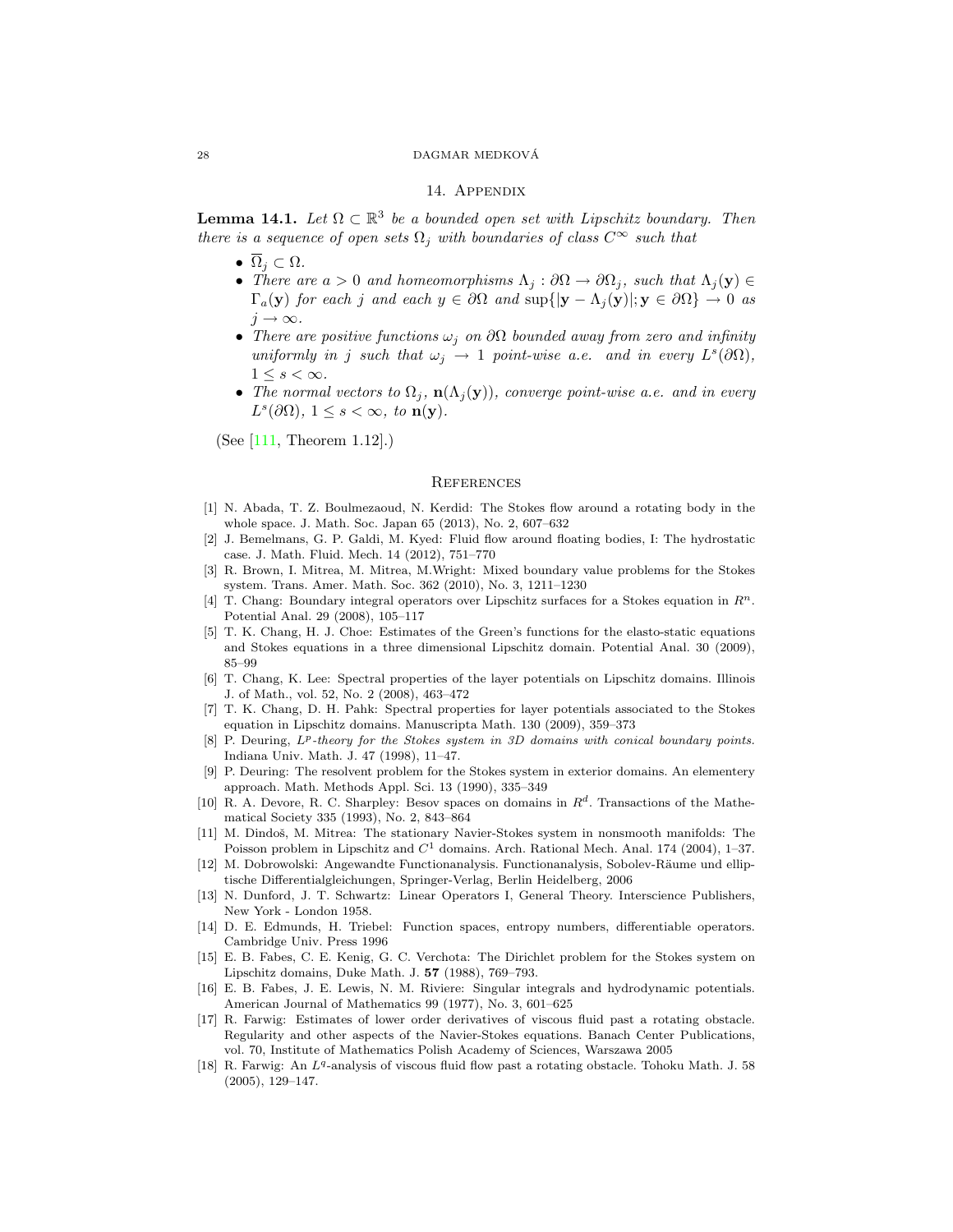$L<sup>q</sup>$ -SOLUTION OF THE ROBIN PROBLEM FOR THE STOKES SYSTEM WITH CORIOLIS FORC29

- [19] R. Farwig, G. P. Galdi, M. Kyed: Asymptotic structure of a Leray solution to the Navier-Stokes flow around a rotating body. Pacific J. Math. 253 (2011), 367–382
- [20] R. Farwig, T. Hishida: Stationary Navier-Stokes flow around a rotating obstacle. Functialaj Ekvacioj 50 (2007), 371–403
- [21] R. Farwig, T. Hishida: Asymptotic profiles of steady Stokes and Navier-Stokes flows around a rotating obstacle. Ann. Univ. Ferrara 55 (2009), 263–277
- [22] R. Farwig, T. Hishida: Asymptotic profile of steady Stokes flow around a rotating obstacle. Manuscripta Math. 136 (2011), 315–338
- [23] R. Farwig, T. Hishida: Leading term at infinity of steady Navier-Stokes flow around a rotating obstacle. Math. Nachr. 284 (2011), No. 16, 2065-2077
- [24] R. Farwig, T. Hishida, D. Müller:  $L^q$ -theory of a singular "winding" integral operator arising from fluid dynamics. Pacific J. Math. 215 (2004), No. 2, 297–313
- [25] R. Farwig, S. Kračmar, M. Krbec, Š. Nečasová, P. Penel: Weighted  $L^2$  and  $L^q$  approaches to fluid flow past a rotating body. in P. B. Mucha (ed.) et al., Nonlocal and abstract parabolic equations and their applications. Based on the conference, Bedlewo, Poland, 2007. Warsaw: Polish Academy of Sciences, Institute of Mathematics. Banach Center Publications 86 (2009), 59–81
- [26] R. Farwig, M. Krbec, Š. Nečasová: A weighted  $L<sup>q</sup>$ -approach to Oseen flow around a rotating body. Math. Meth. Appl. Sci. 31 (2008), 551–574
- [27] L. E. Fraenkel: Introduction to Maximum Principles and Symmetry in Elliptic Problems. Cambridge Tracts in Mathematics 128. Cambridge University Press 2000
- [28] G. P. Galdi: Steady flow of a Navier-Stokes fluid around a rotating obstacle. J. Elasticity 71 (2003), 1–31
- [29] Galdi, G. P.: An introduction to the Mathematical Theory of the Navier-Stokes Equations. Steady-State Problems Springer Monographs in Mathematics. 2nd Edition, Springer Verlag 2011
- [30] G. P. Galdi, M. Kyed: Steady-state Navier-Stokes flows past a rotating body: Leray solutions are physically reasonable. Arch. Rational Mech. Anal. 200 (2011), 21–58
- [31] G. P. Galdi, M. Kyed: A simple proof of  $L<sup>q</sup>$ -estimates for the steady-state Oseen and Stokes equations in a rotating frame. Part I: Strong solutions. Proc. Am. Math. Soc. 141 (2013), No. 2, 573–583
- [32] G. P. Galdi, M. Kyed: A simple proof of  $L^q$ -estimates for the steady-state Oseen and Stokes equations in a rotating frame. Part II: Weak solutions. Proc. Am. Math. Soc. 141 (2013), No. 4, 1313–1322
- [33] G. P. Galdi, A. L. Silvestre: The steady motion of a Navier-Stokes liquid around a rigid body. Arch. Rational Mech. Anal. 184 (2007), 371–400
- [34] G. P. Galdi, Ch. G. Simader: Existence, uniqueness and  $L<sup>q</sup>$ -estimates for the Stokes problem in an exterior domain. Arch. Rational Mech. Anal. 112 (1990), 291–318
- [35] G.P. Galdi, G. Simader, H. Sohr: On the Stokes problem in Lipschitz domains. Annali di Matematica pura ed applicata CLXVII (1994), IV, 147–163
- [36] T. Hishida:  $L<sup>q</sup>$  estimates of weak solutions to the stationary Stokes equations around a rotating body. J. Math. Soc. Japan 58 (2006), No. 3, 743–767
- [37] R. Hunt, R. L. Wheeden: On the boundary value of harmonic functions. Trans. Amer. Math. Soc. 132 (1968), 307–322
- [38] D. S. Jerison, C. E. Kenig: An identity with applications to harmonic measure. Bull. Amer. Math. Soc. 2 (1980), No. 3, 447–451
- [39] C. E. Kenig: Weighted  $H^p$  spaces on Lipschitz domains, Amer. J. Math. 102 (1980), 129-163
- [40] C. E. Kenig: Boundary value problems of linear elastostatics and hydrostatics on Lipschitz domains. Seminaire Goulaovic - Meyer - Schwartz 1983–1984. Équat. dériv. part., Exposé No. 21 (1984), 1–12
- [41] C. E. Kenig: Harmonic Analysis Techniques for Second Order Elliptic Boundary Value Problems. American Mathematical Society, Providence, Rhode Island 1994
- [42] J. Kilty: The  $L^p$  Dirichlet problem for the Stokes system on Lipschitz domain. Indiana Univ. Math. J. 58 (2009), 1219–1234
- [43] M. Kohr: Boundary value problems for a compressible Stokes system in bounded domains in  $R<sup>n</sup>$ . J. Comput. Appl. Math., vol. 201 (2007), Issue 1, 128–145
- [44] M. Kohr: The Dirichlet problems for the Stokes resolvent equations in bounded and exterior domains in  $R<sup>n</sup>$ . Math. Nachr. 280 (2007), No. 5–6, 534–559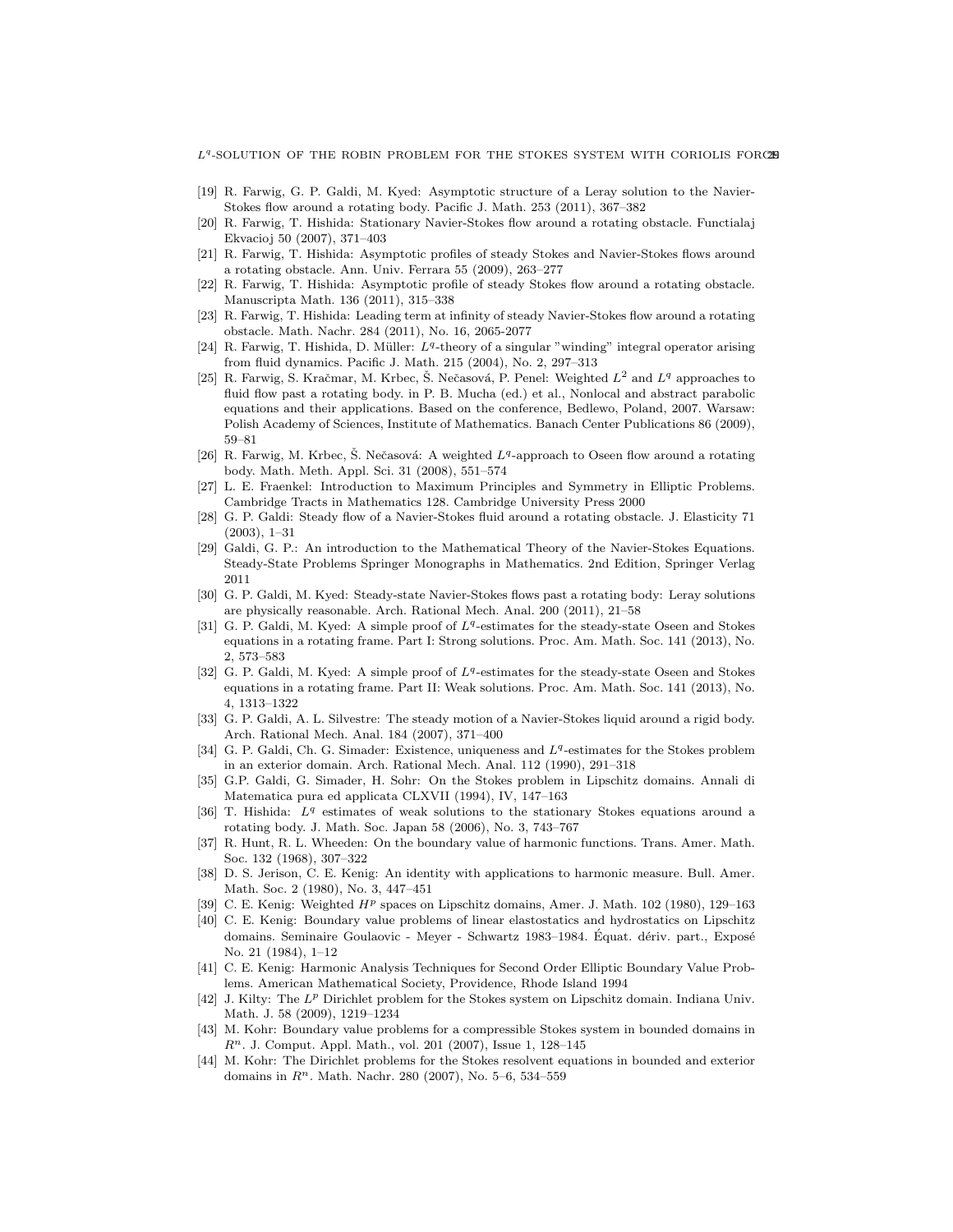#### 30 DAGMAR MEDKOVA´

- [45] M. Kohr, M. Lanza de Cristoforis, W. L. Wendland: Nonlinear Neumann–transmission problems for Stokes and Brinkman equations on Euclidean Lipschitz domains. Potential Anal. 38 (2013), 1123–1171
- [46] M. Kohr, M. Lanza de Cristoforis, W. L. Wendland: Boundary value problems of Robin type for the Brinkman and Darcy-Forchheimer-Brinkman systems in Lipschitz domains. J. Math. Fluid Mech. 16 (2014), 595–630
- [47] Kohr, M., Pintea, C., Wendland, W. L.: Brinkman-type operators on Riemannian manifolds: Transmission problems in Lipschitz and  $C<sup>1</sup>$  domains, Potential Anal. 32, 229–273 (2010)
- [48] M. Kohr, C. Pintea, W. L. Wendland, Stokes-Brinkman transmission problems on Lipschitz and  $C<sup>1</sup>$  domains in Riemannian manifolds. Commun. Pure Appl. Anal. 9 (2010), 493-537.
- [49] Kohr, M., Pintea, C., Wendland, W. L.: Dirichlet–transmission problems for general Brinkman operators in Lipschitz and  $C<sup>1</sup>$  domains in Riemannian manifolds. Discrete and continuous dynamical systems, ser. B, 15 (2011), 999–1018
- [50] Kohr, M., Pintea, C., Wendland, W. L.: Dirichlet–transmission problems for pseudodifferential Brinkman operators on Sobolev and Besov spaces associated to Lipschitz domains in Riemannian manifolds. Z. Angew. Math. Mech. 93 (2013), No. 6–7, 446–458
- [51] Kohr, M., Pintea, C., Wendland, W. L.: Potential analysis for pseudodifferential matrix operators in Lipschitz domains on Riemannian manifolds. Applications to Brinkman operators. Mathematica 54 (2012), 156–173
- [52] M. Kohr, I. Pop: Viscous Incompressible Flow for Low Reynolds Numbers. Advances in Boundary Elements 16, WIT Press, Southampton 2004
- [53] M. Kohr, G. P. Raja Sekhar, E. M. Ului, W. L. Wendland: Two-dimensional Stokes-Brinkmann cell model - a boundary integral formulation. Applicable Analysis 91 (2012), 251–275
- [54] M. Kohr, G. P. Raja Sekhar, W. L. Wendland: Boundary integral equations for a threedimensional Stokes-Brinkman cell model. Mathematical Models and Methods in Applied Sciences 18 (2008), No. 12, 2055–2085
- [55] M. Kohr, G. P. Raja Sekhar, W. L. Wendland: Boundary integral method for Stokes flow past a porous body. Mathematical Methods in Applied Sciences 31 (2008), 1065–1097
- [56] Kohr, M., Wendland W. L.: Boundary integral equations for a three-dimensional Brinkmann flow problem, Math. Nachr. 282, no. 9, 1305–1333 (2009)
- [57] M. Kohr, W. L. Wendland, G. P. Raja Sekhar: Boundary integral equations for twodimensional low Reynolds number flow past a porous body. Math. Meth. Appl. Sci. 32 (2009), 922–962, DOI: 10.1002/mma.1074
- [58] V. A. Kozlov, V. G. Maz'ya: On "power-logarithmic" solutions to the Dirichlet problem for the Stokes system in a Dirichlet angle. Math. Methods Appl. Sci., vol. 20 (1997), 315–346
- [59] S. Kračmar, D. Medková, Š. Nečasová, W. Varnhorn: A Maximum Modulus Theorem for the Oseen Problem. Annali di Matematica Pura ed Applicata, Volume 192, Issue 6 (2013), 1059–1076
- [60] M. A. Krasnosel'skii, P. P. Zabreiko, E. I. Pustyl'nik, P. E. Sobolevskii: Integral Operators in Spaces of Summable Functions. Izdat. Nauka, Moskva 1966 (Russian)
- [61] P. A. Krutitskii: On properties of some integrals related to potentials for Stokes equations, Quarterly of Applied Math. LXV (2007), No. 3, 549–569
- [62] M. Kyed: On a mapping property of the Oseen operator with rotation. Discrete and Continuous Dynamical Systems, ser. S, 6 (2013), No. 5, 1315–1322
- [63] M. Kyed: Asymptotic profile of a linearized Navier-Stokes flow past a rotating body. Q. Appl. Math. 71 (2013), No. 3, 489–500
- [64] M. Kyed: On the asymptotic structure of a Navier-Stokes flow past a rotating body. J. Math. Soc. Japan 66 (2014), No. 1, 1–16
- [65] O. A. Ladyzenskaya: The mathematical theory of viscous incompressible flow. New York-London-Paris: Gordon and Breach 1969
- [66] O. Lepsky: On Laplace and Stokes potentials. Math. Methods Appl. Sci. 21 (1998), 227–249
- [67] J. E. Lewis: Layer potentials for elastostatics and hydrostatics in curvilinear domains. Trans. Amer. Math. Soc. 320 (1990), 53–76
- [68] J. L. Lions, E. Magenes: Problèmes aux limites non homogènes et applications, Vol. 1, Dunod, Paris 1968
- [69] M.-S. Lubuma: Classical solutions of two dimensional Stokes problems on non smooth domains I: the Radon integral operators. Math. Methods Appl. Sci. 16 (1993), No. 9, 643–664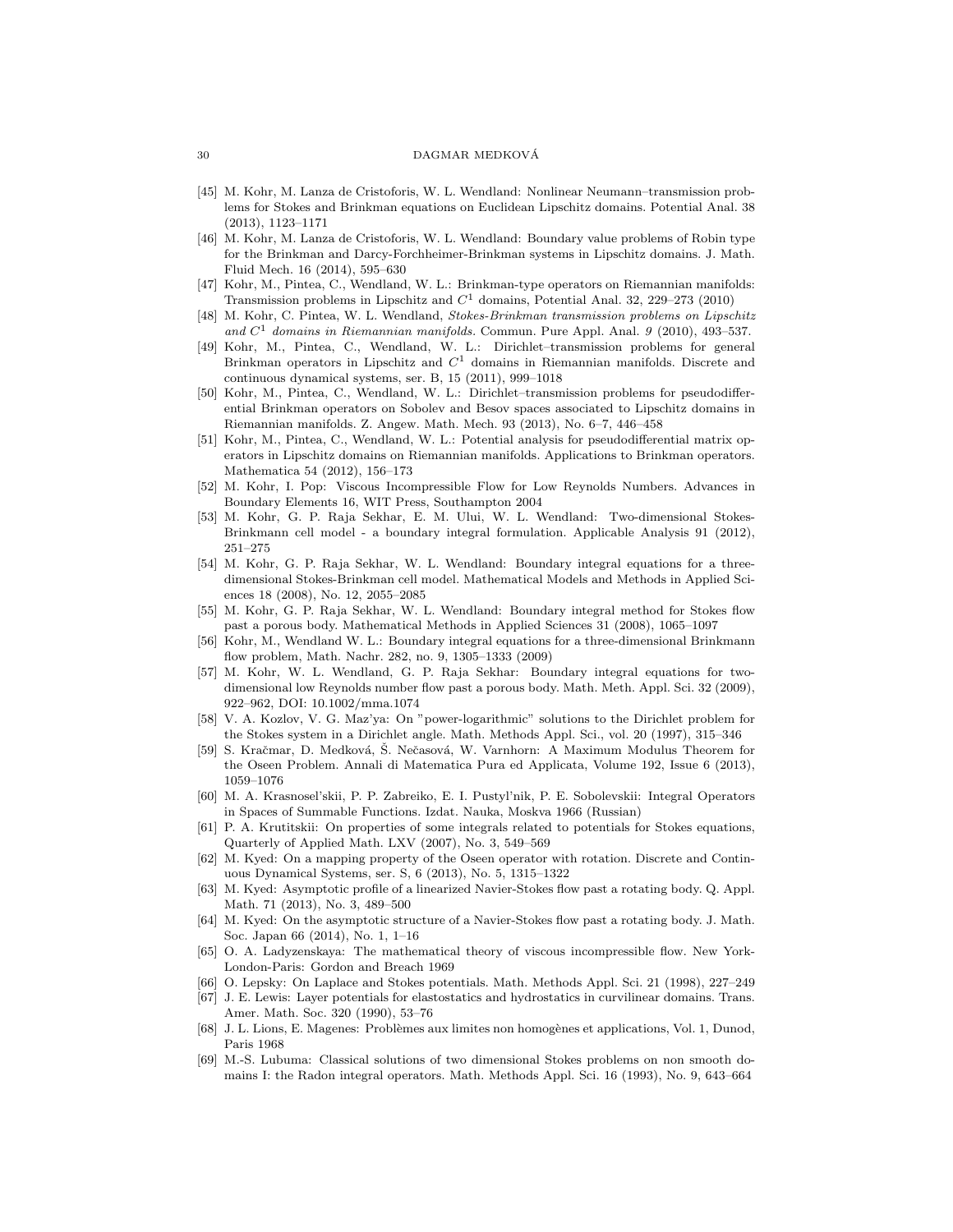$L<sup>q</sup>$ -SOLUTION OF THE ROBIN PROBLEM FOR THE STOKES SYSTEM WITH CORIOLIS FORCE

- [70] P. Maremonti: On the Stokes equations: The maximum modulus theorem. Math. Models Methods Appl. Sci. 10 (2000), 1047–1072.
- [71] P. Maremonti, R. Russo: On the maximum modulus theorem for the Stokes system. Annali della scuola normale superiore di Pisa XXI (1994), 629–643.
- [72] P. Maremonti, R. Russo, G. Starita: On the Stokes equations: the boundary value problem. In Advances in Fluid Dynamics. Eds. P. Maremonti. 1999, Dipartimento di Matematica Seconda Università di Napoli; pp. 69–140
- [73] V. Maz'ya, M. Mitrea, T. Shaposhnikova: The inhomogenous Dirichlet problem for the Stokes system in Lipschitz domains with unit normal close to  $VMO^*$ . Functional Analysis and Its Applications 43 (2009), No. 3, 217–235
- [74] V. G. Maz'ya, S. V. Poborchi: Differentiable Functions on Bad Domains. World Scientific, Singapore 1997
- [75] V. Maz'ya, J. Rossmann: Pointwise estimates for Green's kernel of a mixed boundary value problem to the Stokes system in a polyhedral cone. Math. Nachr. 278 (2005), No. 15, 1766 – 1810
- [76] V. Maz'ya, J. Rossmann:  $L_p$  estimates of solutions to mixed boundary value problems for the Stokes system in polyhedral domains. Math. Nachr. 280 (2007), No. 7, 751 – 793
- [77] W. McLean: Strongly Elliptic Systems and Boundary Integral Equations. 2000, Cambridge University Press
- [78] D. Medková: Regularity of solutions of the Neumann problem for the Laplace equation. Le Matematiche, LXI (2006), 287–300.
- [79] D. Medková: Integral representation of a solution of the Neumann problem for the Stokes system. Numer. Algorithms 54 (2010), No. 4, 459–484
- [80] Medková, D.: Convergence of the Neumann series in BEM for the Neumann problem of the Stokes system. Acta Appl. Math. 116, 281–304 (2011)
- [81] D. Medková: The Neumann problem for the planar Stokes system. Annali dell' Universita' di Ferrara 58 (2012), Issue 2, 307–329
- [82] D. Medková: Integral equation method for the first and second problems of the Stokes system. Potential Analysis 39 (2013), 389–409
- [83] D. Medková: Transmission problem for the Brinkman system. Complex Variables and Elliptic Equations 59 (2014), No. 12, 1664–1678
- [84] D. Medková: L<sup>q</sup>-solution of the Robin problem for the Oseen system. Acta Applicanda Mathematicae 142 (2016), No. 1, 61–79, DOI: 10.1007/s10440-015-0014-5
- [85] D. Medková: Bounded solutions of the Dirichlet problem for the Stokes resolvent system. Complex Variables and Elliptic Equations 61 (2016), Issue 12, 1689–1715,
- [86] D. Mitrea, M. Mitrea, L. Yan: Boundary value problems for the Laplacian in convex and semiconvex domains. J. Funct. Anal. 258 (2010), 2507–2585
- [87] I. Mitrea: Spectral radius properties for layer potentials associated with the elastic and hydrostatics equations in nonsmooth domains. J. Fourier Anal. Appl. 5 (1999), 385–408
- [88] I. Mitrea: On the spectra of elastostatic and hydrostatic layer potentials on curvilinear polygons. J. Fourier Anal. Appl. 8 (2002), 443–487
- [89] M. Mitrea, S. Monniaux, M. Wright: The Stokes operator with Neumann boundary conditions in Lipschitz domains. J. Math. Sci. 176 (2011), No. 3, 409 –457
- [90] M. Mitrea, M. Taylor: Navier-Stokes equations on Lipschitz domains in Riemannian manifolds. Math. Ann. 321 (2001), 955–987
- [91] M. Mitrea, M. Taylor: Potential theory on Lipschitz domains in Riemannian manifolds: the case of Dini metric tensors. Transactions of the American Mathematical Society, 355 (2002), No. 5, 1961–1985
- [92] M. Mitrea, M. Wright: Boundary value problems for the Stokes system in arbitrary Lipschitz domains. Astérisque 344, Paris 2012
- [93] V. Müller: Spectral Theorey of Linear Operators and Spectral Systems in Banach Algebras. Operator Theory Advances and Applications. Vol. 139, Birkhäuser, Basel 2007
- [94] Pokorn´y, M.: Comportement asymptotique des solutions de quelques equations aux derivees partielles decrivant l'ecoulement de fluides dans les domaines non-bornes. These de doctorat. Universite de Toulon et Du Var, Universite Charles de Prague, (1999).
- [95] C. Pozrikidis: Boundary integral and singularity methods for linearized viscous flow. Cambridge texts in Applied Math., Cambridge University Press, New York 1992